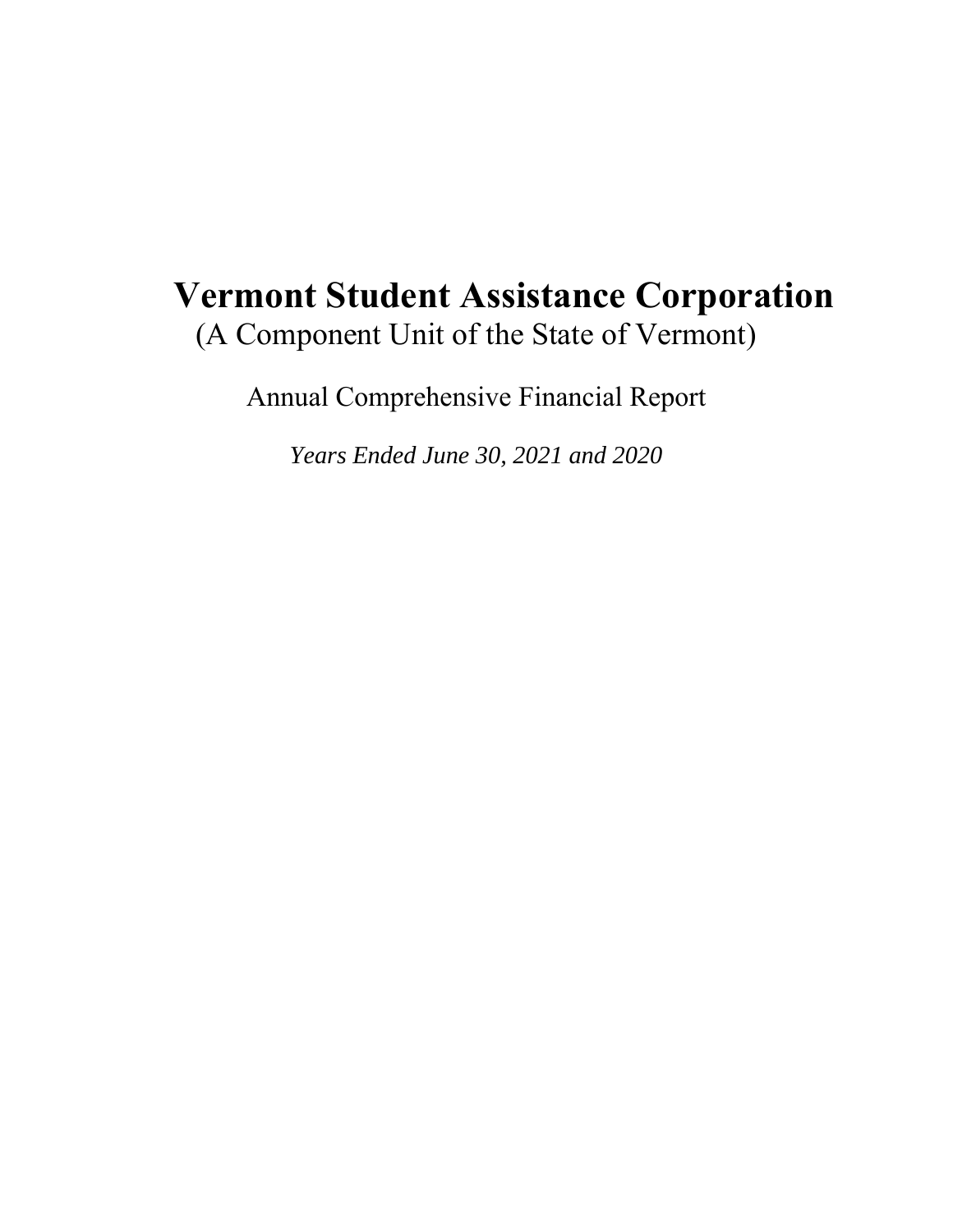(A Component Unit of the State of Vermont)

# BASIC FINANCIAL STATEMENTS AND MANAGEMENT'S DISCUSSION AND ANALYSIS

Years Ended June 30, 2021 and 2020

# TABLE OF CONTENTS

|                                                                            | Page(s)   |
|----------------------------------------------------------------------------|-----------|
| Independent Auditor's Report                                               | $1 - 2$   |
| Management's Discussion and Analysis (Unaudited)                           | $3 - 18$  |
| <b>Basic Financial Statements:</b>                                         |           |
| <b>Statements of Net Position</b>                                          | $19 - 20$ |
| Statements of Revenues, Expenses and Changes in Net Position               | 21        |
| <b>Statements of Cash Flows</b>                                            | $22 - 23$ |
| Statements of Fiduciary Net Position – Agency Funds                        | 24        |
| Notes to Financial Statements                                              | $25 - 53$ |
| Combining Schedule of Changes in Assets and Liabilities - All Agency Funds | 54        |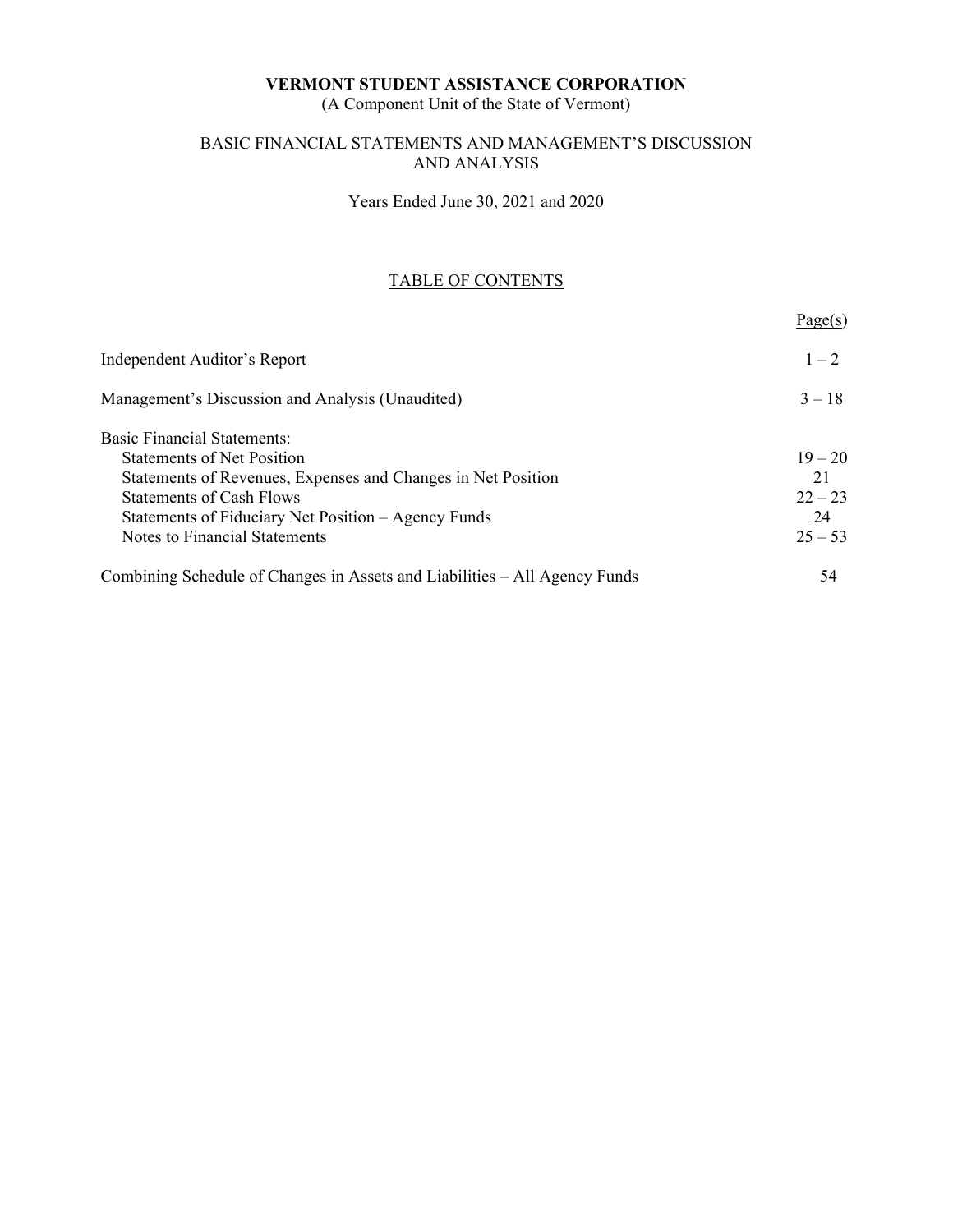

# **INDEPENDENT AUDITOR'S REPORT**

Board of Directors Vermont Student Assistance Corporation

We have audited the accompanying financial statements of the business-type activities and the fiduciary fund information of Vermont Student Assistance Corporation (VSAC), a component unit of the State of Vermont, as of and for the years ended June 30, 2021 and 2020, and the related notes to the financial statements, which collectively comprise VSAC's basic financial statements as listed in the table of contents.

#### *Management's Responsibility for the Financial Statements*

Management is responsible for the preparation and fair presentation of these financial statements in accordance with U.S. generally accepted accounting principles; this includes the design, implementation, and maintenance of internal control relevant to the preparation and fair presentation of financial statements that are free from material misstatement, whether due to fraud or error.

#### *Auditor's Responsibility*

Our responsibility is to express opinions on these financial statements based on our audits. We conducted our audits in accordance with U.S. generally accepted auditing standards. Those standards require that we plan and perform the audit to obtain reasonable assurance about whether the financial statements are free from material misstatement.

An audit involves performing procedures to obtain audit evidence about the amounts and disclosures in the financial statements. The procedures selected depend on the auditor's judgment, including the assessment of the risks of material misstatement of the financial statements, whether due to fraud or error. In making those risk assessments, the auditor considers internal control relevant to the entity's preparation and fair presentation of the financial statements in order to design audit procedures that are appropriate in the circumstances, but not for the purpose of expressing an opinion on the effectiveness of the entity's internal control. Accordingly, we express no such opinion. An audit also includes evaluating the appropriateness of accounting policies used and the reasonableness of significant accounting estimates made by management, as well as evaluating the overall presentation of the financial statements.

We believe that the audit evidence we have obtained is sufficient and appropriate to provide a basis for our audit opinions.

#### *Opinions*

In our opinion, the financial statements referred to above present fairly, in all material respects, the financial position of the business-type activities and fiduciary fund information of VSAC as of June 30, 2021 and 2020, and the changes in the net position and cash flows of the business-type activities thereof for the years then ended in accordance with U.S. generally accepted accounting principles.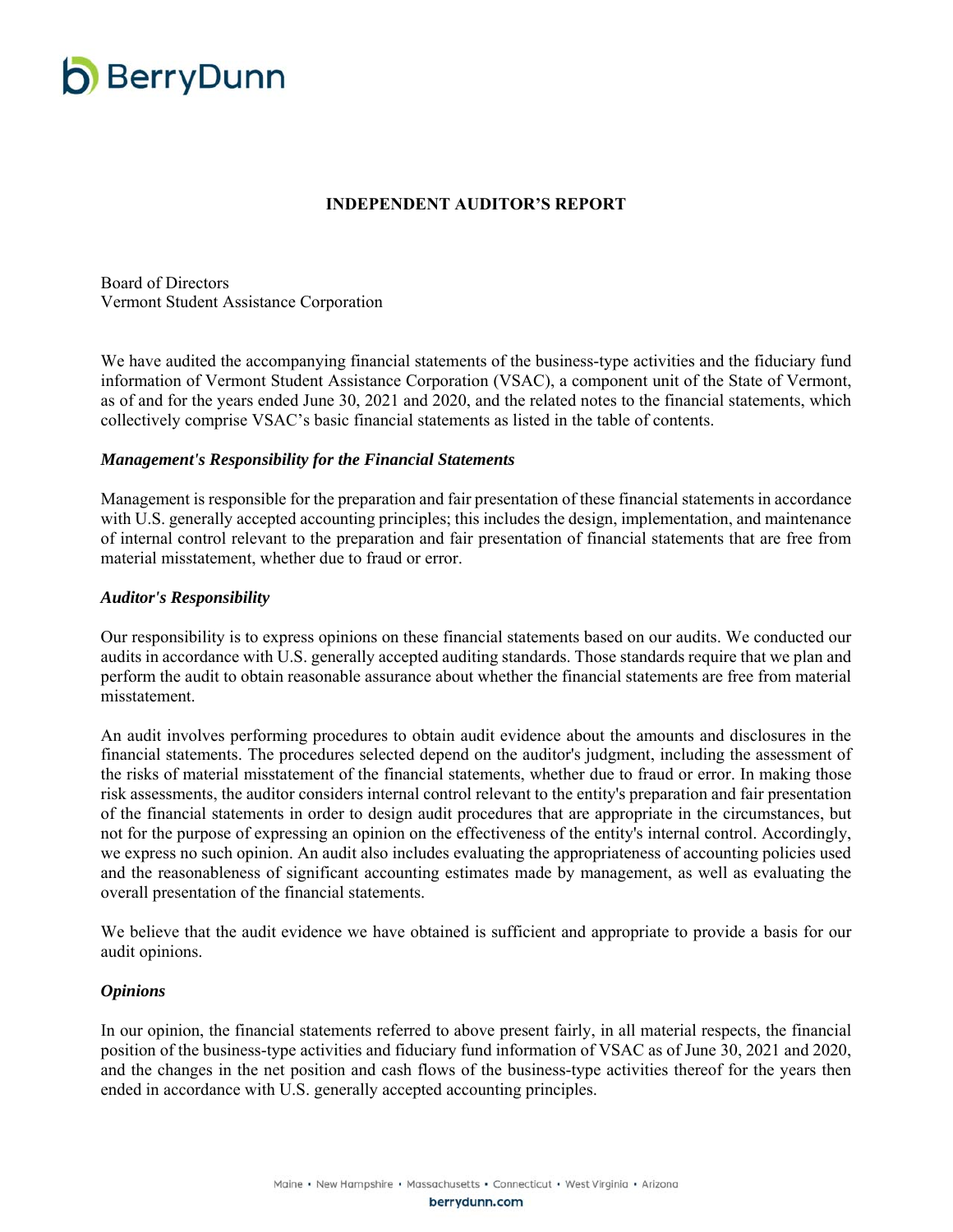Board of Directors Vermont Student Assistance Corporation Page 2

#### *Other Matters*

#### *Required Supplementary Information*

U.S. generally accepted accounting principles require that management's discussion and analysis on pages 3 through 18 be presented to supplement the basic financial statements. Such information, although not part of the basic financial statements, is required by the Governmental Accounting Standards Board, who considers it to be an essential part of financial reporting for placing the basic financial statements in an appropriate operational, economic, or historical context. We have applied certain limited procedures to the required supplementary information in accordance with U.S. generally accepted auditing standards, which consisted of inquiries of management about the methods of preparing the information and comparing the information for consistency with management's responses to our inquiries, the basic financial statements, and other knowledge we obtained during our audit of the basic financial statements. We do not express an opinion or provide any assurance on the information because the limited procedures do not provide us with sufficient evidence to express an opinion or provide any assurance.

#### *Other Information*

Our audits were conducted for the purpose of forming an opinion on the financial statements that collectively comprise VSAC's basic financial statements. The accompanying combining schedule of changes in assets and liabilities – all agency funds is presented for purposes of additional analysis and is not a required part of the basic financial statements. The combining schedule is the responsibility of management and was derived from and relates directly to the underlying accounting and other records used to prepare the basic financial statements. Such information has been subjected to the auditing procedures applied in the audit of the basic financial statements and certain additional procedures, including comparing and reconciling such information directly to the underlying accounting and other records used to prepare the basic financial statements or to the basic financial statements themselves, and other additional procedures in accordance with U.S. generally accepted auditing standards. In our opinion, the combining schedule is fairly stated, in all material respects, in relation to the basic financial statements as a whole.

Berry Dunn McNeil & Parker, LLC

Manchester, New Hampshire September 21, 2021

Registration No: 92-0000278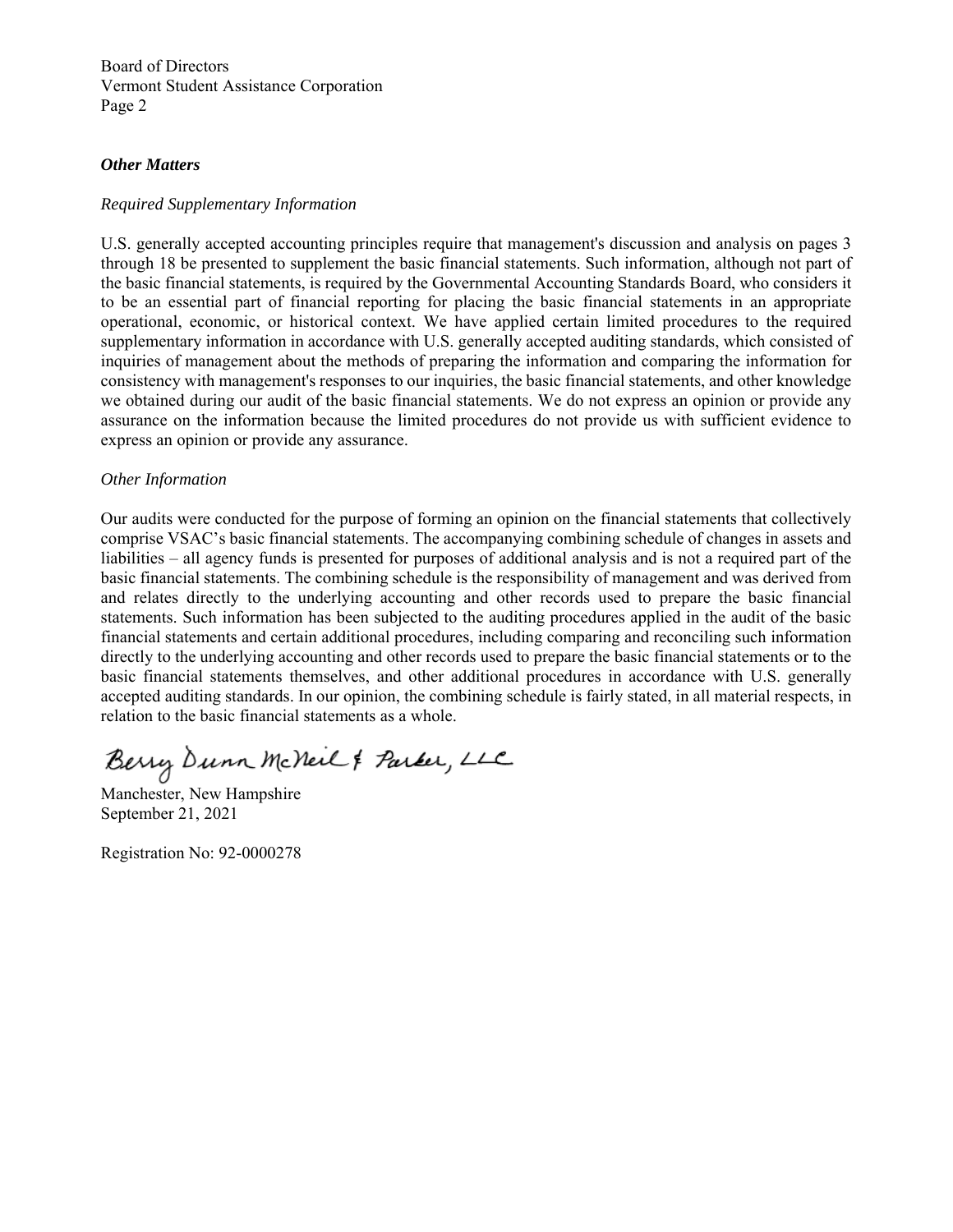(A Component Unit of the State of Vermont)

# MANAGEMENT'S DISCUSSION AND ANALYSIS (UNAUDITED)

Years Ended June 30, 2021 and 2020

The Vermont Student Assistance Corporation (VSAC or the Corporation), a public nonprofit corporation, was created as an instrumentality and agency of the State of Vermont (the State) by the State's Legislature in 1965 and exists under Chapter 87 of Title 16, Vermont Statutes Annotated for the purpose of ensuring that Vermont students and parents have the necessary information and financial resources to pursue their education goals beyond high school. VSAC awards grants and scholarships, and finances, guarantees, originates, and services education loans to students and parents. VSAC also administers outreach services to students seeking postsecondary education opportunities. Finally, VSAC manages the Vermont Higher Education Investment Plan.

VSAC administers the State grant program, funded by State appropriations, at no cost to the State. VSAC administers and awards approximately 125 scholarship programs, including VSAC assisted scholarships and scholarship funds held and managed by VSAC.

VSAC's education loan programs are financed through issuance of limited obligation bonds. Certain education loans are guaranteed by VSAC as a guarantor and/or reinsured by the U.S. Department of Education (ED) through the Federal Family Education Loan (FFEL) Program. VSAC education loans are available to Vermont students attending both in-state and out-of-state institutions, and to students of Vermont institutions.

VSAC's outreach services are funded through a variety of federal grants including GEAR UP and Talent Search, as well as through State grants, and general corporate support.

Management's Discussion and Analysis Report includes Fiscal 2021 and Fiscal 2020 information matching the Financial Statements that include Fiscal 2021 and Fiscal 2020 information.

# *The Financial Statements*

VSAC's financial statements are a series of reports that detail financial information using accounting methods similar to those used by private businesses, especially financial institutions.

The statement of revenues, expenses and changes in net position present the results of VSAC's operations. The statement reports all revenues and expenses and reconciles the beginning and end of year net position balances.

The statement of net position includes all the Corporation's assets, liabilities and deferred inflows/outflows. The statement also presents the balance of assets in excess of liabilities and deferred inflows or net position.

The statement of cash flows supplements these statements providing relevant information about cash receipts and payments for the Corporation.

The notes to financial statements are an integral part of the financial statements and contain information necessary to get a complete view of VSAC's financial position.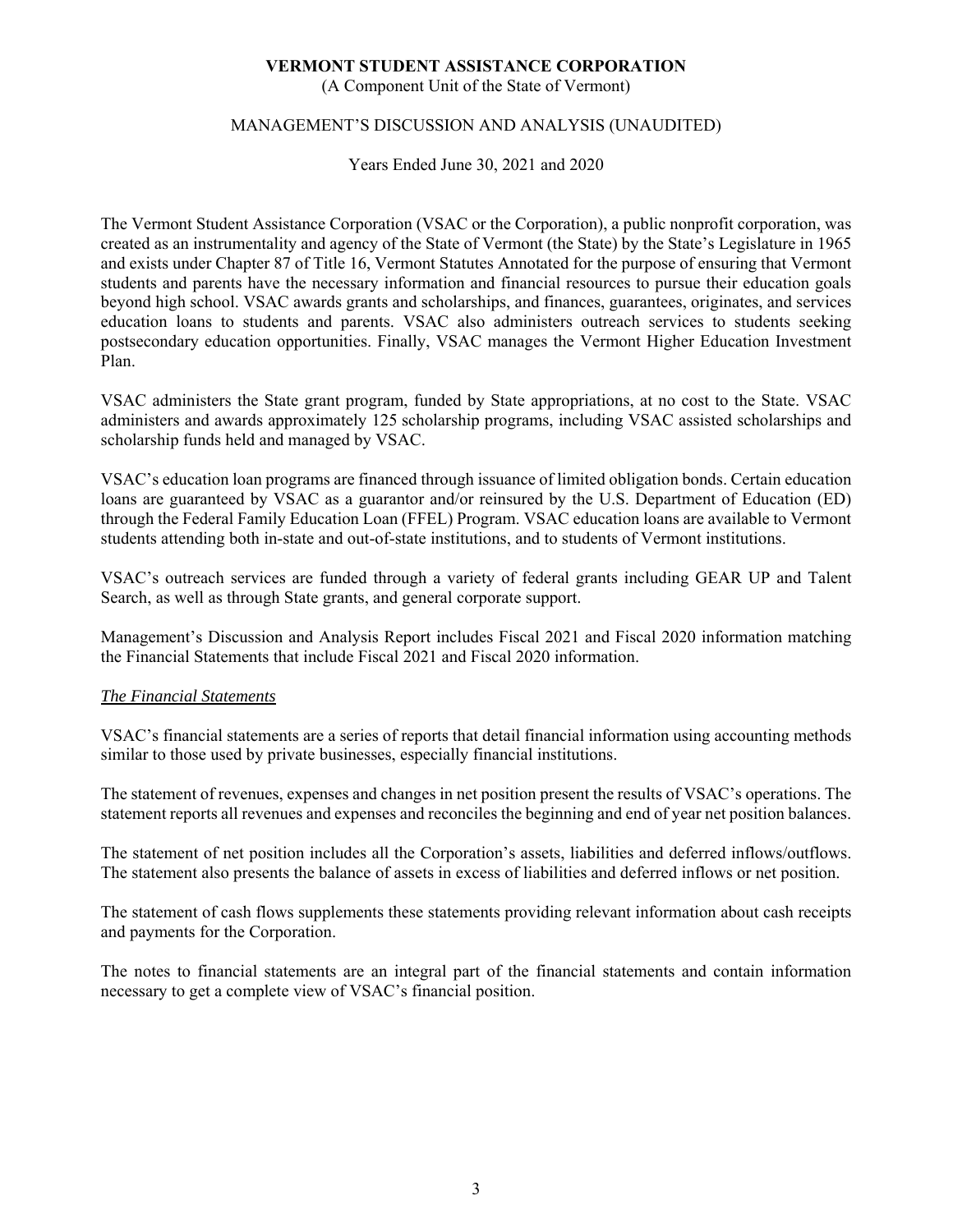(A Component Unit of the State of Vermont)

# MANAGEMENT'S DISCUSSION AND ANALYSIS (CONTINUED) (UNAUDITED)

#### Years Ended June 30, 2021 and 2020

# **FISCAL 2021**

# *Fiscal 2021 Highlights and Overall Financial Position*

- VSAC's total net surplus for the years ended June 30, 2021 and 2020 was \$5.9 million and \$7.5 million, respectively. VSAC's total net position increased to \$205.8 million.
- Interest expense, which is a combination of bond interest costs offset by amortization of deferred gains on early bond retirement, decreased \$5.3 million from 2020 to 2021. See Interest Costs on page 9 and 10 of Management's Discussion and Analysis for details of the components of Interest Expense.
- During the year ended June 30, 2021, VSAC provided \$29.0 million in grants and scholarships to Vermont students.
- VSAC originated \$38.1 million in new loans to students and parents. VSAC holds and services \$596.6 million in education loans receivable and related interest at June 30, 2021.
- VSAC returned \$0.6 million in interest rebates to students in its loan programs during fiscal 2021.
- In fiscal 2021, VSAC paid off the 2010A and 2012B series bonds used to fund student lending activities, which released \$1.8 million in cash and \$69.7 million in student loans from restricted net position to unrestricted net position.
- VSAC holds student loans and variable rate notes payable whose return is linked to the London Inter Bank Offered Rate ('LIBOR'). The Financial Conduct Authority of the United Kingdom plans to phase out the calculation and publication of most LIBOR rate calculations by the end of 2021. However, certain dollar denominated LIBOR rates that underlie VSAC's variable rate loans will continue to be published until June 30, 2023. VSAC has reviewed its bond and loan documentation in order to determine what provisions exist for substituting alternative rate indices for LIBOR. See Note 11 for further details.
- On March 11, 2020, the World Health Organization declared coronavirus disease (COVID-19) a global pandemic. Local, U.S., and world governments encouraged self-isolation to curtail the spread of COVID-19 by mandating the temporary shut-down of certain businesses and imposing limitations on travel and the size and duration of group gatherings. Most sectors experienced disruption to business operations. VSAC operated during fiscal 2021 in a mostly remote capacity with no significant employment or service interruptions.

The Coronavirus Preparedness and Response Supplemental Appropriations Act of 2020 provided several relief measures to organizations from the impacts of COVID-19. VSAC received \$10.1 million in COVID-19 assistance funds designated for providing direct assistance to students. These funds were received from the State of Vermont as a pass-through from the Federal government. During fiscal 2021, VSAC disbursed \$5.6 million of this as additional student aid or applied it to student loan balances; \$4.4M was ultimately returned to the State for other priorities.

There is ongoing uncertainty surrounding the duration of the pandemic, its potential economic ramifications, and additional government actions to mitigate them. Accordingly, while management expects this matter will persist, the related financial impact and duration cannot be reasonably estimated.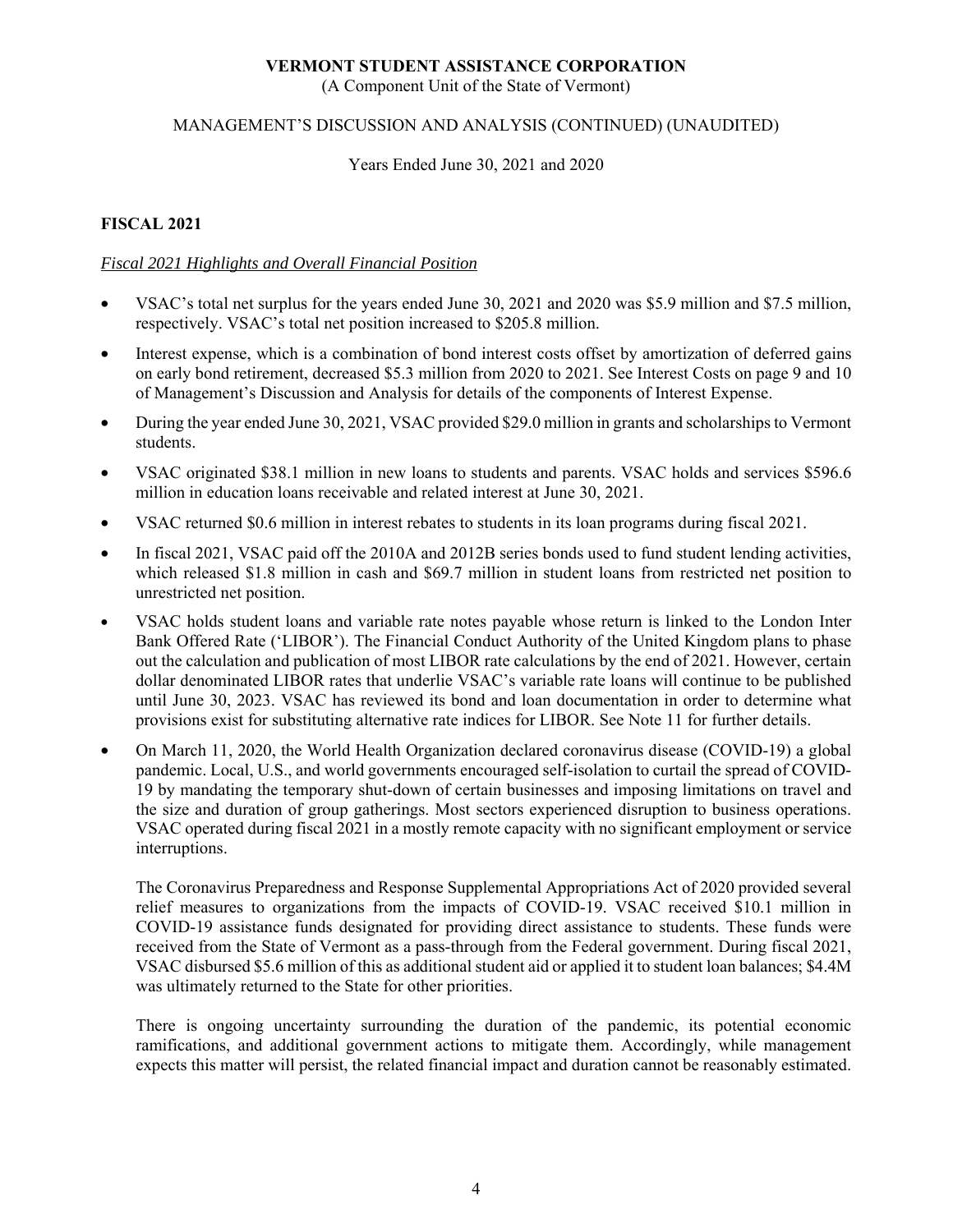(A Component Unit of the State of Vermont)

# MANAGEMENT'S DISCUSSION AND ANALYSIS (CONTINUED) (UNAUDITED)

Years Ended June 30, 2021 and 2020

# Condensed Financial Information

### Statements of Net Position

|                                                                   | 2021                    | 2020                    |
|-------------------------------------------------------------------|-------------------------|-------------------------|
|                                                                   |                         | (In Thousands)          |
| Assets:                                                           |                         |                         |
| Cash and investments                                              | 123,908<br><sup>S</sup> | 127,881<br><sup>S</sup> |
| Education loans receivable (plus interest)                        | 596,598                 | 658,589                 |
| Other assets                                                      | 17,391                  | 17,905                  |
| <b>Total</b> assets                                               | \$_737,897              | \$804,375               |
| Liabilities:                                                      |                         |                         |
| Bonds and notes payable (plus interest)                           | \$<br>501,554           | 565,607<br><sup>S</sup> |
| U.S. Treasury rebates payable                                     | 4,565                   | 4,254                   |
| Other liabilities                                                 | 11,504                  | 16,609                  |
| <b>Total liabilities</b>                                          | 517,623                 | 586,470                 |
| Deferred inflows of resources:                                    |                         |                         |
| Deferred inflows from leasing activity                            | 2,002                   | 2,655                   |
| Deferred gains on early refunding of bonds payable                | 12,457                  | 15,322                  |
| Total liabilities and deferred inflows of resources               | 532,082                 | 604,447                 |
| Net position:                                                     |                         |                         |
| Net investment in capital assets                                  | 11,929                  | 12,604                  |
| Restricted                                                        | 62,334                  | 116,774                 |
| Unrestricted                                                      | 131,552                 | 70,550                  |
| Total net position                                                | 205,815                 | 199,928                 |
| Total liabilities, deferred inflows of resources and net position | 737,897                 | \$804,375               |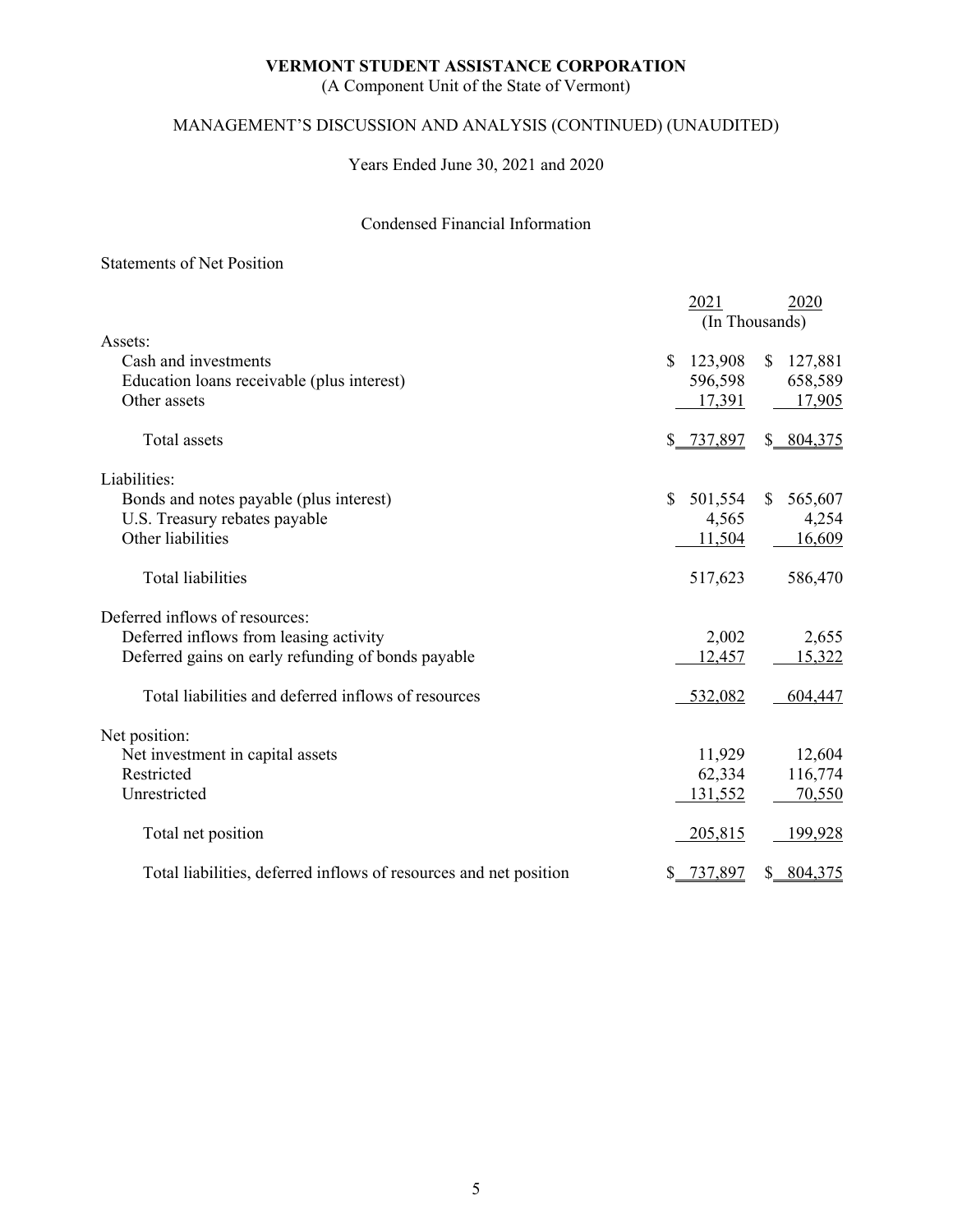(A Component Unit of the State of Vermont)

# MANAGEMENT'S DISCUSSION AND ANALYSIS (CONTINUED) (UNAUDITED)

#### Years Ended June 30, 2021 and 2020

#### Statements of Revenues, Expenses and Changes in Net Position

|                                                  | 2021                   | 2020           |
|--------------------------------------------------|------------------------|----------------|
|                                                  |                        | (In Thousands) |
| Operating revenues:                              |                        |                |
| Interest earned from education loan financing    | $\mathbb{S}$<br>29,555 | 38,222<br>\$   |
| Other loan and guarantee program revenues        | 2,649                  | 3,286          |
| Investment interest                              | 402                    | 1,630          |
| Vermont state appropriations                     | 20,004                 | 20,930         |
| Federal grants                                   | 8,681                  | 5,166          |
| Scholarship and gift income                      | 4,948                  | 4,851          |
| Facility lease revenue                           | 711                    | 704            |
| 529 plan revenue                                 | 699                    | 587            |
| Other income                                     | 2,004                  | 617            |
| Total operating revenues                         | 69,653                 | 75,993         |
| Operating expenses:                              |                        |                |
| Grants and scholarships                          | 28,978                 | 25,511         |
| Interest rebated to borrowers                    | 578                    | 715            |
| Interest on debt, net of amortization            | 7,903                  | 13,243         |
| Other loan financing costs                       | 4,038                  | 7,245          |
| Corporate operating expenses and depreciation    | 22,387                 | 22,802         |
| Total operating expenses                         | 63,884                 | 69,516         |
| Change in net position from operations           | 5,769                  | 6,477          |
| Contributions to permanent scholarship endowment | 118                    | 1,013          |
| Change in net position                           | 5,887                  | 7,490          |
| Net position, beginning of year                  | 199,928                | 192,438        |
| Net position, end of year                        | \$<br>205,815          | \$ 199,928     |

#### *Net Position*

Cash and investment balances decreased \$4.0 million from June 30, 2020 to June 30, 2021 from \$127.9 to \$123.9 million. The cash balance associated with restricted bonds decreased \$9.1 million during this time. Unrestricted cash increased \$8.0 million during the year. \$4.6 million of this resulted from early payoff of restricted bonds; the remainder was due primarily to corporate loan collections and routine operating activities.

Student loans and interest receivable totaled \$596.6 million at June 30, 2021, down from \$658.6 million in 2020. This decrease is due to overall loan principal collections exceeding new loan originations in the VSAC private loan program.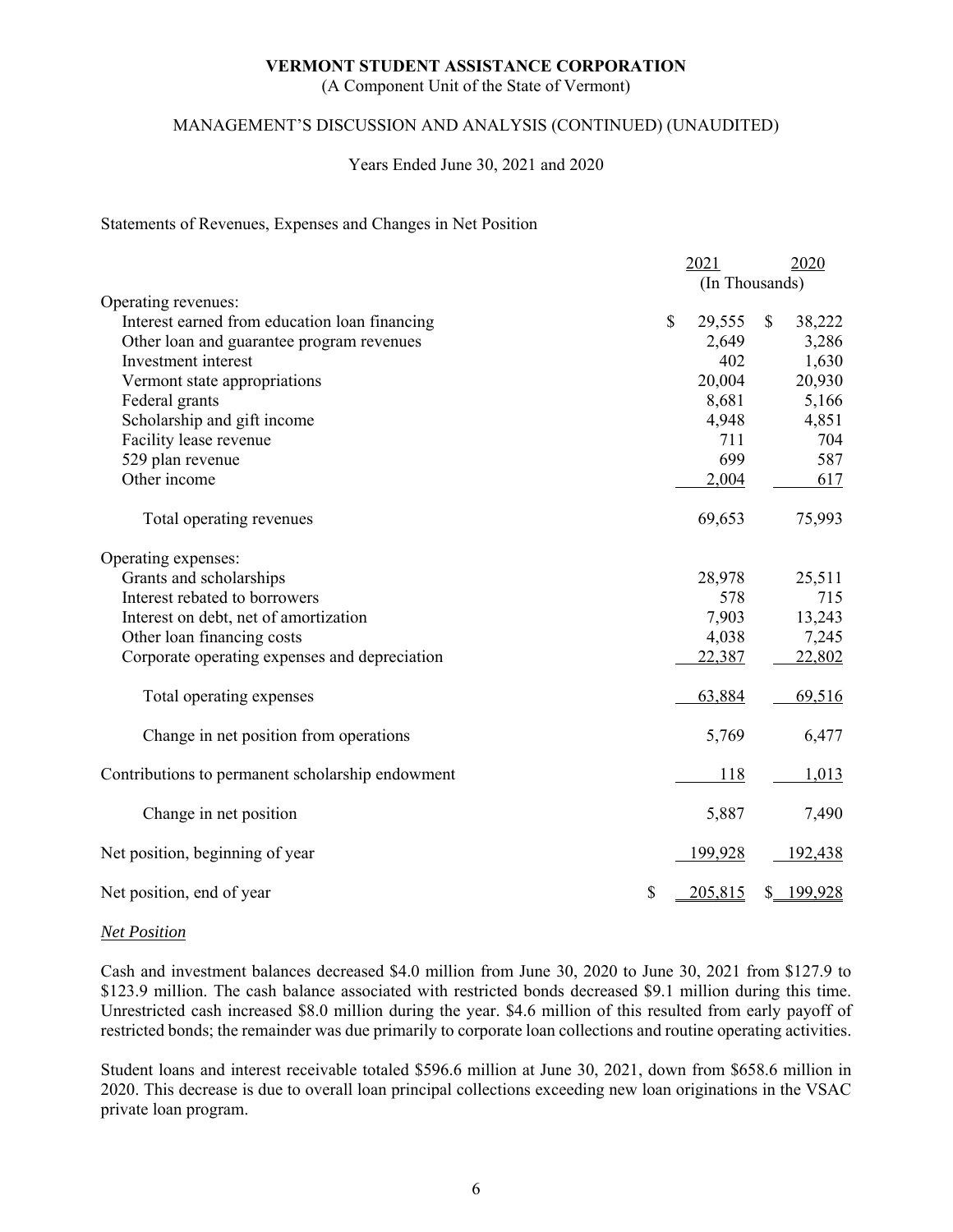(A Component Unit of the State of Vermont)

# MANAGEMENT'S DISCUSSION AND ANALYSIS (CONTINUED) (UNAUDITED)

Years Ended June 30, 2021 and 2020

Bonds and notes payable decreased \$64.0 million from \$565.6 million at June 30, 2020 to \$501.6 million at June 30, 2021. VSAC's financing activity in 2021 was comprised primarily of the following (in millions):

| Principal payments, 2012-13-14 variable rate notes | (57.8) |
|----------------------------------------------------|--------|
| Principal payments, VSAC fixed rate bonds          | (37.6) |
| Issuance of 2021A student loan financing bond      | 33.7   |
| Principal payments, State of Vermont note payable  | (0.8)  |
| Other changes                                      | (1.5)  |
|                                                    |        |

The 2012, 2013 and 2014 variable rate notes, which were issued in those years to refund auction rate bonds, letter of credit bonds, and the ABCP Conduit note, include a feature which requires periodic calculations of available cash used to pay bond principal. For more information regarding bonds and notes payable, see Note 9 to the audited financial statements.

U.S. Treasury rebates payable is described in the expense discussion. This liability increased as of June 30, 2021 to \$4.6 million from \$4.3 million as of June 30, 2020.

Unrestricted net position increased from \$70.6 million at June 30, 2020 to \$131.6 million at June 30, 2021. Including the Net Investment in Capital Assets section of Net Position, the year over year increase is \$60.3 million. VSAC's unrestricted net position at June 30, 2021 and 2020 consists of the following (in millions):

|                                                                    | 2021  | 2020 |
|--------------------------------------------------------------------|-------|------|
| Cash/investments held for new bond issuance and operating reserves | 31.7  | 23.7 |
| Investment in student loans and related interest                   | 75.6  | 24.4 |
| Physical plant                                                     | 11.9  | 12.6 |
| Subordinated VSAC bonds                                            | 22.5  | 22.5 |
| Other                                                              |       | 0.0  |
| Total unrestricted including Investment in Capital Assets          | 143.5 |      |

Restricted net position decreased from \$116.8 million at June 30, 2020 to \$62.3 million at June 30, 2021. This decrease was primarily in the bond funds due to the payoff and asset release of the 2010A and 2012B series bonds, partially offset by the operating surplus in the bond funds. Of the \$62.3 million, \$51.1 million is restricted by bond resolutions. The remaining \$11.2 million is restricted for scholarships and grants and for programs to encourage students to pursue higher education.

#### *Revenues*

VSAC's fiscal 2021 financial results increased net position by \$5.9 million. All revenues, except donations to the permanent scholarship endowment, are considered operating revenues. VSAC realized \$69.7 million in operating revenues versus \$63.9 million in total expenses. VSAC revenues include interest income on student loans, various federal interest subsidies and special allowance payments, State of Vermont appropriations, fees earned in the federal guarantee program, and lease revenues.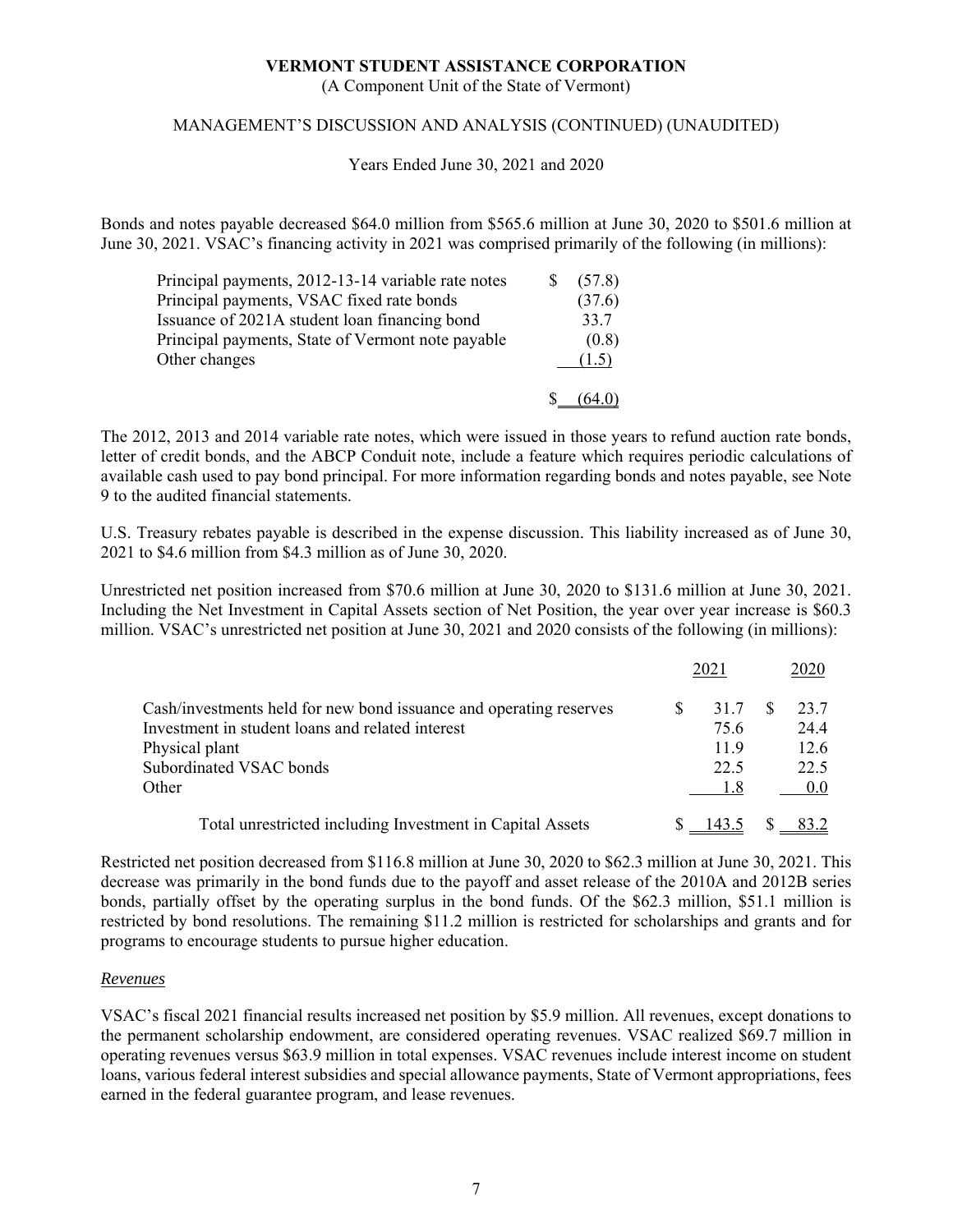(A Component Unit of the State of Vermont)

# MANAGEMENT'S DISCUSSION AND ANALYSIS (CONTINUED) (UNAUDITED)

Years Ended June 30, 2021 and 2020

Overall loan revenue of VSAC is closely related to the general interest rate environment and the amount of loans outstanding. During 2021, loan revenue decreased from \$38.2 to \$29.6 million. The components of loan revenue are as follows (in thousands):

|                                                   | 2021      |         |
|---------------------------------------------------|-----------|---------|
| U.S. Department of Education interest benefits    | 399<br>S. | 557     |
| U.S. Department of Education special allowance    | 231       | 1,381   |
| Borrower interest and fees on student loans       | 35,274    | 41,098  |
| Borrower interest paid to Department of Education | (6.349)   | (4,814) |
|                                                   |           |         |

No new FFEL Program loans have been created since June 30, 2010. This affects the components of loan revenue differently:

- Interest for certain loans is paid by ED as a subsidized interest benefit on qualifying borrowers. This item decreased because the population of loans which qualify for this benefit is declining.
- ED also pays special allowance payments under certain interest rate conditions. This item decreased due to decreasing eligible loan balances and because of decreasing interest rate indices (LIBOR).
- Although VSAC originates new non-guaranteed loans, the population of ED-guaranteed loans is paying down more rapidly, resulting in decreased borrower interest and fees.
- Certain borrower interest revenues which exceed the special allowance formulae must be repaid to ED each quarter. The amount paid increased despite the decrease in overall FFEL Program loans because the LIBOR index used in the special allowance formula decreased.

Interest rate risk on student loan assets is managed by closely matching the coupon rate reset frequency of our debt instruments with rates that drive our loan returns. Our private loan financing bonds are issued with fixed interest rates. The student loans pledged to these bonds (2010 and later VSAC Private loans) also have fixed interest rates. All other outstanding student loan bonds and notes have variable interest rates reset on periodic intervals based on short-term LIBOR rates. The earnings on loans pledged to these bonds have variable interest rates based on short-term LIBOR rates with similar reset frequencies.

Other revenues associated with the loan and loan guarantee programs include consolidation fees, rehabilitation fees, default aversion fees, collections revenues, and other program fees and revenues. These fees and revenues decreased from \$3.3 million in fiscal 2020 to \$2.6 million in fiscal 2021. This decrease is primarily due to decreased volumes of FFEL program loans outstanding which generate these revenues.

Interest rates on cash positions were lower during the year ended June 30, 2021 than they were for most of the prior year, resulting in lower interest earnings over the prior year. Investments include unrestricted, student loan and scholarship funds temporarily invested in short-term investments, and scholarship endowment funds invested for long-term growth and income. Other gains (losses) related to investing, both realized gains (losses) on sales and unrealized gains (losses) on appreciated (depreciated) assets held at year-end, are reflected in the Other Income line and were \$1.7 million in 2021 and \$0.4 million in 2020.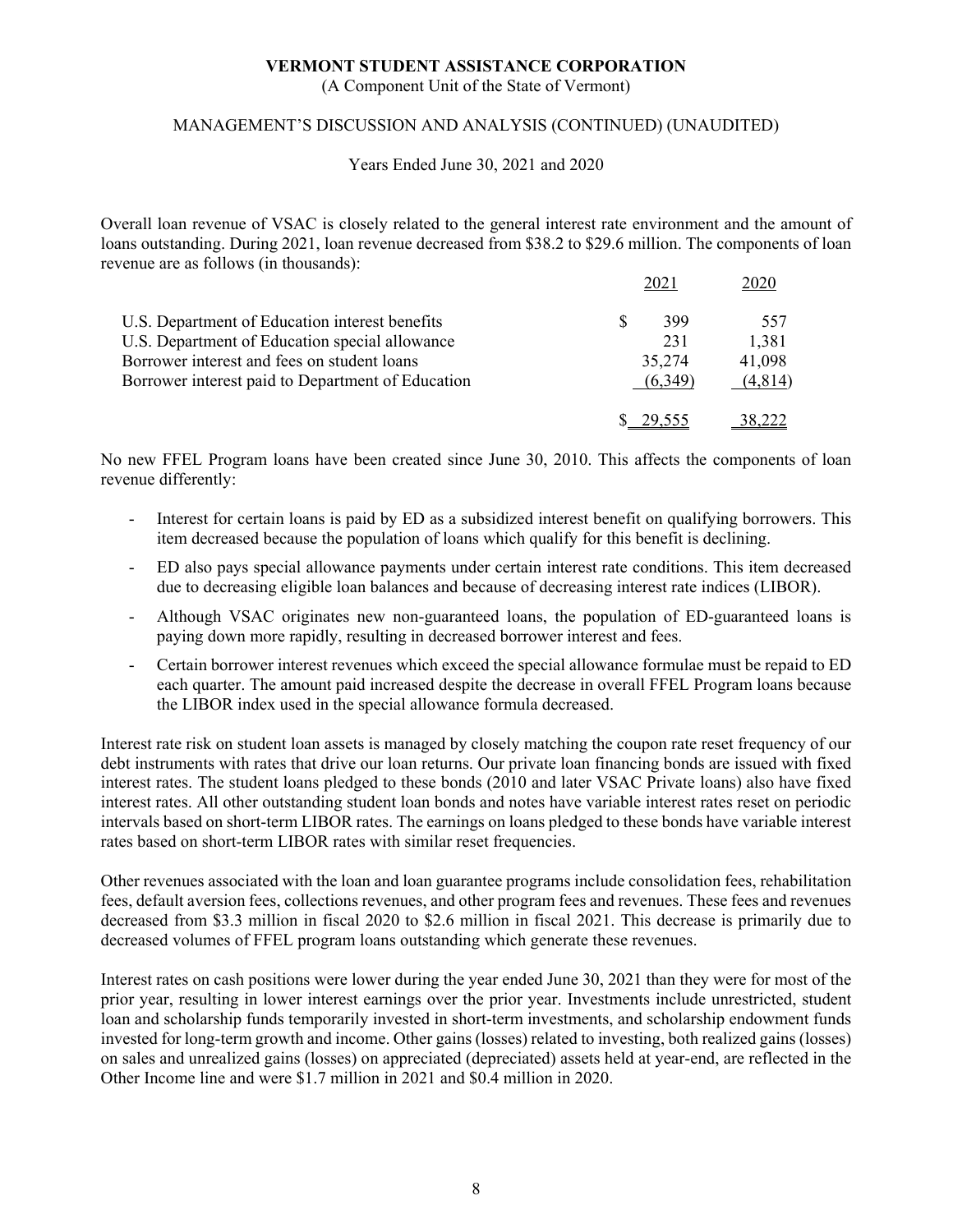(A Component Unit of the State of Vermont)

# MANAGEMENT'S DISCUSSION AND ANALYSIS (CONTINUED) (UNAUDITED)

Years Ended June 30, 2021 and 2020

VSAC's State revenue recognized decreased to \$20.0 million in 2021 from \$20.9 million in 2020. State appropriation support including amounts reported as grants and scholarship income decreased from \$22.0 million to \$20.8 million. The difference between total State appropriation support and VSAC State revenue recognized is related to amounts which are not intended for the State need-based grant program and which VSAC records as scholarship support. The state appropriation decreased mainly due to a \$0.5 million one-time appropriation in fiscal 2020, and due to a decrease in funding for the National Guard tuition program.

Federal grants were \$8.7 million in fiscal 2021 and \$5.2 million in fiscal 2020. The increase was primarily due to Federal COVID-19 relief funds received as a pass through from the State of Vermont. Except Federal scholarship funds and the COVID-19 relief program, Federal grants revenues are applied for only after VSAC has incurred expenses for administration and program activities associated with those grants. Federal scholarship funds are received in the year of their Federal budget authorization and revenues recognized by VSAC as awards are disbursed.

Scholarship revenues, representing the use of restricted gifts and grants, were level at \$4.9 million in 2020 and in 2021. Additionally, donations of new permanent scholarship endowment funds, a non-operating item, were \$0.1 million and \$1.0 million in 2021 and 2020, respectively.

In fiscal 2019, VSAC began leasing excess office space in its facility. Revenues recognized under these leases was \$711 thousand and \$652 thousand in fiscal 2021 and fiscal 2020, respectively. VSAC earns fees used for administration and marketing the State's 529 higher education savings plan. These fees were \$699 thousand and \$587 thousand in fiscal 2021 and fiscal 2020, respectively. VSAC's revenue for this item is calculated based on the total market value of invested assets.

# *Expenses*

VSAC has four main types of expenses: 1. Student aid, 2. Interest and other costs of debt, 3. Noninterest costs of financing loans, and 4. Costs of operations.

Student Aid – VSAC provided Vermont students with \$29.0 million in student aid during fiscal 2021. Of this amount, \$21.5 million in grant aid was provided from State appropriations and COVID-19 relief funds. An additional \$7.5 million was made available through various scholarship programs managed by VSAC. Direct aid in the form of grants and scholarships represented 45.4% of VSAC's operating expenses in fiscal 2021 compared to 36.7% in 2020.

While not strictly a student aid expense, interest rebated to borrowers helps current and former students and parents manage their education debt. VSAC provided \$578 thousand in rebates of interest to borrowers in 2021, which represents 0.9% of VSAC's operating expenses in fiscal year 2021 compared to 1.0% in 2020.

It is also important to note that, while not an expense to the Corporation, a significant portion of aid to students is the \$38.1 million in new loans VSAC made available to students and parents in fiscal 2021.

Interest Costs – In order to provide Vermont students and parents with low-cost loans, VSAC issued two types of bonds that remain outstanding as of June 30, 2021 and 2020, fixed rate and variable rate. The interest costs of the bonds represent a major expense category for VSAC. The variable-rate notes were issued to refinance VSAC's auction-rated securities and are supported by variable-rate student loans. The student loans and bonds bear interest at a fixed margin added to one or three-month LIBOR. This margin does not change after being set, when the bonds were sold, and loans originated. Fixed-rate bonds were issued beginning in 2010 in order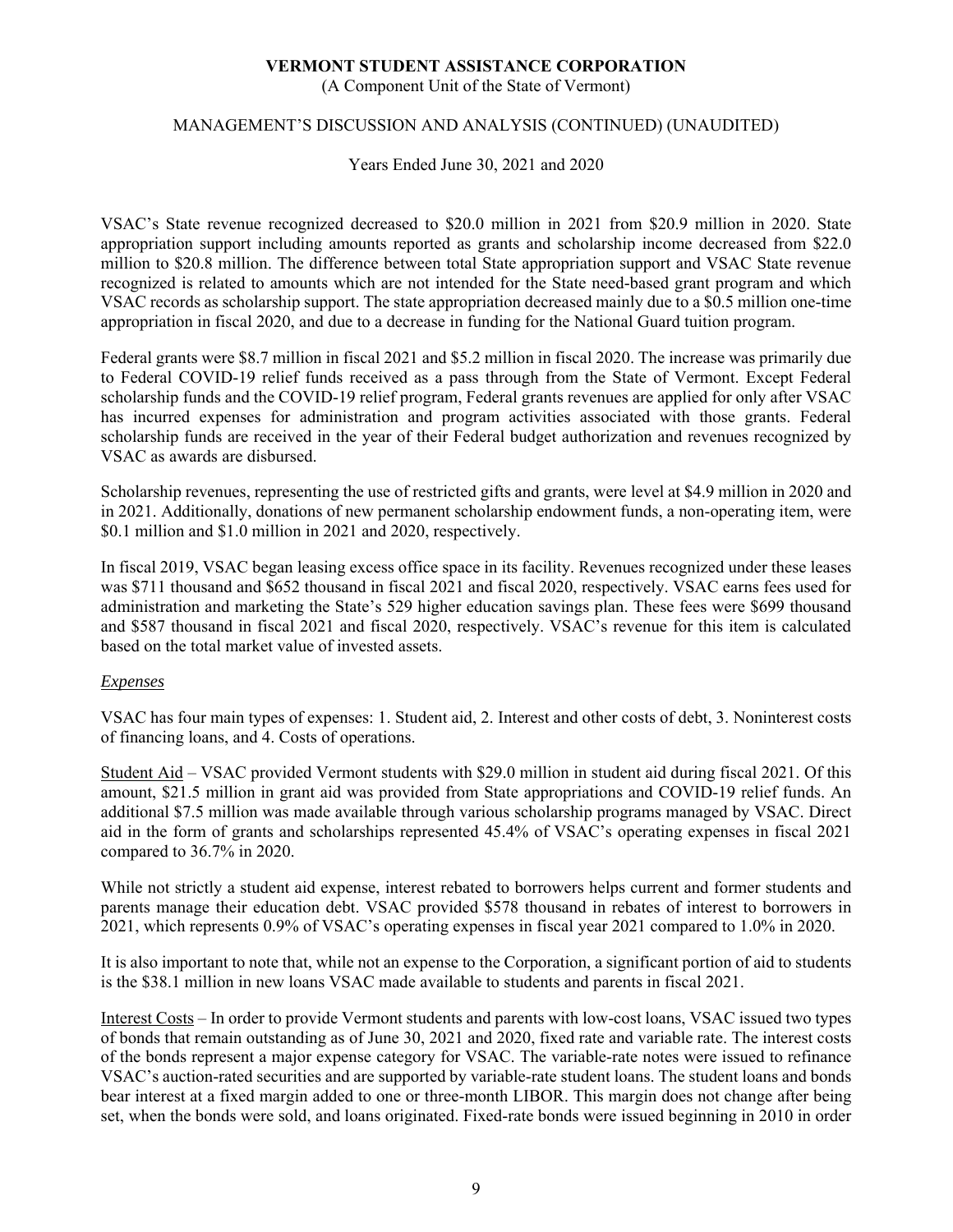(A Component Unit of the State of Vermont)

### MANAGEMENT'S DISCUSSION AND ANALYSIS (CONTINUED) (UNAUDITED)

Years Ended June 30, 2021 and 2020

to finance newly originated fixed-rate loans. These rate structures result in student loan interest revenue that is closely matched to bond interest expense.

Bonds and notes issued in prior years are paying down faster than VSAC's new fixed-rate bond issuances, resulting in a decrease in debt outstanding during the year. This decrease in VSAC's bond and note balances is one driver of the decrease in interest expense year over year. Additionally, VSAC's interest costs before the amortization of deferred gains on early refunding of bonds payable decreased due to lower LIBOR interest rate indices affecting the variable-rate notes beginning late in fiscal 2020 and continuing through fiscal 2021. Net of deferred gains on early refunding, this expense represents 12.4% of VSAC's operating expenses in fiscal 2021, down from 19.1% in 2020.

The components of VSAC's interest expense for 2021 and 2020 were as follows (in thousands):

| Interest expense incurred on outstanding debt<br>Amortization of deferred gain on refunded debt | 2021<br>10,768<br>S.<br>(2,865) | 2020<br>\$17,026<br>(3,783) |
|-------------------------------------------------------------------------------------------------|---------------------------------|-----------------------------|
| Bond interest expense recognized, net                                                           | 7 903                           | \$13,243                    |

Other Loan Financing Costs – Other loan financing expenses include a variety of other costs incurred in issuing and managing \$501.1 million in outstanding bonds and notes. These costs totaled \$4.0 million in fiscal 2021 and \$7.2 million in fiscal 2020, representing approximately 6.3% and 10.4%, respectively, of total operating expenses in these years. A high-level breakdown of Other Loan Financing in thousands) is:

|                                  | 2021  | 2020  |
|----------------------------------|-------|-------|
| U.S. Treasury rebate             | 388   | 628   |
| FFEL Consolidation fees          | 2,745 | 3,112 |
| <b>FFEL Guarantor costs</b>      | 339   | 603   |
| Bond issuance costs              | 626   | 693   |
| Bad debt (recoveries) expense    | (475) | 1,688 |
| Other costs                      | 415   | 521   |
| Total other loan financing costs |       |       |

Interest subject to U.S. Treasury rebate is a component of Other Loan Financing Costs. This represents earnings on tax-exempt bond-financed loans and investments that would be returned to the U.S. Treasury if the loan portfolios were completely liquidated at June 30 and all bondholders were repaid. By using interest rebates to VSAC borrowers, it is managed to mitigate the probability of a liability balance at the end of a bond life cycle.

The decreases in FFEL Consolidation fees and FFEL Guarantor costs are related to the gradual reduction of our Federal student loan portfolio as these loans pay off (see financial statement Note 4 for details regarding these loan balances).

The decrease in Bad debt expense is mainly due to a \$2.1 million reduction in loans written off in fiscal 2021 compared to fiscal 2020. This reduction is due to the decrease and aging of our student loan portfolio, as well as to certain COVID-19-related requirements which prevented student loans from aging and defaulting. (See financial statement Note 4 in the discussion regarding the Loan Loss Reserve).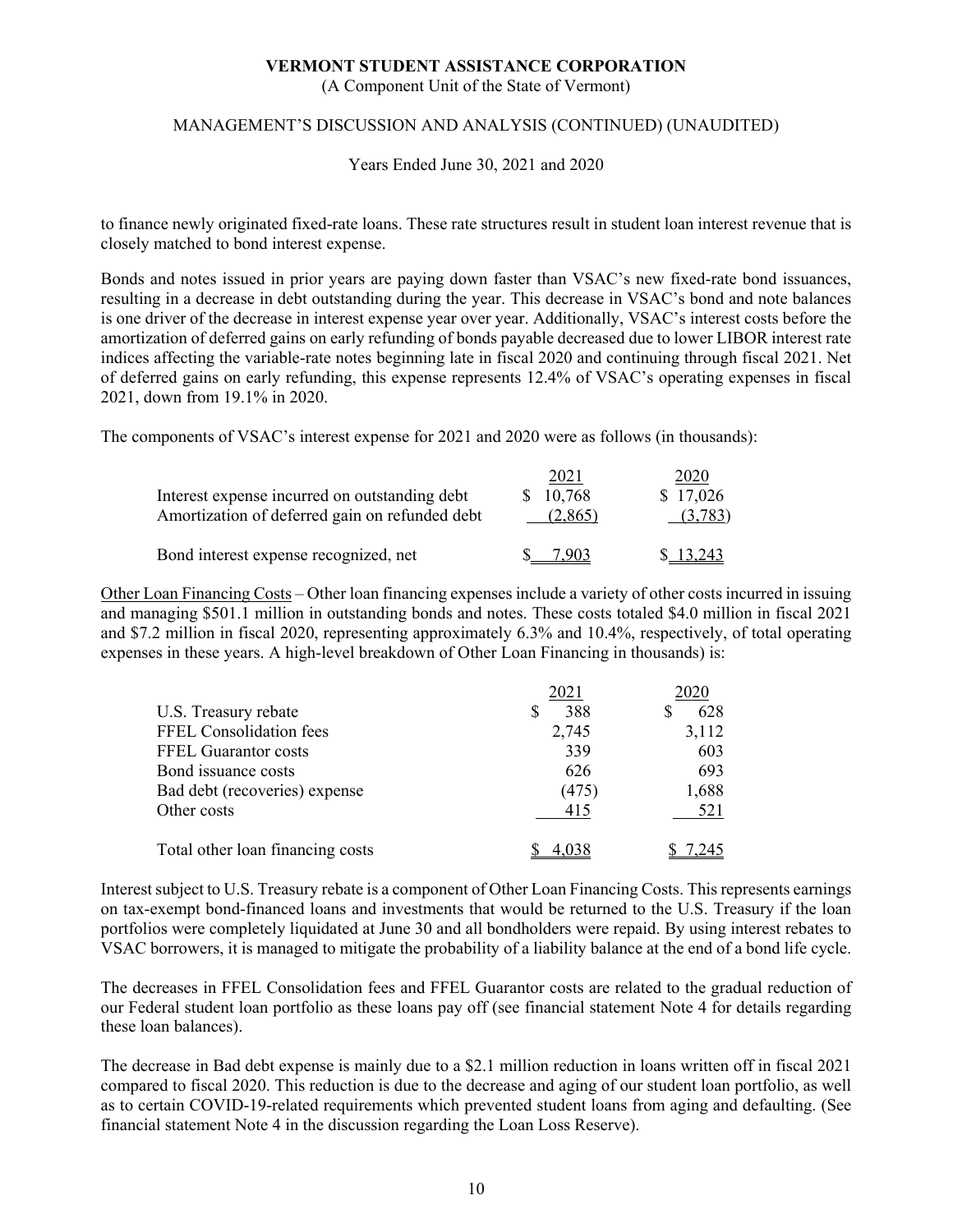(A Component Unit of the State of Vermont)

# MANAGEMENT'S DISCUSSION AND ANALYSIS (CONTINUED) (UNAUDITED)

Years Ended June 30, 2021 and 2020

Costs of Operations – The costs of operating VSAC's programs, as well as facilities and overhead costs, totaled \$22.4 million in fiscal 2021 compared to \$22.8 million in fiscal 2020. The primary components of VSAC's operating costs (in thousands) were as follows for the years ended June 30:

|                                  | 2021   | 2020   |
|----------------------------------|--------|--------|
| Salaries and wages               | 10,735 | 10,879 |
| Employee healthcare costs        | 3,343  | 2,772  |
| Other employee benefit costs     | 2,010  | 2,058  |
| Administrative expenses          | 6,298  | 7,093  |
| <b>Total Costs of Operations</b> |        |        |

Overall costs of operations represent 35.0% of total operating expenses in fiscal 2021 compared to 32.8% in 2020.

Expenses for 2021 totaled \$63.9 million. Revenues including scholarship endowment donations totaled \$69.8 million. The change in total net position for the year was an increase of \$5.9 million. The ending balance of net position at June 30, 2021 was \$205.8 million, as compared to \$199.9 million at June 30, 2020.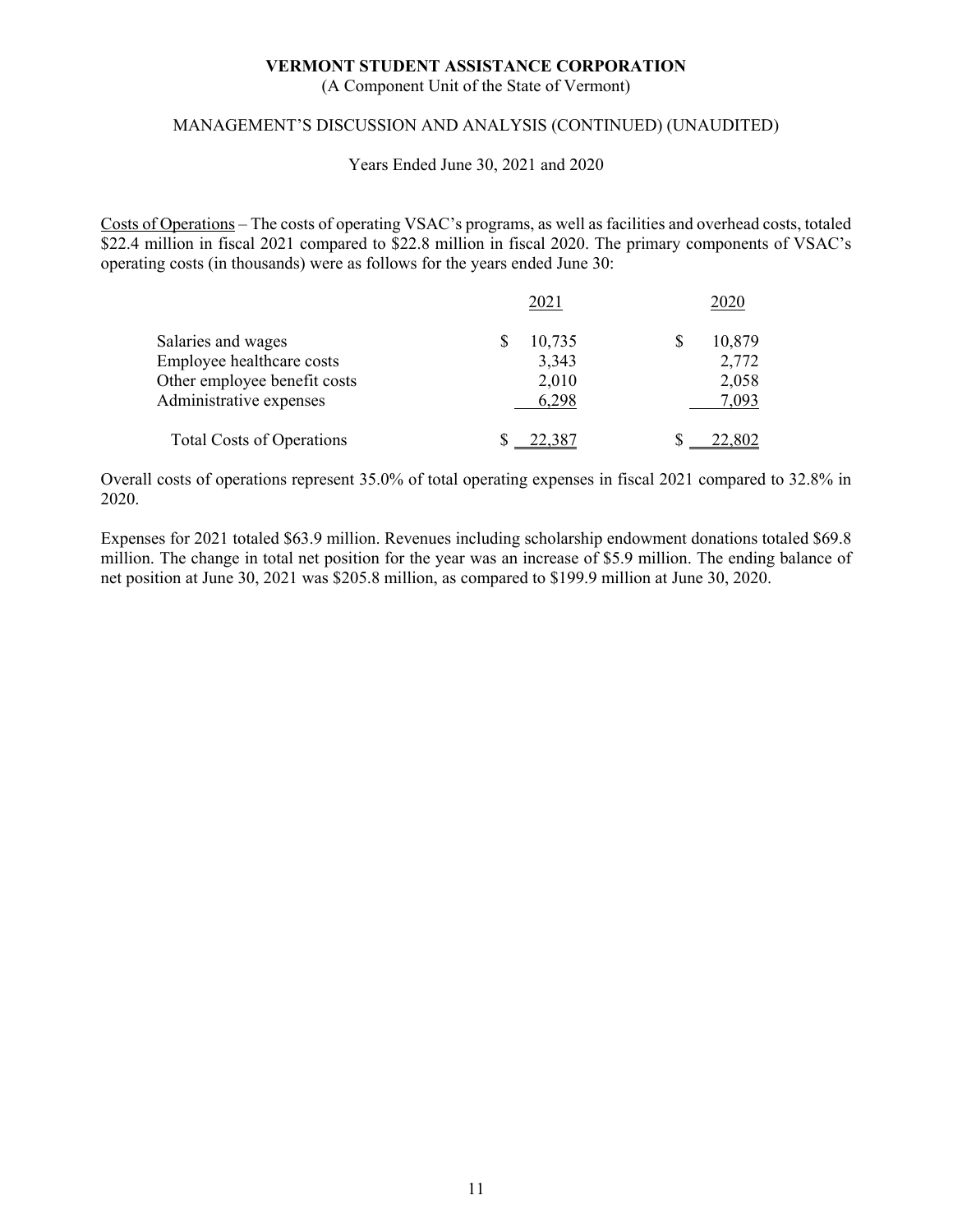(A Component Unit of the State of Vermont)

# MANAGEMENT'S DISCUSSION AND ANALYSIS (CONTINUED) (UNAUDITED)

#### Years Ended June 30, 2020 and 2019

# **FISCAL 2020**

# *Fiscal 2020 Highlights and Overall Financial Position*

- VSAC's total net surplus for the years ended June 30, 2020 and 2019 was \$7.5 million and \$6.5 million, respectively. VSAC's total net position increased to \$199.9 million.
- Interest expense, which is a combination of bond interest costs offset by amortization of deferred gains on early bond retirement, decreased \$4.6 million from 2019 to 2020. See Interest Costs on page 17 and 18 of Management's Discussion and Analysis for details of the components of Interest Expense.
- During the year ended June 30, 2020, VSAC provided \$25.5 million in grants and scholarships to Vermont students.
- VSAC originated \$50.1 million in new loans to students and parents. VSAC holds and services \$658.6 million in education loans receivable and related interest at June 30, 2020.
- VSAC returned \$0.7 million in interest rebates to students in its loan programs during fiscal 2020.
- VSAC holds student loans and variable rate notes payable whose return is linked to the London Inter Bank Offered Rate ('LIBOR'). The Financial Conduct Authority of the United Kingdom plans to phase out the calculation and publication of LIBOR by the end of 2021. VSAC is in consultation with bond counsel and reviewing its loan documentation in order to determine what provisions exist for substituting alternative rate indices for LIBOR. See Note 11 for further details.
- On March 11, 2020, the World Health Organization declared coronavirus disease (COVID-19) a global pandemic. Local, U.S., and world governments encouraged self-isolation to curtail the spread of COVID-19 by mandating the temporary shut-down of business in many sectors and imposing limitations on travel and the size and duration of group gatherings. Most sectors are experiencing disruption to business operations and may feel further impacts. The Coronavirus Preparedness and Response Supplemental Appropriations Act of 2020 provides several relief measures to organizations from the impacts of COVID-19. There is unprecedented uncertainty surrounding the duration of the pandemic, its potential economic ramifications, and additional government actions to mitigate them. Accordingly, while management expects this matter to impact operating results, the related financial impact and duration cannot be reasonably estimated.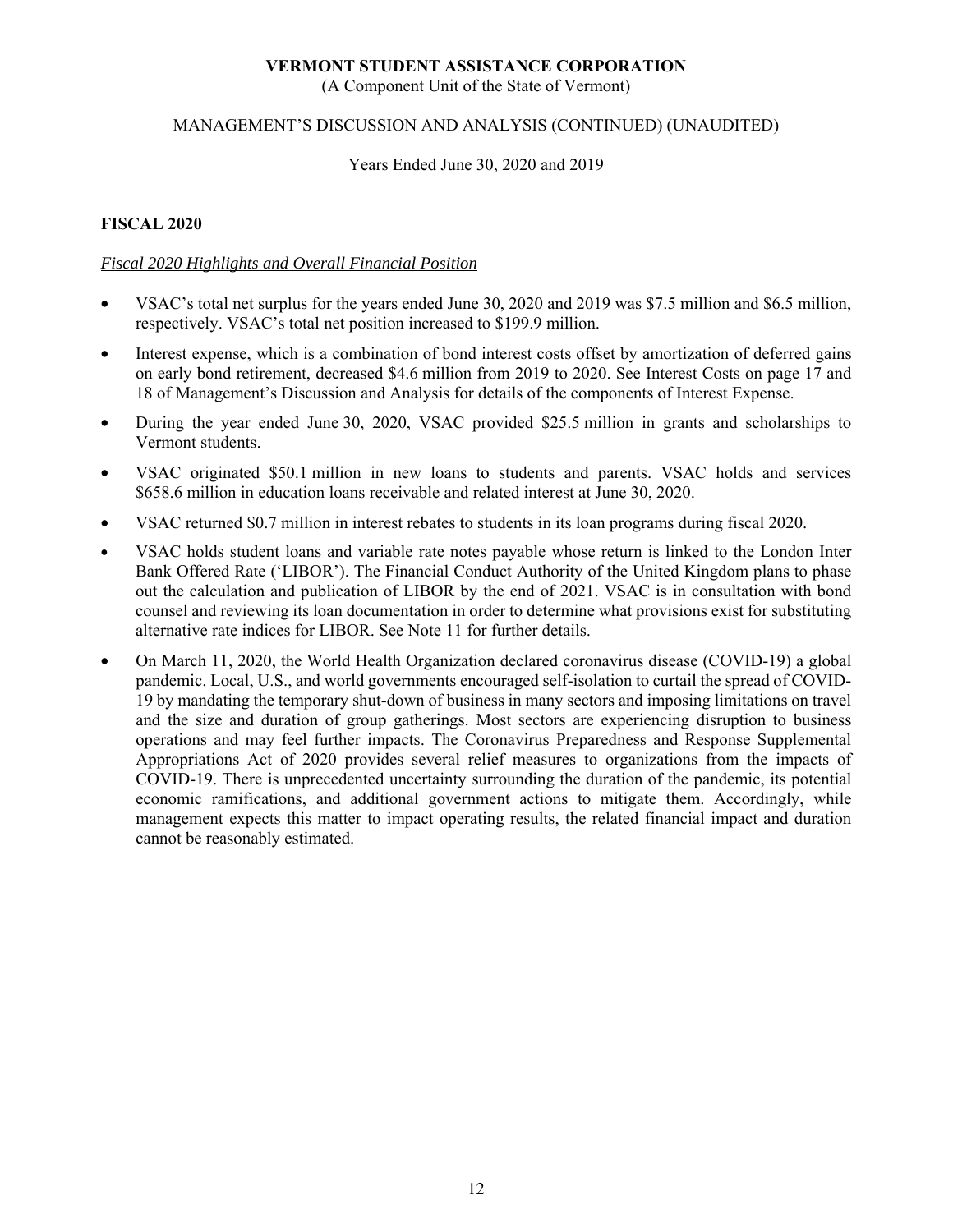(A Component Unit of the State of Vermont)

# MANAGEMENT'S DISCUSSION AND ANALYSIS (CONTINUED) (UNAUDITED)

Years Ended June 30, 2020 and 2019

# Condensed Financial Information

# Statements of Net Position

|                                                                   | 2020          | 2019                    |
|-------------------------------------------------------------------|---------------|-------------------------|
|                                                                   |               | (In Thousands)          |
| Assets:                                                           |               |                         |
| Cash and investments                                              | \$<br>127,881 | 117,785<br><sup>S</sup> |
| Education loans receivable (plus interest)                        | 658,589       | 717,461                 |
| Other assets                                                      | 17,905        | 19,119                  |
| <b>Total</b> assets                                               | $$ -804,375$  | \$8, 854, 365           |
| Liabilities:                                                      |               |                         |
| Bonds and notes payable (plus interest)                           | \$<br>565,607 | 625,484<br>\$           |
| U.S. Treasury rebates payable                                     | 4,254         | 3,626                   |
| Other liabilities                                                 | 16,609        | 10,405                  |
| Total liabilities                                                 | 586,470       | 639,515                 |
| Deferred inflows of resources:                                    |               |                         |
| Deferred inflows from leasing activity                            | 2,655         | 3,307                   |
| Deferred gains on early refunding of bonds payable                | 15,322        | 19,105                  |
| Total liabilities and deferred inflows of resources               | 604,447       | 661,927                 |
| Net position:                                                     |               |                         |
| Net investment in capital assets                                  | 12,604        | 13,123                  |
| Restricted                                                        | 116,774       | 106,960                 |
| Unrestricted                                                      | 70,550        | 72,355                  |
| Total net position                                                | 199,928       | <u>192,438</u>          |
| Total liabilities, deferred inflows of resources and net position | \$804,375     | \$8, 854, 365           |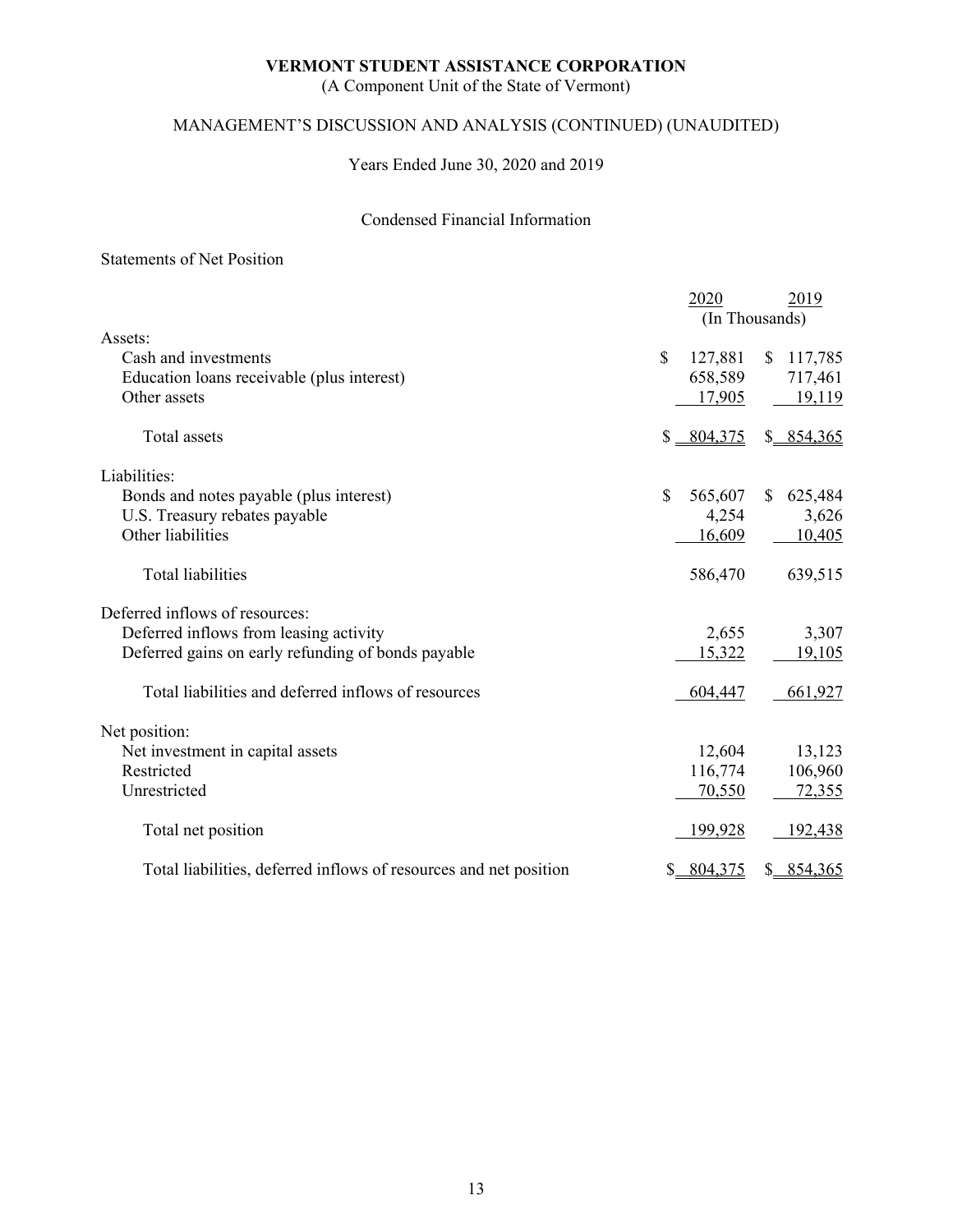(A Component Unit of the State of Vermont)

# MANAGEMENT'S DISCUSSION AND ANALYSIS (CONTINUED) (UNAUDITED)

#### Years Ended June 30, 2020 and 2019

#### Statements of Revenues, Expenses and Changes in Net Position

|                                                  | 2020                   | 2019                    |
|--------------------------------------------------|------------------------|-------------------------|
|                                                  | (In Thousands)         |                         |
| Operating revenues:                              |                        |                         |
| Interest earned from education loan financing    | $\mathbb{S}$<br>38,222 | 44,323<br><sup>\$</sup> |
| Other loan and guarantee program revenues        | 3,286                  | 3,371                   |
| Investment interest                              | 1,630                  | 2,192                   |
| Vermont state appropriations                     | 20,930                 | 20,093                  |
| Federal grants                                   | 5,166                  | 5,296                   |
| Scholarship and gift income                      | 4,851                  | 4,230                   |
| Facility lease revenue                           | 704                    | 449                     |
| 529 plan revenue                                 | 587                    | 526                     |
| Other income                                     | 617                    | 529                     |
| Total operating revenues                         | 75,993                 | 81,009                  |
| Operating expenses:                              |                        |                         |
| Grants and scholarships                          | 25,511                 | 25,606                  |
| Interest rebated to borrowers                    | 715                    | 1,707                   |
| Interest on debt, net of amortization            | 13,243                 | 17,852                  |
| Other loan financing costs                       | 7,245                  | 6,310                   |
| Corporate operating expenses and depreciation    | 22,802                 | 23,195                  |
| Total operating expenses                         | 69,516                 | 74,670                  |
| Change in net position from operations           | 6,477                  | 6,339                   |
| Contributions to permanent scholarship endowment | 1,013                  | 156                     |
| Change in net position                           | 7,490                  | 6,495                   |
| Net position, beginning of year                  | 192,438                | 185,943                 |
| Net position, end of year                        | \$ 199,928             | \$ 192,438              |

#### *Net Position*

Cash and investment balances increased \$10.1 million from June 30, 2019 to June 30, 2020 from \$117.8 to \$127.9 million. The cash balance associated with restricted bonds decreased \$0.1 million during this time. Unrestricted cash increased \$8.7 million during the year due primarily to corporate loan collections and temporary cash investment returns.

Student loans and interest receivable totaled \$658.6 million at June 30, 2020, down from \$717.5 million in 2019. This decrease is due to overall loan principal collections exceeding new loan originations in the VSAC private loan program.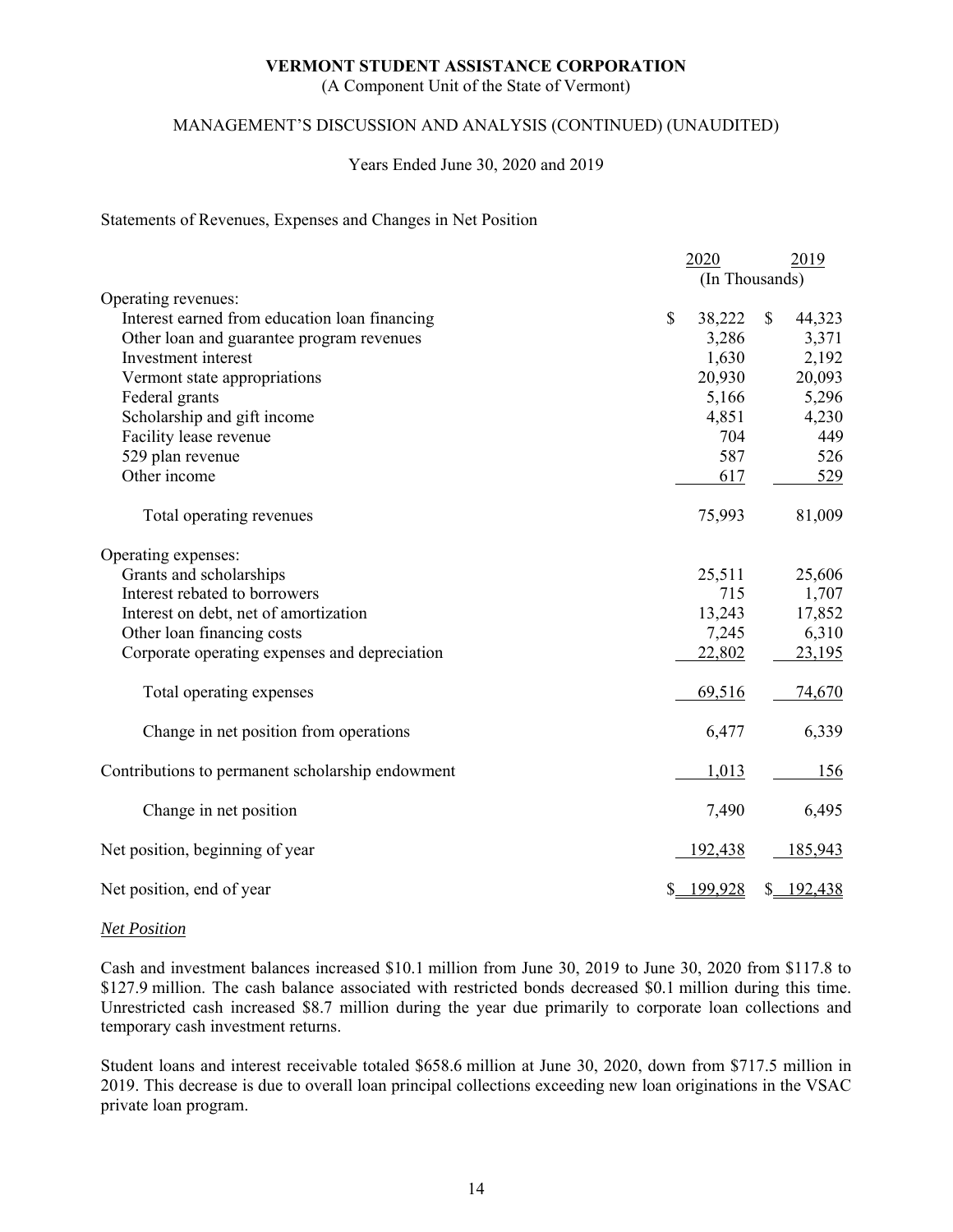(A Component Unit of the State of Vermont)

# MANAGEMENT'S DISCUSSION AND ANALYSIS (CONTINUED) (UNAUDITED)

Years Ended June 30, 2020 and 2019

Bonds and notes payable decreased \$59.9 million from \$625.5 million at June 30, 2019 to \$565.6 million at June 30, 2020. VSAC's financing activity in 2020 was comprised primarily of the following (in millions):

| Principal payments, 2012-13-14 variable rate notes | (77.7) |
|----------------------------------------------------|--------|
| Principal payments, VSAC fixed rate bonds          | (25.7) |
| Issuance of 2020A student loan financing bond      | 43.4   |
| Principal payments, State of Vermont note payable  | (0.8)  |
| Other changes                                      | 0.9    |
|                                                    |        |

The 2012, 2013 and 2014 variable rate notes, which were issued in those years to refund auction rate bonds, letter of credit bonds, and the ABCP Conduit note, include a feature which requires periodic calculations of available cash used to pay bond principal. For more information regarding bonds and notes payable, see Note 9 to the audited financial statements.

U.S. Treasury rebates payable is described in the expense discussion. This liability increased as of June 30, 2020 to \$4.3 million from \$3.6 million as of June 30, 2019.

Unrestricted net position decreased from \$72.4 million at June 30, 2019 to \$70.6 million at June 30, 2020. Including the Net Investment in Capital Assets section of Net Position, the year over year decrease is \$2.3 million. VSAC's unrestricted net position at June 30, 2020 and 2019 consists of the following (in millions):

|                                                                    | 2020 | 2019  |
|--------------------------------------------------------------------|------|-------|
| Cash/investments held for new bond issuance and operating reserves | 23.7 | 21.6  |
| Investment in student loans and related interest                   | 24.4 | 28.6  |
| Physical plant                                                     | 12.6 | 13.1  |
| Subordinated VSAC bonds                                            | 22.5 | 22.5  |
| Other                                                              | 0.0  | (0.3) |
| Total unrestricted including Investment in Capital Assets          |      |       |

Restricted net position increased from \$107.0 million at June 30, 2019 to \$116.8 million at June 30, 2020. This increase was primarily in the bond funds due to the operating surplus in those funds. Of the \$116.8 million, \$107.6 million is restricted by bond resolutions. The remaining \$9.2 million is restricted for scholarships and grants and for programs to encourage students to pursue higher education.

#### *Revenues*

VSAC's fiscal 2020 financial results increased net position by \$7.5 million. All revenues, except donations to the permanent scholarship endowment, are considered operating revenues. VSAC realized \$76.0 million in operating revenues versus \$69.5 million in total expenses. VSAC revenues include interest income on student loans, various federal interest subsidies and special allowance payments, State of Vermont appropriations, fees earned in the federal guarantee program, and lease revenues.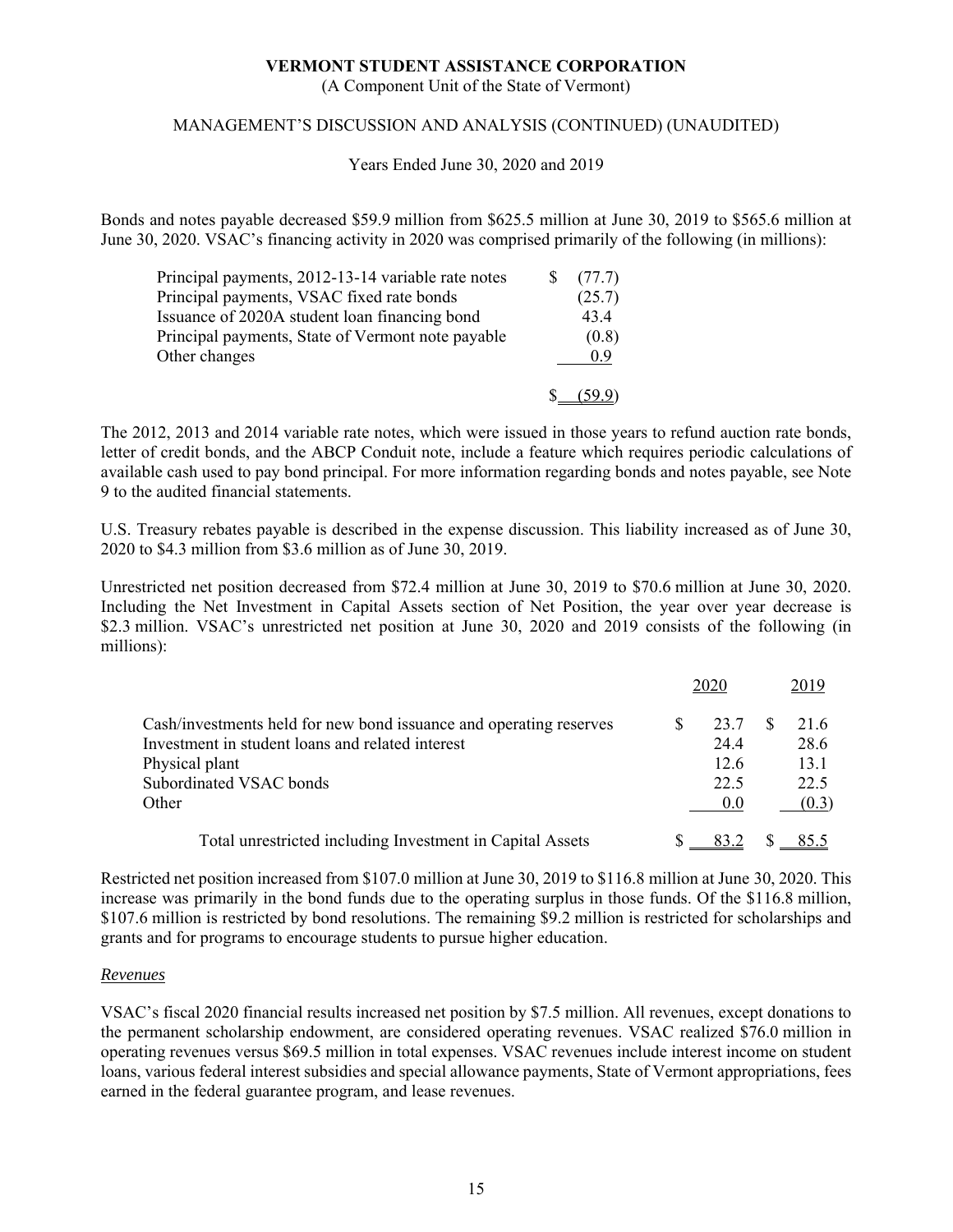(A Component Unit of the State of Vermont)

# MANAGEMENT'S DISCUSSION AND ANALYSIS (CONTINUED) (UNAUDITED)

Years Ended June 30, 2020 and 2019

Overall loan revenue of VSAC is closely related to the general interest rate environment and the amount of loans outstanding. During 2020, loan revenue decreased from \$44.3 to \$38.2 million. The components of loan revenue are as follows (in thousands):

|                                                   | 2020    | 2019    |
|---------------------------------------------------|---------|---------|
| U.S. Department of Education Interest Benefits    | 557     | 764     |
| U.S. Department of Education Special Allowance    | 1,381   | 2,961   |
| Borrower interest and fees on student loans       | 41,098  | 44,532  |
| Borrower interest paid to Department of Education | (4,814) | (3,934) |
|                                                   |         |         |

No new FFEL Program loans have been created since June 30, 2010. This affects the components of loan revenue differently:

- Interest for certain loans is paid by ED as a subsidized interest benefit on qualifying borrowers. This item decreased because the population of loans which qualify for this benefit is declining.
- ED also pays special allowance payments under certain interest rate conditions. This item decreased due to decreasing eligible loan balances and because of decreasing interest rate indices (LIBOR).
- Although VSAC originates new non-guaranteed loans, the population of ED-guaranteed loans is paying down more rapidly, resulting in decreased borrower interest and fees.
- Certain borrower interest revenues which exceed the special allowance formulae must be paid to ED each quarter. The amount paid increased despite the decrease in overall FFEL Program loans because the LIBOR index used in the special allowance formula decreased.

Interest rate risk on student loan assets is managed by closely matching the coupon rate reset frequency of our debt instruments with rates that drive our loan returns. Our private loan financing bonds are issued with fixed interest rates. The student loans pledged to these bonds (2010 and later VSAC Private loans) also have fixed interest rates. All other outstanding student loan bonds and notes have variable interest rates reset on periodic intervals based on short-term LIBOR rates. The earnings on loans pledged to these bonds have variable interest rates based on short-term LIBOR rates with similar reset frequencies.

Other revenues associated with the loan and loan guarantee programs include consolidation fees, rehabilitation fees, default aversion fees, collections revenues, and other program fees and revenues. These fees and revenues decreased from \$3.4 million in fiscal 2019 to \$3.3 million in fiscal 2020. This decrease is primarily due to decreased volumes of FFEL program loans outstanding which generate these revenues.

Interest rates on cash positions were lower during the last portion of the year ended June 30, 2020, resulting in lower interest earnings over the prior year. Investments include unrestricted, student loan and scholarship funds temporarily invested in short-term investments, and scholarship endowment funds invested for long-term growth and income. Other gains (losses) related to investing, both realized gains (losses) on sales and unrealized gains (losses) on appreciated (depreciated) assets held at year-end, are reflected in the Other Income line and were \$421.5 thousand in 2020 and \$324.2 thousand in 2019.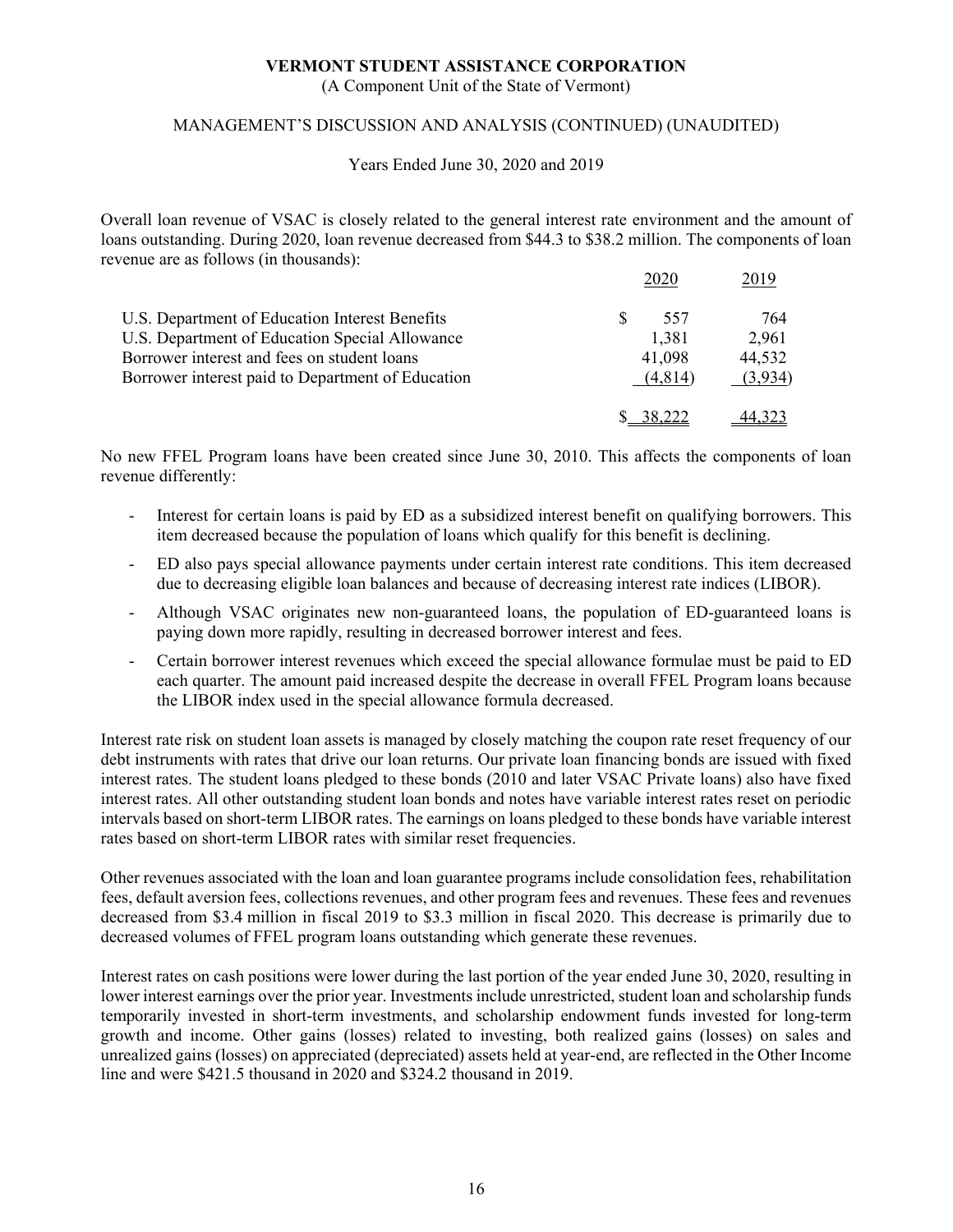(A Component Unit of the State of Vermont)

# MANAGEMENT'S DISCUSSION AND ANALYSIS (CONTINUED) (UNAUDITED)

Years Ended June 30, 2020 and 2019

VSAC's State revenue recognized increased to \$20.9 million in 2020 from \$20.1 million in 2019. State appropriation support including amounts reported as grants and scholarship income increased from \$20.5 million to \$22.0 million. The difference between total State appropriation support and VSAC State revenue recognized is related to amounts which are not intended for the State need-based grant program and which VSAC records as scholarship support. The state appropriation increased mainly due to a \$1.0 million increase in the National Guard tuition program and a \$0.5 million one-time appropriation.

Federal grants were \$5.2 million in fiscal 2020 and \$5.3 million in fiscal 2019. Except Federal scholarship funds, Federal grants revenues are applied for only after VSAC has incurred expenses for administration and program activities associated with those grants. Federal scholarship funds are received in the year of their Federal budget authorization and revenues recognized by VSAC as awards are disbursed.

Scholarship revenues, representing the use of restricted gifts and grants, increased from \$4.2 million in 2019 to \$4.9 million in 2020. Additionally, donations of new permanent scholarship endowment funds, a nonoperating item, were \$1.0 million and \$0.2 million in 2020 and 2019, respectively.

In fiscal 2018, VSAC began leasing excess office space in its facility to non-State tenants. Revenues recognized under these leases was \$652 thousand and \$416 thousand in fiscal 2020 and fiscal 2019, respectively.

#### *Expenses*

VSAC has four main types of expenses: 1. Student aid, 2. Interest and other costs of debt, 3. Noninterest costs of financing loans, and 4. Costs of operations.

Student Aid – VSAC provided Vermont students with \$25.5 million in student aid during fiscal 2020. Of this amount, \$19.5 million in grant aid was provided from State appropriations. An additional \$6.0 million was made available through various scholarship programs managed by VSAC. Direct aid in the form of grants and scholarships represented 36.7% of VSAC's operating expenses in fiscal 2020 compared to 34.3% in 2019.

While not strictly a student aid expense, interest rebated to borrowers helps current and former students and parents manage their education debt. VSAC provided \$0.7 million in rebates of interest to borrowers in 2020, which represents 1.0% of VSAC's operating expenses in fiscal year 2020 compared to 2.3% in 2019.

It is also important to note that, while not an expense to the Corporation, a significant portion of aid to students is the \$50.1 million in new loans VSAC made available to students and parents in fiscal 2020.

Interest Costs – In order to provide Vermont students and parents with low-cost loans, VSAC issued two types of bonds that remain outstanding as of June 30, 2020 and 2019, fixed rate and variable rate. The interest costs of the bonds represent a major expense category for VSAC. The variable-rate notes were issued to refinance VSAC's auction-rated securities and are supported by variable-rate student loans. The student loans and bonds bear interest at a fixed margin added to one or three-month LIBOR. This margin does not change after being set, when the bonds were sold, and loans originated. Fixed-rate bonds were issued beginning in 2010 in order to finance newly originated fixed-rate loans. These rate structures result in student loan interest revenue that is closely matched to bond interest expense.

Bonds and notes issued in prior years are paying down faster than VSAC's new fixed-rate bond issuances, resulting in a decrease in debt outstanding during the year. This decrease in VSAC's bond and note balances is one driver of the decrease in interest expense year over year.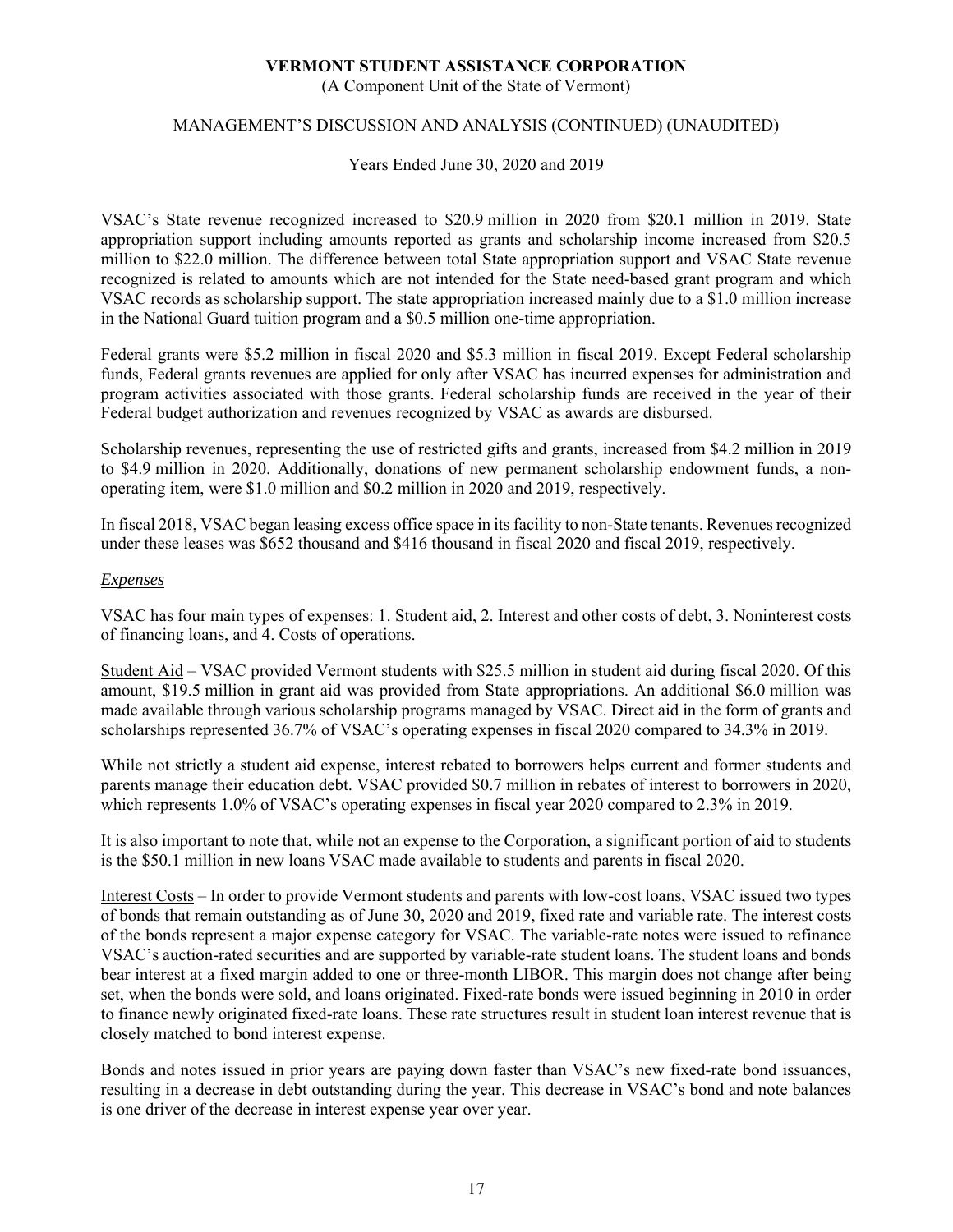(A Component Unit of the State of Vermont)

#### MANAGEMENT'S DISCUSSION AND ANALYSIS (CONCLUDED) (UNAUDITED)

Years Ended June 30, 2020 and 2019

Additionally, VSAC's interest costs before the amortization of deferred gains on early refunding of bonds payable decreased due to lower LIBOR interest rate indices affecting the variable-rate notes later in fiscal 2020. Net of deferred gains on early refunding, this expense represents 19.1% of VSAC's operating expenses in fiscal 2020, down from 23.9% in 2019.

The components of VSAC's interest expense for 2020 and 2019 were as follows (in thousands):

| Interest expense incurred on outstanding debt<br>Amortization of deferred gain on refunded debt | 17,026<br>(3,783) | \$ 22,247<br>(4.395) |
|-------------------------------------------------------------------------------------------------|-------------------|----------------------|
| Bond interest expense recognized, net                                                           |                   |                      |

Other Loan Financing Costs – Other loan financing expenses include credit enhancement and remarketing fees for our bond issues, consolidation and lender fees VSAC pays to the federal government, provisions for changes in arbitrage earnings liability to the U.S. Treasury, and increases in VSAC's provision for uninsured loan losses, as well as a variety of other costs incurred in issuing and managing \$565.1 million in outstanding bonds and notes. These costs totaled \$7.2 million in fiscal 2020 and \$6.3 million in fiscal 2019, representing approximately 10.4% and 8.5%, respectively, of total operating expenses in these years. The increase of \$0.9 million in this expense category was primarily caused by increased loan loss provision (\$1.1 million) offset by decreased FFEL Consolidation fees (\$0.5 million). (See financial statement Note 4 in the discussion regarding the Loan Loss Reserve.) Interest subject to U.S. Treasury rebate is another component of Other Loan Financing Costs. This represents earnings on tax-exempt bond-financed loans and investments that would be returned to the U.S. Treasury if the loan portfolios were completely liquidated at June 30 and all bondholders were repaid. By using interest rebates to VSAC borrowers, it is managed to mitigate the probability of a liability balance at the end of a bond life cycle.

Costs of Operations – The costs of operating VSAC's programs, as well as facilities and overhead costs, totaled \$22.8 million in fiscal 2020 compared to \$23.2 million in fiscal 2019. The primary components of VSAC's operating costs (in thousands) were as follows for the years ended June 30:

|                                  | 2020   | 2019   |
|----------------------------------|--------|--------|
| Salaries and wages               | 10,879 | 10,855 |
| Employee healthcare costs        | 2,772  | 2,812  |
| Other employee benefit costs     | 2,058  | 2,082  |
| Administrative expenses          | 7,093  | 7,446  |
| <b>Total Costs of Operations</b> | 22,802 |        |

Overall costs of operations represent 32.8% of total operating expenses in fiscal 2020 compared to 31.1% in 2019.

Expenses for 2020 totaled \$69.5 million. Revenues including scholarship endowment donations totaled \$77.0 million. The change in total net position for the year was an increase of \$7.5 million. The ending balance of net position at June 30, 2020 was \$199.9 million, as compared to \$192.4 million at June 30, 2019.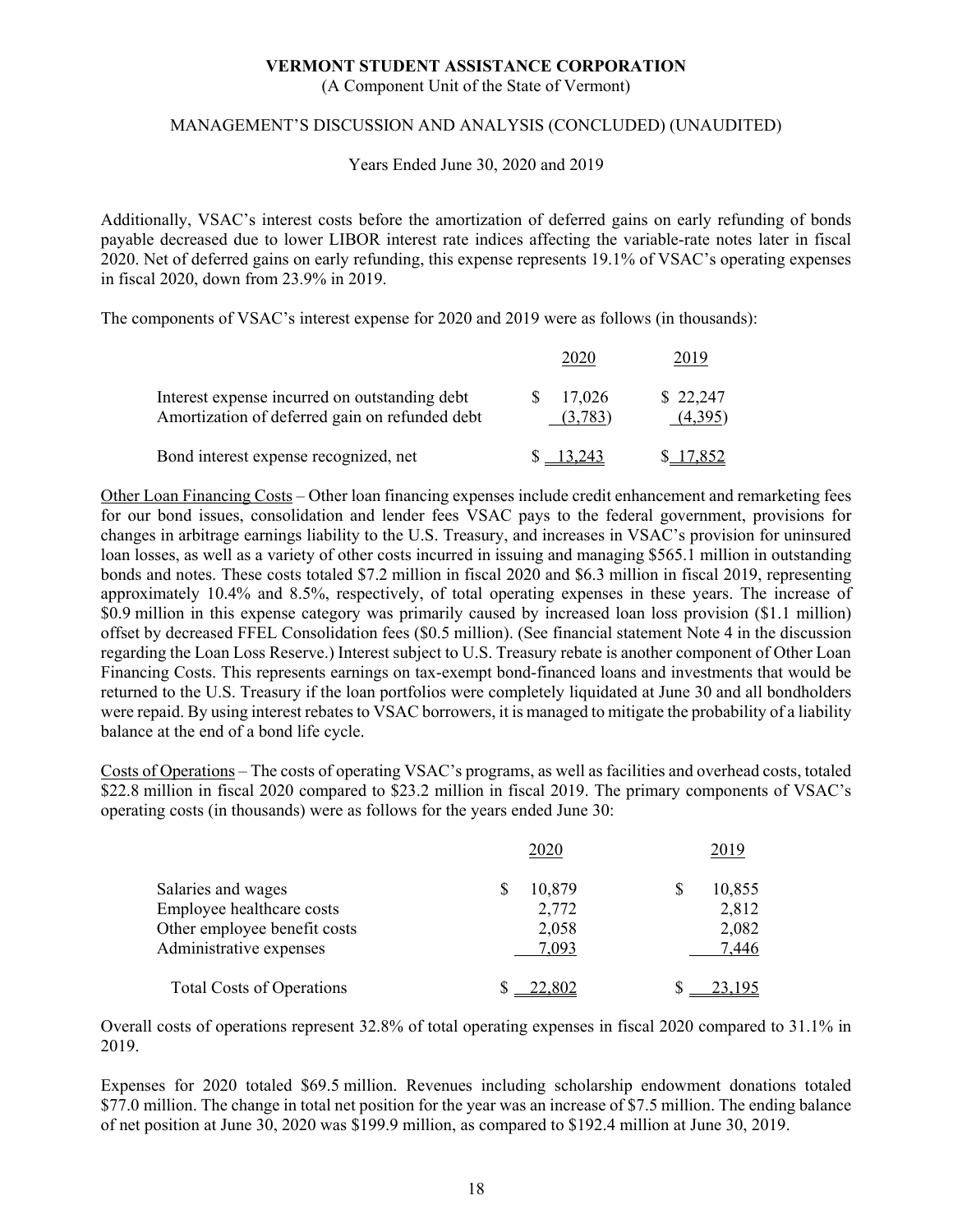(A Component Unit of the State of Vermont)

# STATEMENTS OF NET POSITION

#### June 30, 2021 and 2020

# ASSETS

|                                             | 2021                   | 2020           |
|---------------------------------------------|------------------------|----------------|
|                                             |                        | (In Thousands) |
| Current assets:                             |                        |                |
| Cash and cash equivalents                   | $\mathbb{S}$<br>41,642 | 38,328<br>-S   |
| Receivables                                 |                        |                |
| Student loans, net                          | 89,064                 | 93,745         |
| Student loan interest and special allowance | 13,390                 | 14,586         |
| Investment interest                         |                        | 11             |
| Federal administrative and program fees     | 85                     | 94             |
| Facility lease receivable                   | 778                    | 717            |
| Other                                       | 2,006                  | 1,038          |
| Other assets                                | 706                    | 753            |
| Total current assets                        | 147,672                | 149,272        |
| Noncurrent assets:                          |                        |                |
| Restricted cash                             | 72,571                 | 81,643         |
| Scholarship endowment investments           | 9,695                  | 7,910          |
| Facility lease receivable                   | 1,886                  | 2,688          |
| Student loans receivable, net               | 494,144                | 550,258        |
| Capital assets, net                         | 11,929                 | 12,604         |
| Total noncurrent assets                     | 590,225                | 655,103        |

Total assets \$ 737,897 \$ 804,375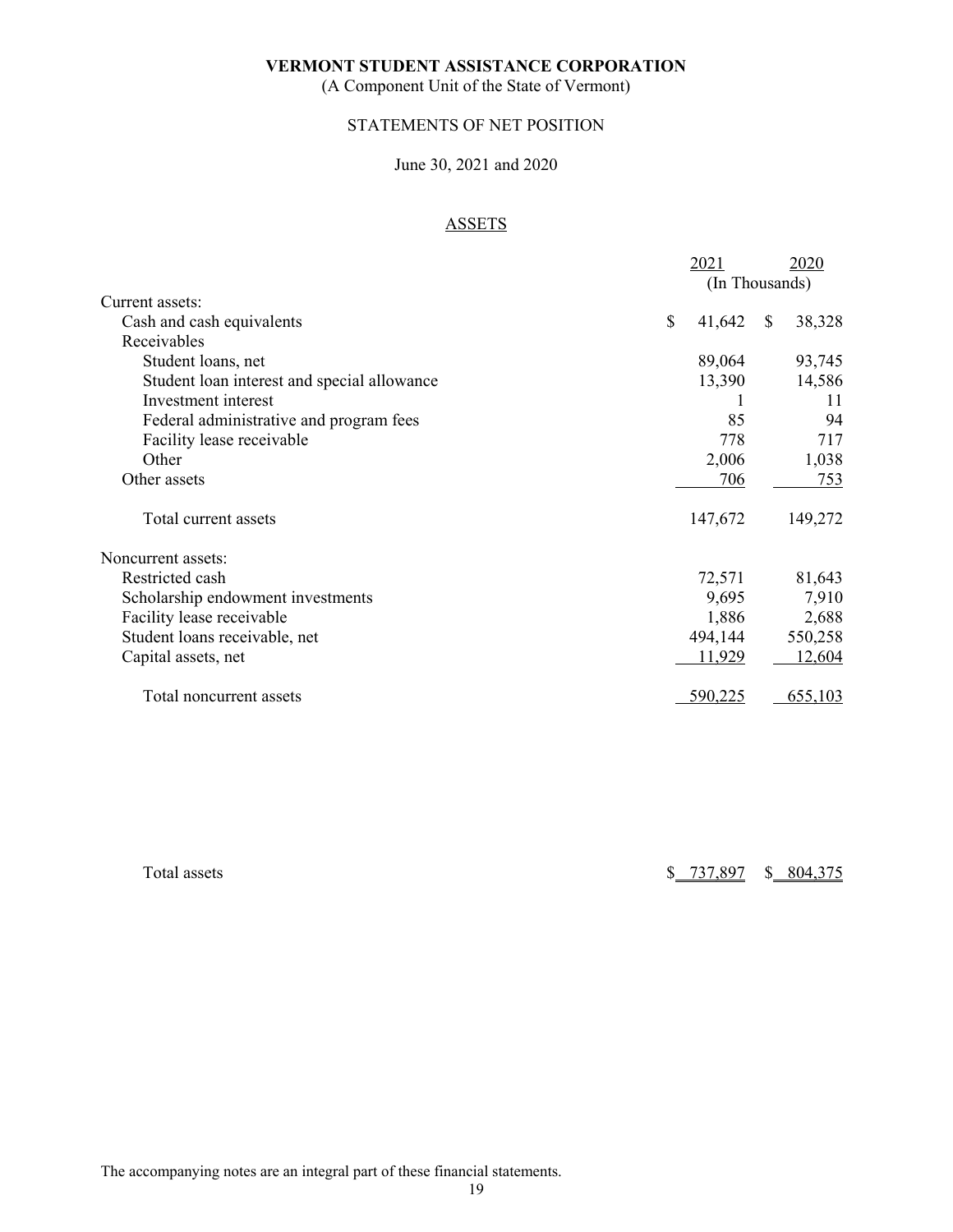# LIABILITIES, DEFERRED INFLOWS OF RESOURCES AND NET POSITION

|                                                                   | 2021           |              | 2020      |
|-------------------------------------------------------------------|----------------|--------------|-----------|
|                                                                   | (In Thousands) |              |           |
| Current liabilities:                                              |                |              |           |
| Bonds and notes payable                                           | \$<br>10,800   | $\mathbb{S}$ | 11,975    |
| Accounts payable and other liabilities                            | 2,374          |              | 2,578     |
| Accrued interest on bonds payable                                 | 460            |              | 460       |
| Unearned revenue                                                  | 9,130          |              | 14,031    |
| Total current liabilities                                         | 22,764         |              | 29,044    |
| Noncurrent liabilities:                                           |                |              |           |
| Bonds and notes payable                                           | 490,294        |              | 553,172   |
| U.S. Treasury rebates payable                                     | 4,565          |              | 4,254     |
| Total noncurrent liabilities                                      | 494,859        |              | 557,426   |
| <b>Total liabilities</b>                                          | 517,623        |              | 586,470   |
| Deferred inflows of resources:                                    |                |              |           |
| Deferred facility lease revenue                                   | 2,002          |              | 2,655     |
| Deferred gains on early refunding of bonds payable                | 12,457         |              | 15,322    |
| Total liabilities and deferred inflows of resources               | 532,082        |              | 604,447   |
| Net position:                                                     |                |              |           |
| Net investment in capital assets                                  | 11,929         |              | 12,604    |
| Restricted                                                        | 62,334         |              | 116,774   |
| Unrestricted                                                      | 131,552        |              | 70,550    |
| Total net position                                                | 205,815        |              | 199,928   |
| Total liabilities, deferred inflows of resources and net position | \$737,897      |              | \$804,375 |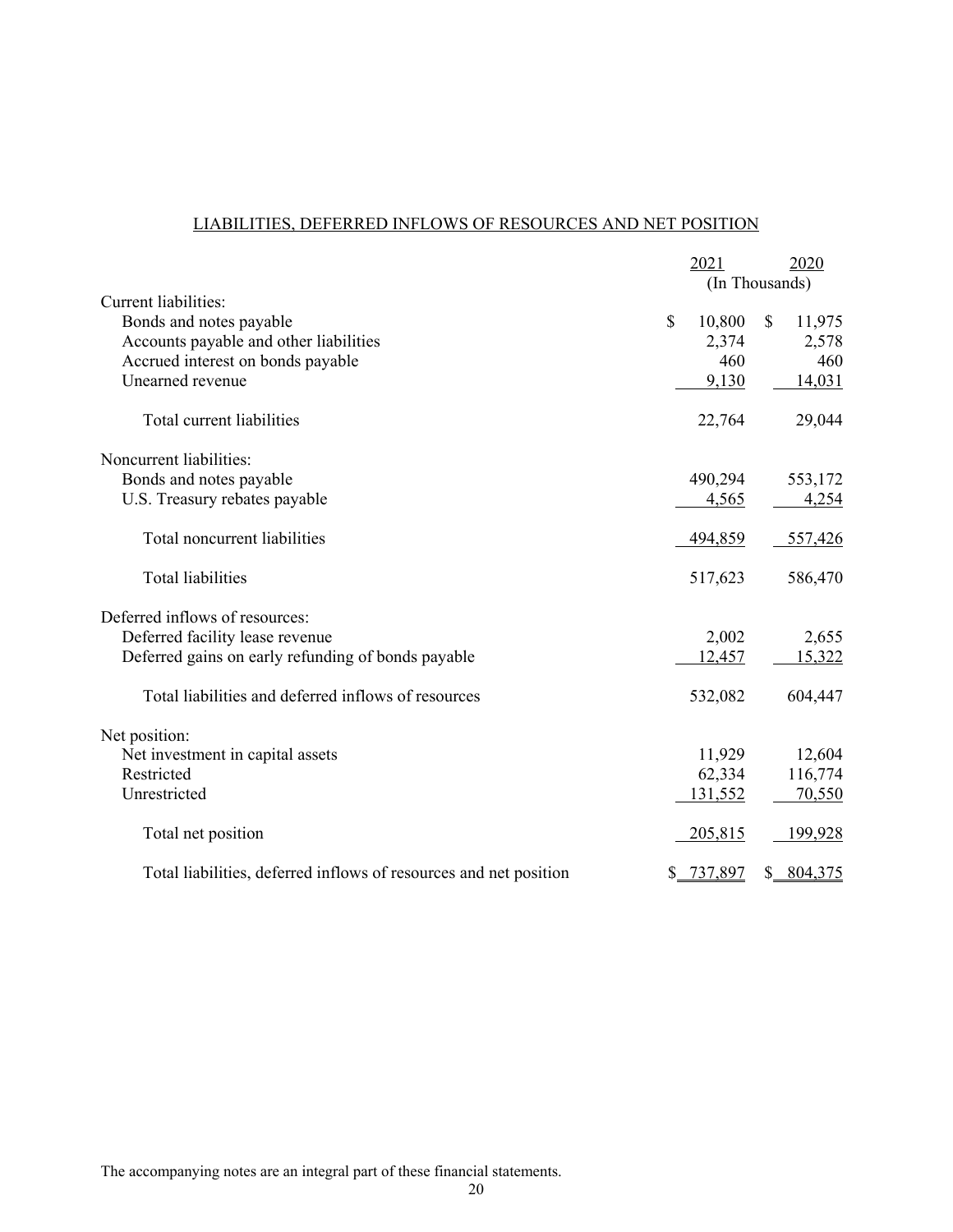(A Component Unit of the State of Vermont)

# STATEMENTS OF REVENUES, EXPENSES AND CHANGES IN NET POSITION

#### Years Ended June 30, 2021 and 2020

|                                                            | 2021                     |              | 2020    |
|------------------------------------------------------------|--------------------------|--------------|---------|
|                                                            | (In Thousands)           |              |         |
| Operating revenues:                                        |                          |              |         |
| Interest and fees on student loans:                        |                          |              |         |
| U.S. Department of Education interest benefits             | \$<br>399                | $\mathbb{S}$ | 557     |
| U.S. Department of Education special allowance             | 231                      |              | 1,381   |
| Borrower interest and fees on student loans                | 35,274                   |              | 41,098  |
| Borrower interest returned to U.S. Department of Education | (6,349)                  |              | (4,814) |
| Vermont state grants                                       | 20,004                   |              | 20,930  |
| Interest on cash and investments                           | 402                      |              | 1,630   |
| Guarantee agency administrative revenues                   | 2,649                    |              | 3,286   |
| Federal grants                                             | 8,681                    |              | 5,166   |
| Scholarship and gift income                                | 4,948                    |              | 4,851   |
| Facility lease revenue                                     | 711                      |              | 704     |
| 529 plan revenue                                           | 699                      |              | 587     |
| Other income                                               | 2,004                    |              | 617     |
| Total operating revenues                                   | 69,653                   |              | 75,993  |
| Operating expenses:                                        |                          |              |         |
| Interest, net of amortization of bond premium and deferred |                          |              |         |
| gains on early refunding of bonds payable                  | 7,903                    |              | 13,243  |
| Salaries and benefits                                      | 16,088                   |              | 15,709  |
| Grants and scholarships                                    | 28,978                   |              | 25,511  |
| Interest rebated to borrowers                              | 578                      |              | 715     |
| Other general and administrative                           | 5,414                    |              | 6,145   |
| Interest subject to U.S. Treasury rebate                   | 388                      |              | 628     |
| Consolidation and lender paid fees                         | 2,745                    |              | 3,112   |
| Other loan related expenses                                | 754                      |              | 1,124   |
| Change in provision for losses on student loans            | (475)                    |              | 1,688   |
| Depreciation                                               | 885                      |              | 948     |
| Bond issuance costs                                        | 626                      |              | 693     |
| Total operating expenses                                   | 63,884                   |              | 69,516  |
| Change in net position from operations                     | 5,769                    |              | 6,477   |
| Contributions to permanent scholarship endowment           | 118                      |              | 1,013   |
| Change in net position                                     | 5,887                    |              | 7,490   |
| Net position, beginning of year                            | 199,928                  |              | 192,438 |
| Net position, end of year                                  | $\underline{\$ 205,815}$ | $\mathbb{S}$ | 199,928 |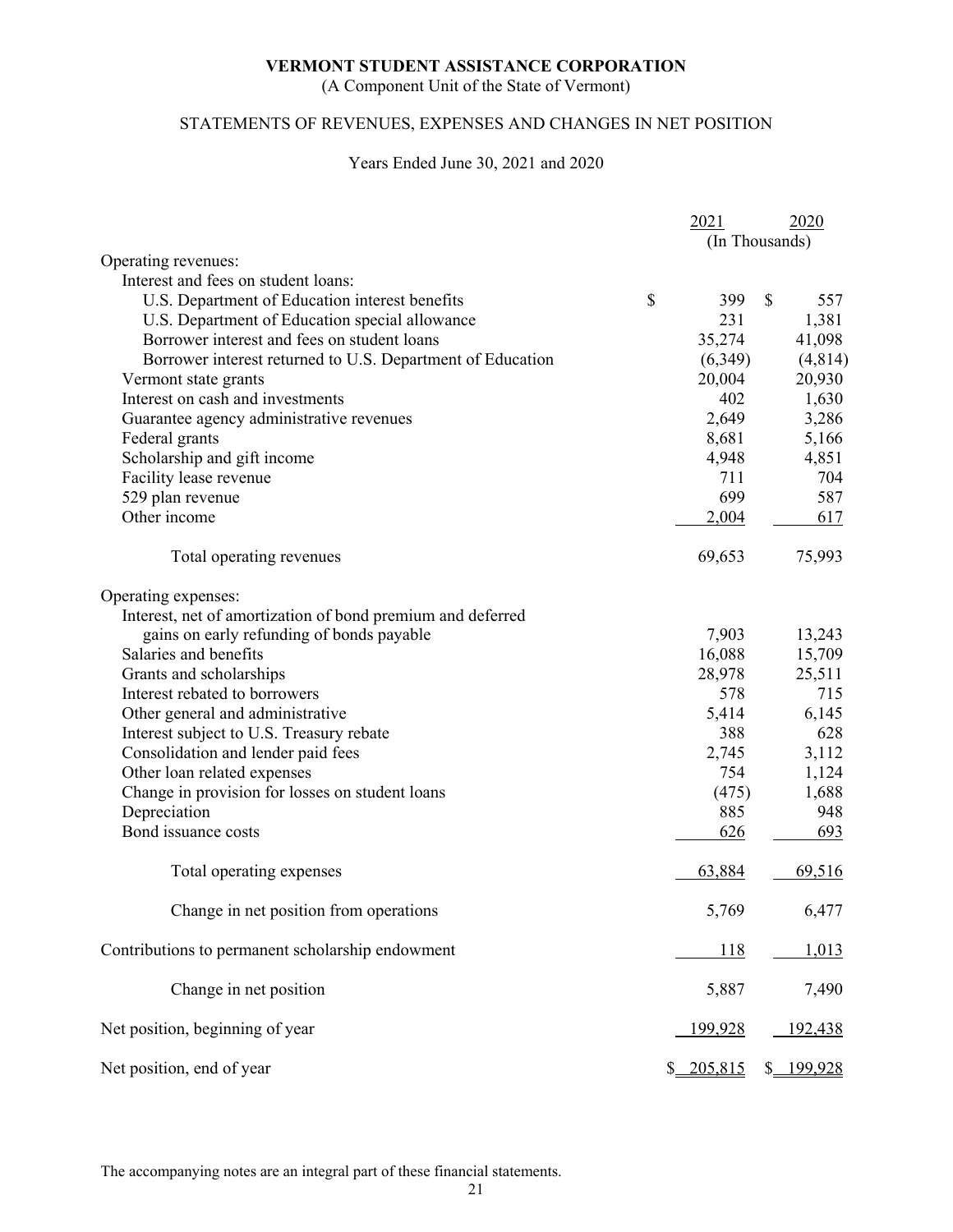(A Component Unit of the State of Vermont)

# STATEMENTS OF CASH FLOWS

#### Years Ended June 30, 2021 and 2020

|                                                           | 2021         | 2020<br>(In Thousands) |
|-----------------------------------------------------------|--------------|------------------------|
| Cash flows from operating activities:                     |              |                        |
| Cash received from customers, donors and governments      | \$<br>14,643 | \$<br>14,738           |
| Principal payments received on student loans              | 106,202      | 113,229                |
| Cash paid to suppliers for goods and services             | (14,901)     | (5,214)                |
| Grants and scholarship disbursements                      | (28, 978)    | (25,511)               |
| Loans made                                                | (38,080)     | (50, 116)              |
| Cash paid to employees for salaries and benefits          | (15,989)     | (15, 634)              |
| Interest and fees received on student loans               | 23,257       | 31,788                 |
| Vermont state appropriations received                     | 22,652       | 20,930                 |
| Net cash provided by operating activities                 | 68,806       | 84,210                 |
| Cash flows from noncapital financing activities:          |              |                        |
| Proceeds from the sale of bonds payable                   | 33,660       | 45,758                 |
| Payments on bonds payable                                 | (96, 242)    | (104, 197)             |
| Decrease in restricted cash                               | 9,072        | 85                     |
| Interest paid to bond holders                             | (12, 238)    | (18, 463)              |
| Net cash used by noncapital financing activities          | (65,748)     | (76, 817)              |
| Cash flows from capital and related financing activities: |              |                        |
| Acquisition and construction of capital assets            | (210)        | (430)                  |
| Net cash used by capital and related financing activities | (210)        | (430)                  |
| Cash flows from investing activities:                     |              |                        |
| Interest received on cash and investments                 | 413          | 1,782                  |
| Contributions to permanent scholarship endowment          | 118          | 1,013                  |
| Purchase of investments                                   | (1,470)      | (1,621)                |
| Proceeds from sale of investments                         | 1,405        | 602                    |
| Net cash provided by investing activities                 | 466          | 1,776                  |
| Net increase in cash and cash equivalents                 | 3,314        | 8,739                  |
| Cash and cash equivalents, beginning of year              | 38,328       | 29,589                 |
| Cash and cash equivalents, end of year                    | 41,642       | 38,328                 |
| Supplemental disclosure of non-cash operating activities: |              |                        |
| Student loan interest capitalized                         | 7,140        | 7,240                  |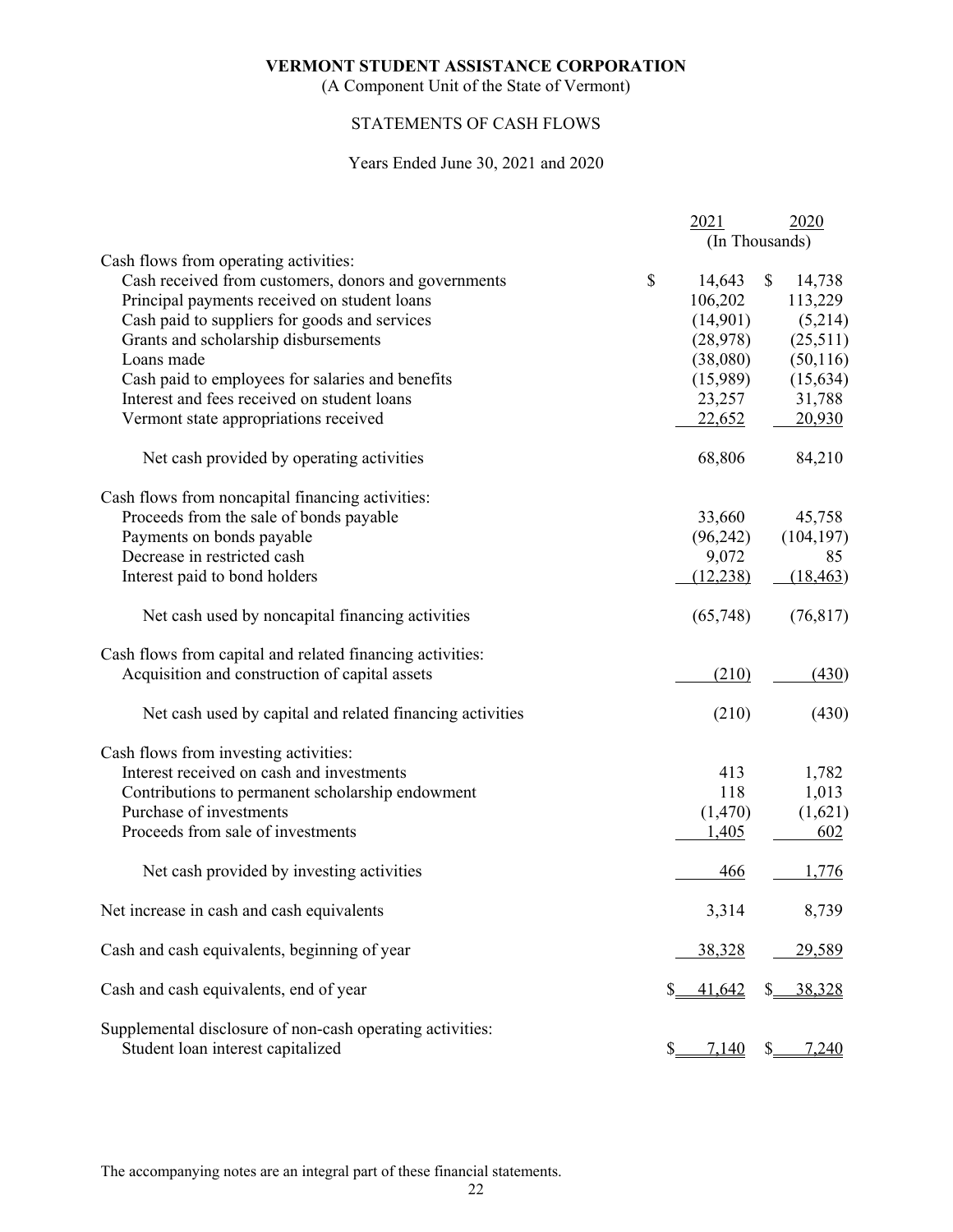(A Component Unit of the State of Vermont)

# STATEMENTS OF CASH FLOWS (CONCLUDED)

#### Years Ended June 30, 2021 and 2020

|                                                                      | 2021           | 2020        |
|----------------------------------------------------------------------|----------------|-------------|
|                                                                      | (In Thousands) |             |
| Reconciliation of change in net position from operations to net cash |                |             |
| provided by operating activities:                                    |                |             |
| Change in net position from operations                               | \$<br>5,769    | \$<br>6,477 |
| Adjustments to reconcile change in net position from operations      |                |             |
| to net cash provided by operating activities:                        |                |             |
| Depreciation                                                         | 885            | 948         |
| Change in provision for losses on student loans                      | (475)          | 1,688       |
| Net amortization of bond premium                                     | (1,470)        | (1,265)     |
| Amortization of deferred facility lease revenue                      | (652)          | (652)       |
| Amortization of deferred gains on early                              |                |             |
| refunding of bonds payable                                           | (2,865)        | (3,783)     |
| Net realized and unrealized gains on investments                     | (1,721)        | (422)       |
| Investment interest received                                         | (413)          | (1,782)     |
| Interest paid to bond holders                                        | 12,238         | 18,463      |
| Lease receivable payments, net of fit up costs paid                  | 741            | 311         |
| Changes in operating assets and liabilities:                         |                |             |
| Investment interest receivable                                       | 11             | 151         |
| Student loans receivable                                             | 61,269         | 56,156      |
| Student loan interest receivable                                     | 1,196          | 1,028       |
| Federal administrative and program fees receivable                   | 9              | 15          |
| Other receivables                                                    | (968)          | 20          |
| Other assets                                                         | 47             | 197         |
| Accounts payable and other liabilities                               | (204)          | 479         |
| Unearned revenue                                                     | (4,902)        | 5,726       |
| Accrued interest on bonds payable                                    |                | (173)       |
| U.S. Treasury rebates payable                                        | 311            | 628         |
| Total adjustments                                                    | 63,037         | 77,733      |
| Net cash provided by operating activities                            | 68,806         | 84,210      |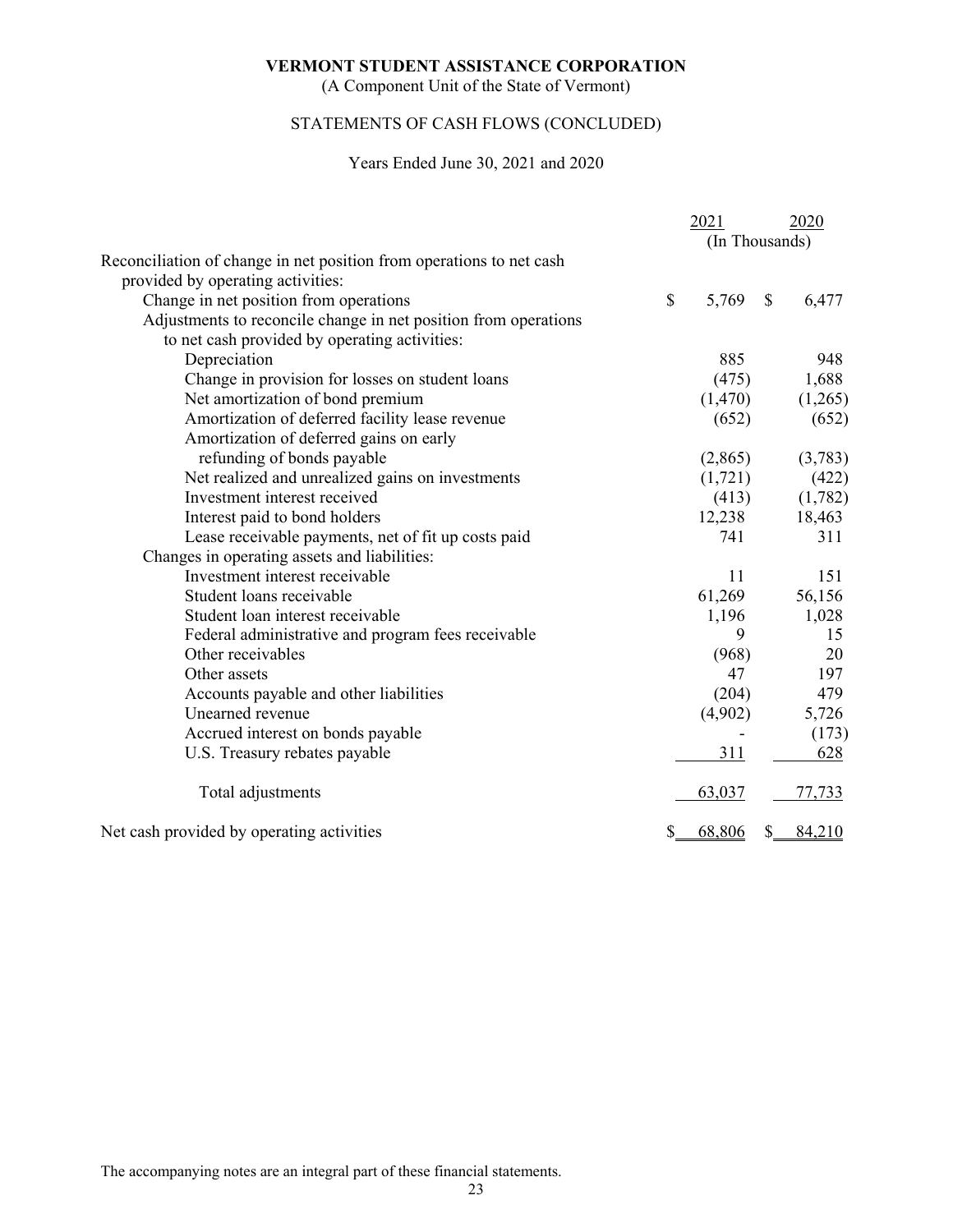(A Component Unit of the State of Vermont)

# STATEMENTS OF FIDUCIARY NET POSITION

### AGENCY FUNDS

### June 30, 2021 and 2020

| As of June 30, 2021                                                                                                  | Federal<br>Loan<br>Reserve<br><b>Fund</b> | <b>VHEIP</b><br>(In Thousands)                              | <b>Total</b>               |
|----------------------------------------------------------------------------------------------------------------------|-------------------------------------------|-------------------------------------------------------------|----------------------------|
| Assets held for others                                                                                               |                                           |                                                             |                            |
| Cash and cash equivalents<br>Investments<br>Due from U.S. Department of Education                                    | \$14,128<br>389                           | $\mathbb{S}$<br>565<br>573,348                              | \$14,693<br>573,348<br>389 |
| Total assets                                                                                                         | \$14,517                                  | \$573,913                                                   | \$588,430                  |
| Liabilities                                                                                                          |                                           |                                                             |                            |
| Accounts payable and other liabilities<br>Amounts held on behalf of investors<br>Federal loan reserve funds held for | $$1,314$ \ \$                             | 166<br>573,747                                              | \$1,480<br>573,747         |
| U.S. Department of Education                                                                                         | <u>13,203</u>                             |                                                             | <u>13,203</u>              |
| Total liabilities                                                                                                    | \$14,517                                  | \$573,913                                                   | \$588,430                  |
| As of June 30, 2020                                                                                                  | Federal<br>Loan<br>Reserve<br>Fund        | <b>VHEIP</b><br>(In Thousands)                              | Total                      |
| Assets held for others                                                                                               |                                           |                                                             |                            |
| Cash and cash equivalents<br>Investments<br>Due from U.S. Department of Education                                    | \$14,833<br>694                           | $\mathbb{S}$<br>220<br>447,374<br>$\sim 10^{-10}$ m $^{-1}$ | \$15,053<br>447,374<br>694 |
| Total assets                                                                                                         | \$15,527                                  |                                                             | \$447,594 \$463,121        |
| <b>Liabilities</b>                                                                                                   |                                           |                                                             |                            |
| Accounts payable and other liabilities<br>Amounts held on behalf of investors<br>Federal loan reserve funds held for | \$1,227                                   | \$<br>128<br>447,466                                        | 1,355<br>\$<br>447,466     |
| U.S. Department of Education                                                                                         | 14,300                                    |                                                             | 14,300                     |
| <b>Total liabilities</b>                                                                                             | \$15,527                                  | \$ <u>447,594</u>                                           | $\frac{463,121}{2}$        |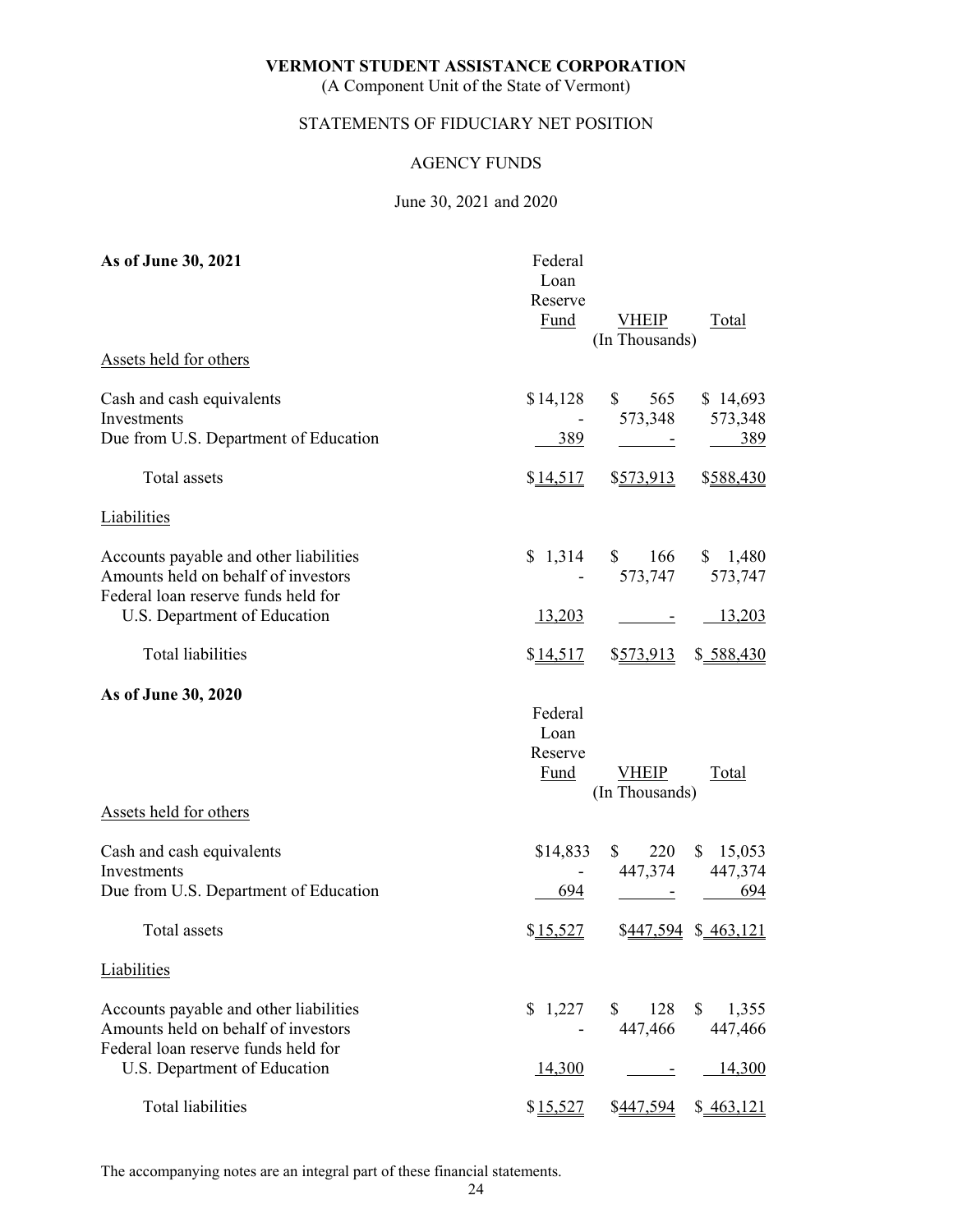(A Component Unit of the State of Vermont)

# NOTES TO FINANCIAL STATEMENTS

# June 30, 2021 and 2020

#### (Dollars in Thousands)

# **1. Authorizing Legislation**

The Vermont Student Assistance Corporation (VSAC) was created as a public nonprofit corporation by an act of the General Assembly of the State of Vermont (the State) as an instrumentality of the State in accordance with the provisions of the *Higher Education Act of 1965*, as amended (the Act). The purpose of VSAC is to provide opportunities for Vermont residents to pursue postsecondary education by awarding grants and guaranteeing, making, financing, and servicing loans to students. VSAC also administers scholarships and outreach services to students seeking postsecondary education. In addition, VSAC manages the Vermont Higher Education Investment Plan (VHEIP).

Pursuant to Vermont statutes, VSAC is responsible for the administration of the Loan Finance Program. Under this program, VSAC originates, purchases, and services education loans. The majority of education loans are financed through the issuance of limited obligation bonds or credit facilities and are guaranteed by VSAC as a guarantor and reinsured by the U.S. Department of Education (ED) through the Federal Family Education Loan (FFEL) Program. In March 2010, Congress passed the *Student Aid and Fiscal Responsibility Act* which had the effect of ending new FFEL Program loan originations after June 30, 2010. The bonds, notes and credit facilities outstanding are payable primarily from interest and principal repayments on the financed loans as specified in the underlying resolutions authorizing the sale of the bonds and notes. The bonds and notes are not a general obligation of VSAC or an obligation of the State or any of its political subdivisions.

For financial reporting purposes, VSAC is considered a component unit of the State and is included as part of the State's financial reporting entity. VSAC's relationship with the State consists primarily of an annual appropriation designated for grant aid to Vermont students and providing administration services to a variety of State financial aid, scholarship, and loan repayment programs. Additionally, VSAC is permitted to issue bonds using Vermont tax-exempt private activity bond cap and State moral obligation.

The Vermont Student Development Fund, Inc. (the Fund), a separate nonprofit Internal Revenue Code  $(IRC)$  Section 501(c)(3) corporation, was established in November of 2000. The primary purpose of the Fund is to receive, hold and manage securities, cash, or other property whether real, personal, or mixed, acquired by bequest, devise, gift, purchase, or loan. These assets are used primarily for scholarships and other financial assistance to benefit qualified individuals seeking a postsecondary education. The Fund provides a financial benefit to VSAC, and its Board of Directors is the same as the VSAC Board of Directors; therefore, it is considered a blended component unit of VSAC and is included in the totals on the financial statements. The Internal Revenue Service (IRS) Form 990 of the Fund is a publicly available document and includes the basic financial statements of this component unit. It can be obtained at the website www.guidestar.org.

The activity for the fiduciary funds described in Notes 5 and 6 is not included in the entity-wide financial statements for VSAC.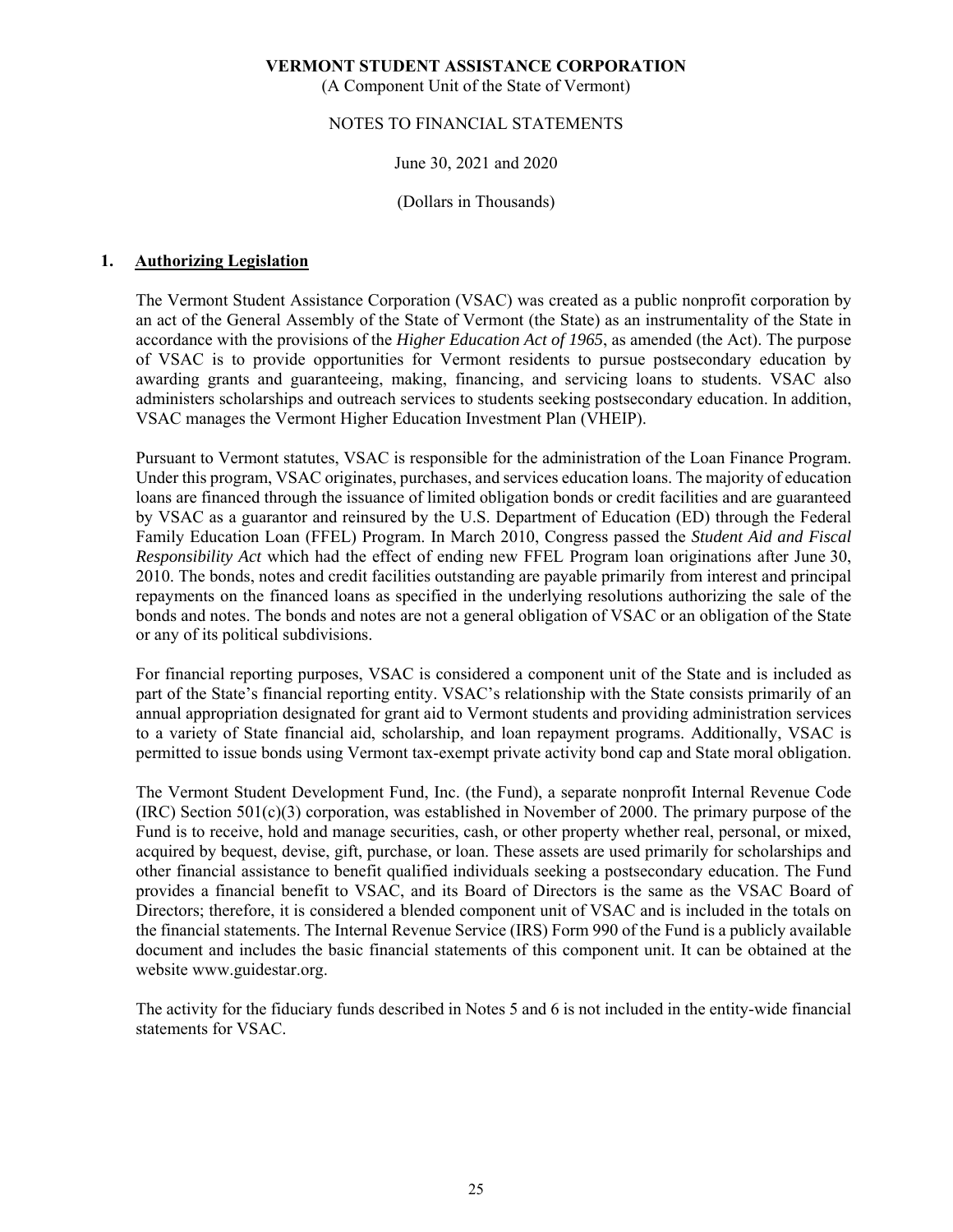(A Component Unit of the State of Vermont)

# NOTES TO FINANCIAL STATEMENTS

# June 30, 2021 and 2020

#### (Dollars in Thousands)

# **2. Summary of Significant Accounting Policies**

#### *Basis of Accounting*

VSAC follows the accrual basis of accounting, using the economic resources measurement focus, whereby revenues are recorded when earned and expenses are recorded when obligation for payment is incurred.

The financial statements are prepared in accordance with Governmental Accounting Standards Board (GASB) Statements No. 34, *Basic Financial Statements – and Management's Discussion and Analysis – for State and Local Governments*, No. 37, *Basic Financial Statements – and Management's Discussion and Analysis – for State and Local Governments: Omnibus – an amendment of GASB Statements No. 21 and 34*, and No. 38, *Certain Financial Statement Note Disclosures*. VSAC reports as a business-type activity, as defined, in GASB Statement No. 34. Additionally, VSAC has adopted Statement No. 62, *Codification of Accounting and Financial Reporting Guidance Contained in Pre-November 30, 1989 FASB and AICPA Pronouncements,* which is intended to codify all sources of U.S. generally accepted accounting principles for state and local governments so that they can be found in one source.

In May 2020, GASB issued Statement No. 96, *Subscription-Based Information Technology Arrangements*. This statement is effective for financial statements for periods beginning after June 15, 2022; earlier application is encouraged. As of June 30, 2021, VSAC is in the preliminary stages of evaluating its exposure to these new requirements.

In March 2020, GASB issued statement No. 93, *Replacement of Interbank Offered Rates*. This statement is effective for financial statement reporting periods ending after December 31, 2021, and earlier application is encouraged.

#### *Restrictions on Net Position*

The restricted net position of VSAC is restricted by the credit resolutions, state statutes, donor restrictions, or various Federal regulations and program agreements and is restricted for the origination of student loans, payment of debt service on bonds and notes payable, and grant and scholarship activities. Financial activities and resulting account balances which are not so restricted are presented in the Statements of Net Position as unrestricted net position. VSAC's unrestricted net position is generally reserved for educational assistance purposes.

#### *Net Investment in Capital Assets*

Net investment in capital assets includes capital assets, net of the accumulated depreciation and any outstanding principal balances of debt attributable to the acquisition, construction, repair, or improvement of those assets. It also includes unamortized bond premium or discounts related to any outstanding debt attributable to these assets.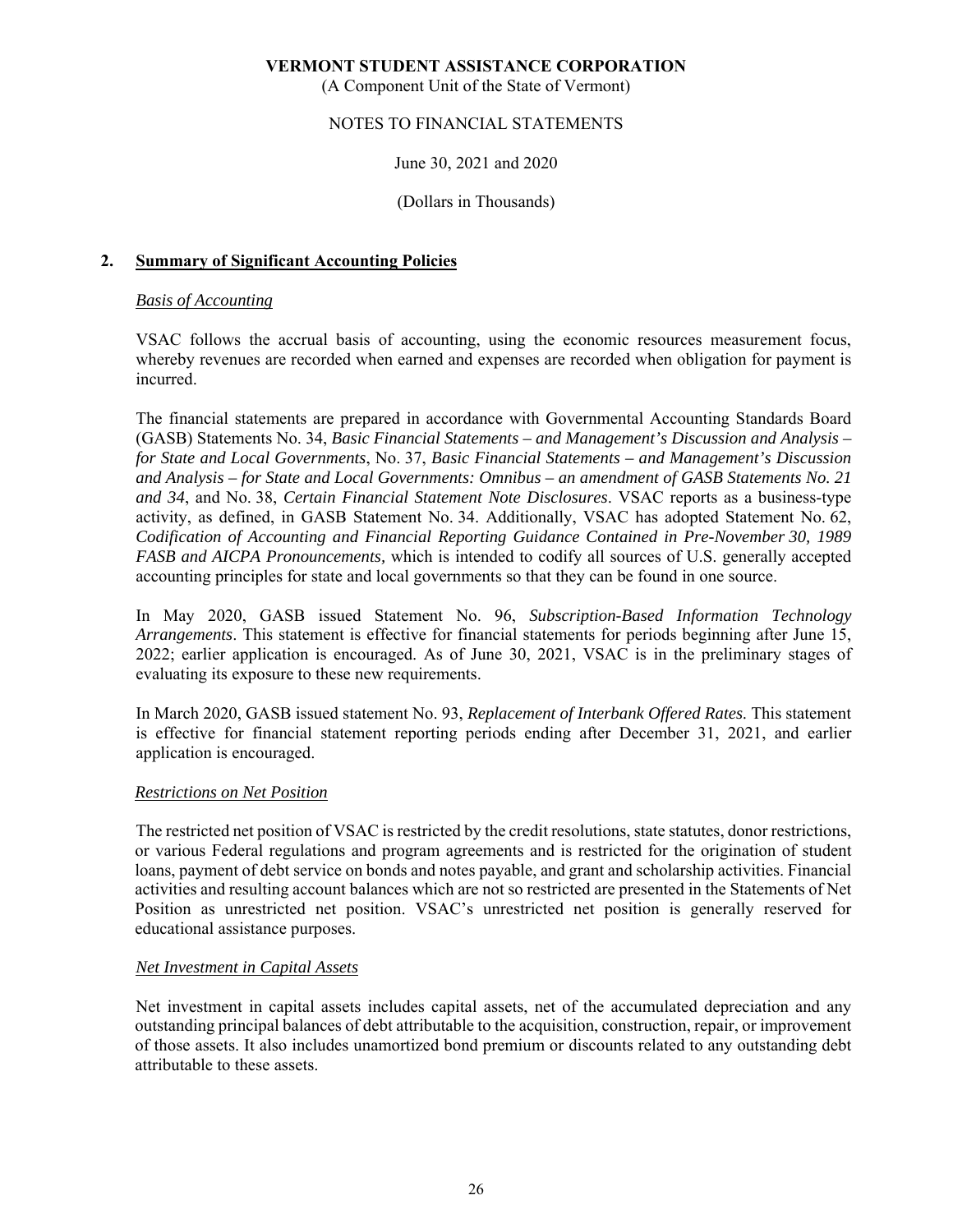(A Component Unit of the State of Vermont)

# NOTES TO FINANCIAL STATEMENTS

### June 30, 2021 and 2020

#### (Dollars in Thousands)

### **2. Summary of Significant Accounting Policies (Continued)**

#### *Management Estimates*

The preparation of financial statements in conformity with U.S. generally accepted accounting principles requires VSAC management to make estimates and assumptions that affect the reported amounts of assets and liabilities and disclosure of contingent assets and liabilities at the date of the financial statements and the reported amounts of revenues and expenses during the reporting period. Actual results could differ from those estimates. The most significant estimate utilized in the preparation of the financial statements of VSAC relates to the allowance for losses on student loans.

#### *Student Loans*

Student loans consist of guaranteed and nonguaranteed loans made to undergraduate, graduate, or professional students, and parents of students attending eligible postsecondary educational institutions. Student loans also include consolidation loans, which are loans to eligible students that refinance existing student loans.

Student loans are stated at their unpaid principal balance, net of allowance for estimated loan losses. Private loan origination fee revenue received from borrowers is recognized as revenues as received in accordance with GASB Statement No. 65, *Items Previously Reported as Assets and Liabilities.* 

#### *Allowance for Loan Losses*

VSAC issues loans that are not guaranteed against default and continues to hold and service these loans as well as loans guaranteed under the FFEL Program. Loans not guaranteed represent the greatest loss exposure for VSAC and make up the majority of management's loan loss allowance. The amount of the allowance, which is established through a provision for losses on student loans charged to expense, is based on management's estimation of the probable losses within the portfolio. Primary considerations in establishing the allowance are the loan portfolio balances and composition, amortization or age of the portfolio, delinquencies, current economic conditions, and historical loss experience. The loss exposure for nonguaranteed loans is 100% of estimated defaults unadjusted for future recoveries. For guaranteed loans, the loss exposures are either 2% or 3% of estimated defaults based on the origination date of the loan.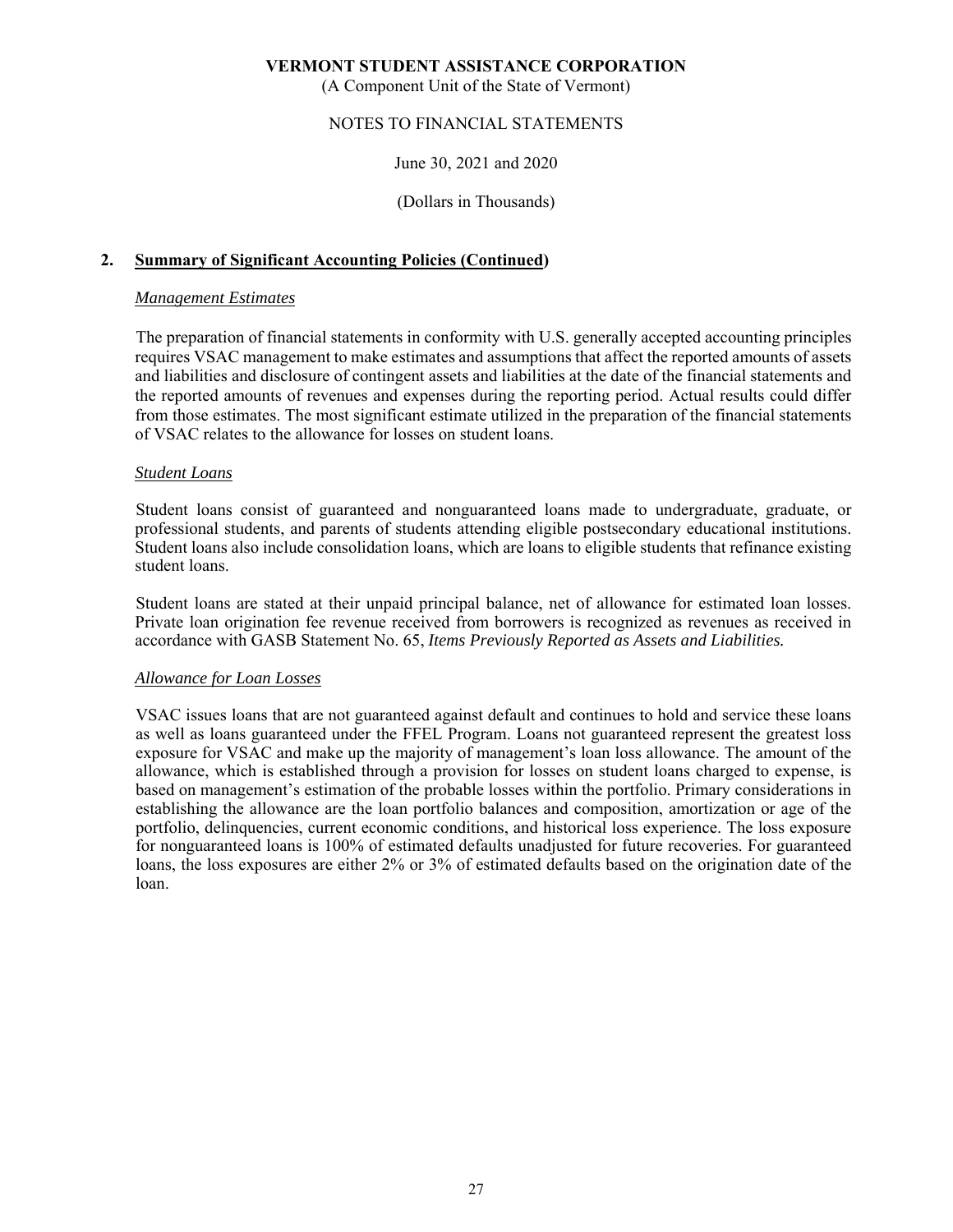(A Component Unit of the State of Vermont)

# NOTES TO FINANCIAL STATEMENTS

# June 30, 2021 and 2020

#### (Dollars in Thousands)

#### **2. Summary of Significant Accounting Policies (Continued)**

#### *Operating and Non-Operating Revenues and Expenses*

Operating revenues include interest earned on student loans and investments, fees received from providing services, state appropriations, and grant and scholarship revenue. Operating expenses include interest on bonds, the costs of providing services and operating all programs, and grant and scholarship awards. Contributions of funds for permanent scholarship endowments are considered non-operating revenues.

#### *Cash Equivalents*

VSAC considers all highly liquid investments with original maturities of three months or less to be cash equivalents. Cash equivalents include funds held in an institutional money market fund account.

#### *Investments*

Investments are carried at fair value in accordance with GASB Statements No. 31, *Accounting and Financial Reporting for Certain Investments and for External Investment Pools*, and No. 72, *Fair Value Measurement and Application*.

VSAC invests in various investment securities. Investment securities are exposed to various risks, such as interest rate, market, and credit risks. Due to the level of risk associated with certain investment securities, it is at least reasonably possible that changes in the values of investment securities will occur in the near term and that these changes could materially affect the amounts reported in the financial statements.

#### *Capital Assets*

Capital assets are stated at historical cost. Depreciation of capital assets that are placed in service is calculated using the straight-line method over the estimated useful lives of the assets. The minimum for capitalization of long-lived asset acquisitions is \$10.

#### *Bond Issuance Costs*

Costs of bond issuances, which are comprised of underwriters' fees, legal fees, rating agency, and other related financing costs, are recognized as expenses as incurred in accordance with GASB Statement No. 65, *Items Previously Reported as Assets and Liabilities.*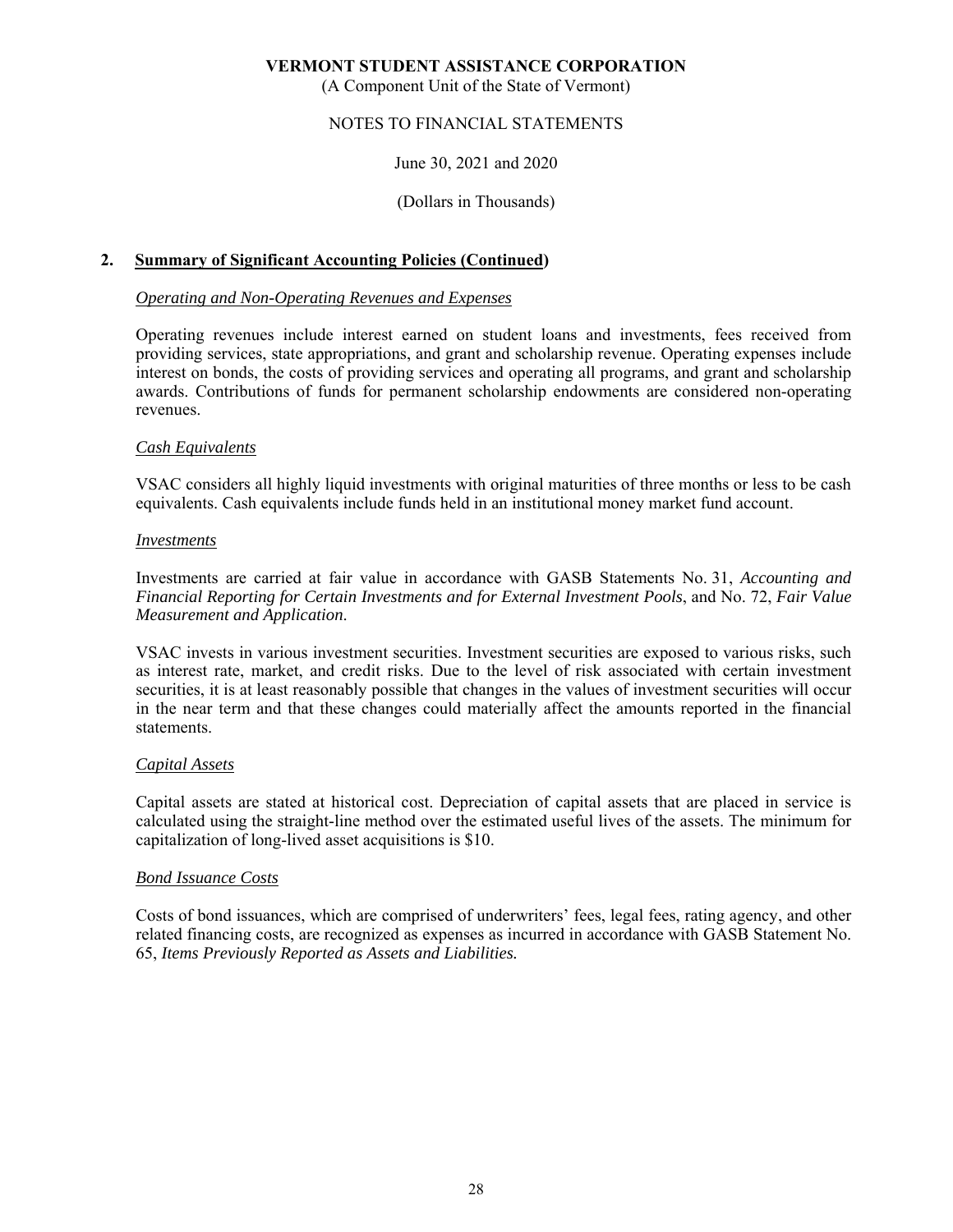(A Component Unit of the State of Vermont)

# NOTES TO FINANCIAL STATEMENTS

# June 30, 2021 and 2020

### (Dollars in Thousands)

# **2. Summary of Significant Accounting Policies (Concluded)**

#### *Bond Discount/Premium and Deferred Gain/Loss on Refunding*

Bond issuance discounts and premiums are amortized using a method which approximates the level yield method over the life of the bonds. Any deferred gains or losses related to refinanced bonds are included in deferred inflows of resources or deferred outflows of resources, respectively, in accordance with GASB Statement No. 65, *Items Previously Reported as Assets and Liabilities.* The deferred gains or losses are amortized as a component of interest expense in a systematic and rational manner over the remaining life of the old debt or the life of the new debt, whichever is shorter. During the years ended June 30, 2021 and 2020, interest expense has been reduced by \$2,865 and \$3,783, respectively, for the amortization of the deferred gains on early refunding of bonds payable.

#### *Leases*

In accordance with GASB Statement No. 87, *Leases*, the discounted value of future lease payments and receipts is included in deferred outflows or deferred inflows of resources respectively. VSAC has leases with third-party tenants who lease portions of its physical premises. The present value of these leases is valued at inception and periodically revalued in accordance with GASB Statement No. 87 and presented as a deferred inflow of resources. These deferred inflows are amortized as lease revenue in a systematic and rational manner over the life of the lease. During the years ended June 30, 2021 and 2020, \$711 and \$704, respectively, was recognized as facility lease revenue.

# *Grants*

Unrestricted grants are recorded as revenue when received. Restricted grants are recorded as revenue upon compliance with the restrictions. Amounts received for grant programs that are restricted are recorded in unearned revenue until they become unrestricted. When both restricted and unrestricted resources are available to satisfy an expense when it is incurred, VSAC uses restricted resources first.

#### *FFEL Program Support*

VSAC receives a percentage of the amounts collected on defaulted loans, an origination fee, a portfolio maintenance fee, and a default aversion fee from ED as its primary support for the administration of the FFEL Program. These fees are recorded as guarantee agency administrative revenues when earned, as the services are provided.

#### *Compensated Absences*

Employees may accumulate, subject to certain limitations, unused vacation earned and upon retirement, termination or death may be compensated for certain amounts at their then current rates of pay. The amount of vacation is recognized as expense as the amount is earned and this obligation is accrued.

#### *Income Tax Status*

VSAC is exempt from Federal and State income taxes under Section 115 of the IRC and, accordingly, no provision for income taxes has been made in the accompanying financial statements.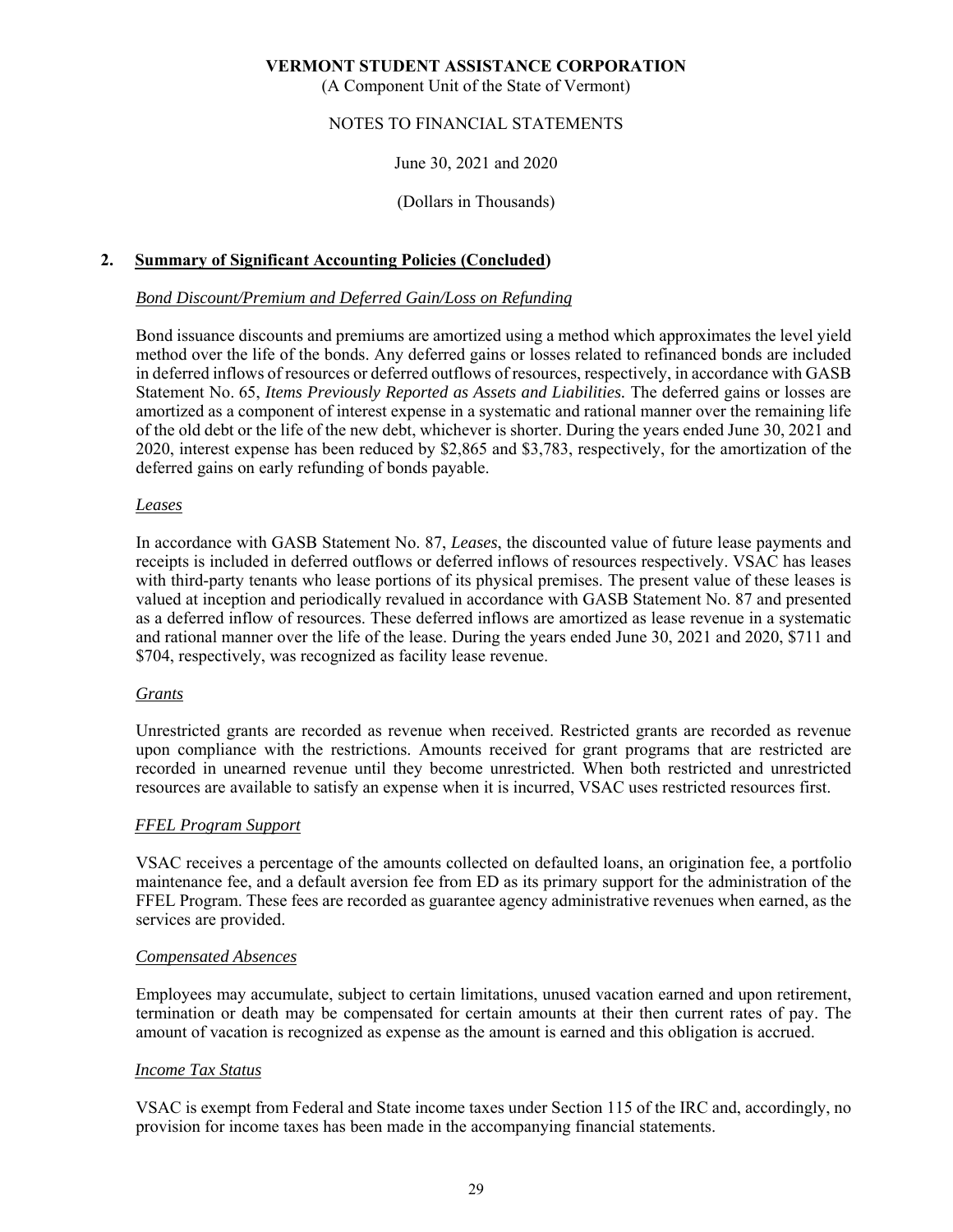(A Component Unit of the State of Vermont)

# NOTES TO FINANCIAL STATEMENTS

# June 30, 2021 and 2020

#### (Dollars in Thousands)

### **3. Cash, Cash Equivalents and Investments**

VSAC's deposit and investment policies comply with the underlying bond resolution requirements. In accordance with those bond resolutions, all deposits and investments are held in specific classes of investment vehicles including: bank time deposits, certificates of deposit, direct obligations of the United States of America unconditionally guaranteed by the United States of America, indebtedness issued by certain Federal agencies, collateralized repurchase agreements secured by obligations of the United States of America with collateral held by or at the direction of the trustee, guaranteed investment contracts with banks or bank holding companies, commercial paper and open ended investment funds. Funds not related to the various bond resolutions may also be invested in domestic equities or corporate bonds.

#### *Cash and Cash Equivalents*

The carrying amounts which represent both cost and fair value of cash and cash equivalents as of June 30, 2020 and 2021 are presented below:

|                               | 2021   | 2020                          |
|-------------------------------|--------|-------------------------------|
| Cash<br>Money market accounts | 72,015 | $$42,198$ $$29,342$<br>90,629 |
|                               |        | $$114,213$ $$119,971$         |

During the second half of the year ended June 30, 2020, VSAC began the process of transitioning its primary banking relationship from KeyBank to Peoples United Bank. This transition was pursuant to an RFP bid process. The relative balance changes between Cash and Money Market accounts result from this transition and are not related to any change in VSAC's investment policy. VSAC concluded this transition during the year ended June 30, 2021.

At June 30, 2021 and 2020, cash is comprised of various commercial bank accounts. The bank balances at June 30, 2021 were \$42,510 and the bank balances at June 30, 2020 were \$29,678. The difference between the net bank balances and the amounts recorded on the financial statements is outstanding checks and deposits in transit. As of June 30, 2021, \$597 of the bank balances were covered by Federal Deposit Insurance Corporation (FDIC) insurance, and \$41,956 of the bank balances were secured using a collateralization agreement with Peoples United Bank, and the remaining bank balances are uncollateralized. As of June 30, 2020, \$845 of the bank balances were covered by FDIC insurance, and the remaining balances were uncollateralized.

At June 30, 2021 and 2020, the money market accounts are invested in the Fidelity Government Portfolio Institutional Class except for the 2012-1 bond accounts which are invested in the Blackrock Federal Fund Institutional Class. These funds invest primarily in U.S. dollar-denominated money market securities, U.S. Government securities, and repurchase agreements.

The bond and note indentures require certain cash and cash equivalent reserves. At June 30, 2021 and 2020, \$72,571 and \$81,643, respectively, of restricted cash is limited to its use for the repayment of bond and note obligations.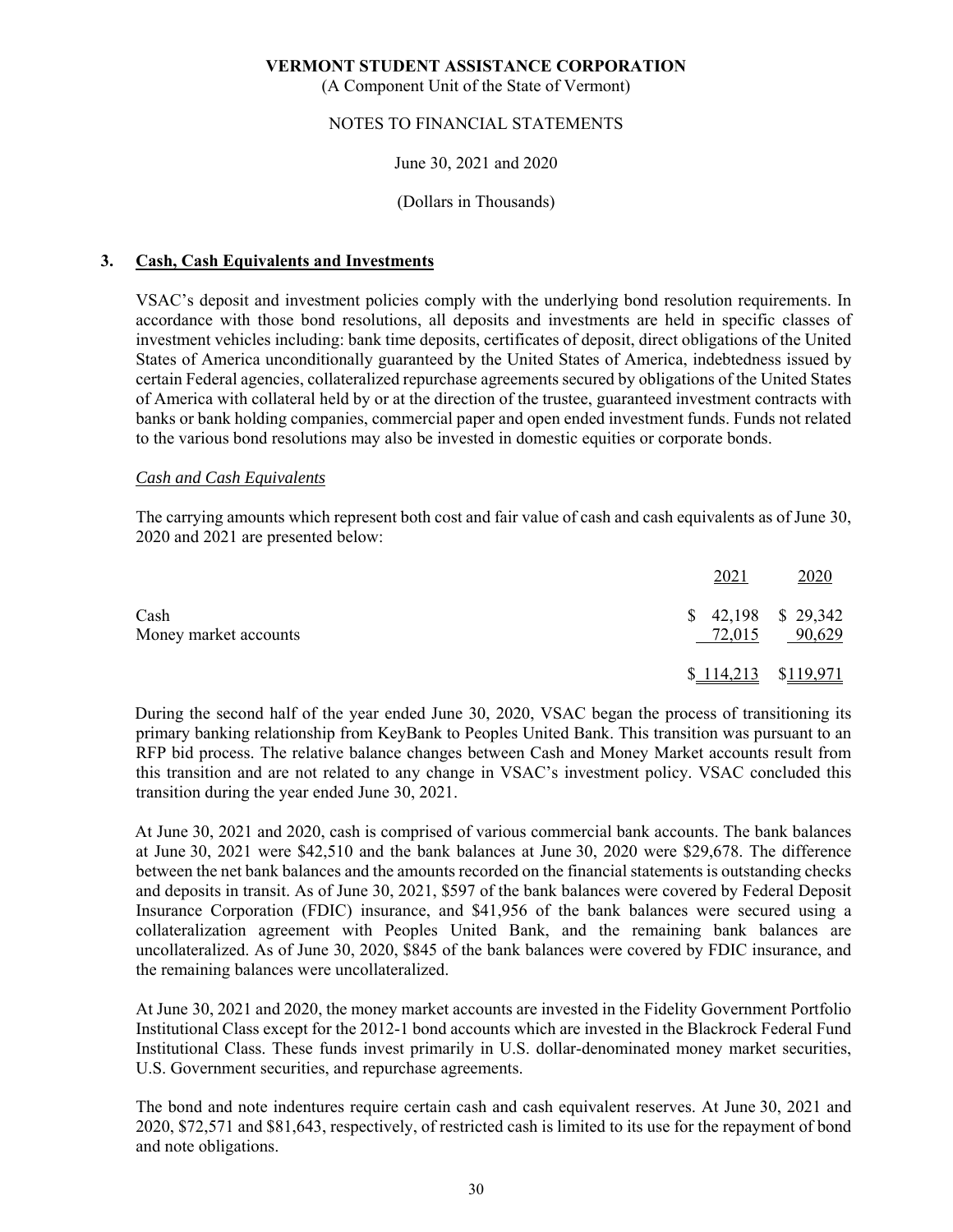(A Component Unit of the State of Vermont)

# NOTES TO FINANCIAL STATEMENTS

# June 30, 2021 and 2020

# (Dollars in Thousands)

# **3. Cash, Cash Equivalents and Investments (Continued)**

*Credit Risk*: Under the Vermont Student Development Fund (the Scholarship Fund) policy, VSAC mitigates its credit risk by requiring marketable bonds, debentures, notes, or instruments to be rated BBB or better by Standard and Poor's and Baa or better by Moody's Investors Service. Operating and bondrestricted funds are invested in highly rated liquid investments with a primary objective of principal preservation.

*Concentration of Credit Risk*: While diversification is a strategic investment objective, VSAC places no defined limit on the amount of investments in any one issuer. Under VSAC policy, all non-scholarship funds are held in liquid investments whose primary objective is preservation of capital. Under the Scholarship Fund policy, approximately 60% of the total portfolio is targeted for investment in equity index funds, balanced 80/20 between domestic and international index funds.

For all periods presented, the Scholarship Fund held all long-term investments in three index funds, one each for domestic and developed market international equities and intermediate-term U.S. Treasury fixed income securities. Since the equity funds are 'total market' equity index funds, VSAC believes it is not exposed to credit concentration risk from this source as of June 30, 2021 and 2020. Investments in intermediate term U.S. Government bonds represent 40% and 38% of VSAC's scholarship investments at June 30, 2021 and 2020, respectively.

*Custodial Credit Risk:* All of the investments are held by VSAC's agent in VSAC's name.

# *Fair Value Measurement*

GASB Statement No. 72, *Fair Value Measurement and Application,* establishes a fair value hierarchy for investments that prioritizes the inputs to valuation techniques used to measure fair value. The hierarchy gives the highest priority to unadjusted quoted prices in active markets for identical assets or liabilities (Level 1 measurements) and the lowest priority to measurements involving significant unobservable inputs (Level 3 measurements). The three levels of the fair value hierarchy are as follows:

- Level 1 Inputs are unadjusted, quoted prices in active markets for identical assets at the measurement date. The types of assets carried at Level 1 fair value generally are securities listed in active markets. VSAC has valued its investments, listed on national exchanges, at the last sales price as of the day of the valuation.
- Level  $2$  Inputs are based upon quoted prices for similar instruments in active markets, quoted prices for identical or similar instruments in markets which are not active, and model-based valuation techniques for which all significant assumptions are observable in the market or can be corroborated by observable market data for substantially the full term of the asset or liability.
- Level 3 Inputs are generally unobservable and typically reflect management's estimates of assumptions that market participants would use in pricing the asset or liability. The fair values are therefore determined using model-based techniques that include discounted cash flow models and similar techniques.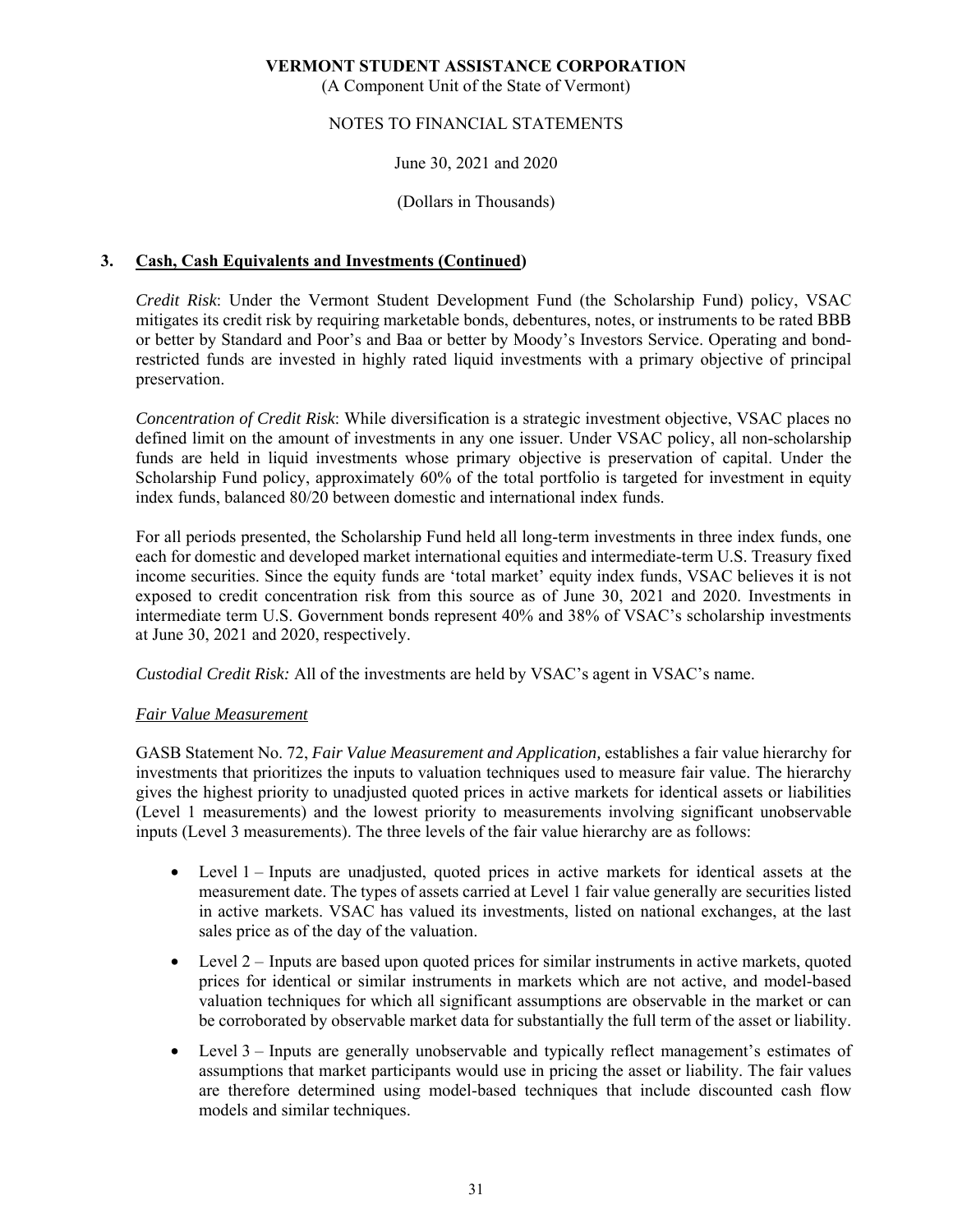(A Component Unit of the State of Vermont)

# NOTES TO FINANCIAL STATEMENTS

# June 30, 2021 and 2020

#### (Dollars in Thousands)

# **3. Cash, Cash Equivalents and Investments (Concluded)**

The inputs or methodology used for valuing investments are not necessarily an indication of the risk associated with those investments.

As referenced above, VSAC's permanent endowment investments are invested in index funds rather than in individual securities. Since these investments comprise the permanent endowment assets of the Scholarship Fund, it is not anticipated that these funds would be liquidated, although relative positions are rebalanced periodically in accordance with the endowment's investment policy. The amounts permitted to be spent each year are calculated and withdrawn for the coming academic year in accordance with the directives of the donors.

VSAC held the following investments at June 30, 2021 and 2020:

|                            |         | 2021       |       |         | 2020             |  |  |
|----------------------------|---------|------------|-------|---------|------------------|--|--|
|                            |         | Fair Value |       |         | Fair Value       |  |  |
|                            | Cost    | Fair Value | Level | Cost    | Fair Value Level |  |  |
| Domestic equities          | \$2,554 | \$4,722    |       | \$3,008 | \$3,945          |  |  |
| International equities     | 819     | 1,138      |       | 934     | 990              |  |  |
| Government bonds and notes | 3,808   | 3,835      |       | 2,806   | 2,975            |  |  |
|                            | \$7,181 | \$9,695    |       | \$6,748 | \$7,910          |  |  |

Fair value is best determined based upon quoted market prices. However, in some instances, there are no quoted market prices for the VSAC's various financial instruments. In cases where quoted market prices are not available, fair values are based on estimates using present value or other valuation techniques. Those techniques are significantly affected by the assumptions used, including the discount rate and estimates of future cash flows. Accordingly, the fair value estimates may not be realized in an immediate settlement of the instrument.

# **4. Student Loans Receivable**

At June 30, 2021, VSAC held student loans with interest rates ranging from 1.56% to 9%, the majority insured by ED and the U.S. Department of Health and Human Services; at June 30, 2020, the interest rates ranged from 2.73% to 9.0%. At June 30, 2021 and 2020, approximately 47.5% and 45.2%, respectively, of these student loans were not guaranteed. Most of VSAC's borrowers are located in the New England states.

Student loans are classified as being in "interim" status during the period from the date the loan is made until a student is out of school for either six or nine months. Subsequent to this period, student loans are classified as being in "repayment" status. "Deferral" status is a period during the life of the loan when repayment is suspended for authorized purposes. During the year ended June 30, 2021, VSAC experienced a decrease of the portion of its student loans which were in Deferral status. This is due to persons who took advantage of COVID-19 related benefits in 2020 returning to active repayment status in 2021.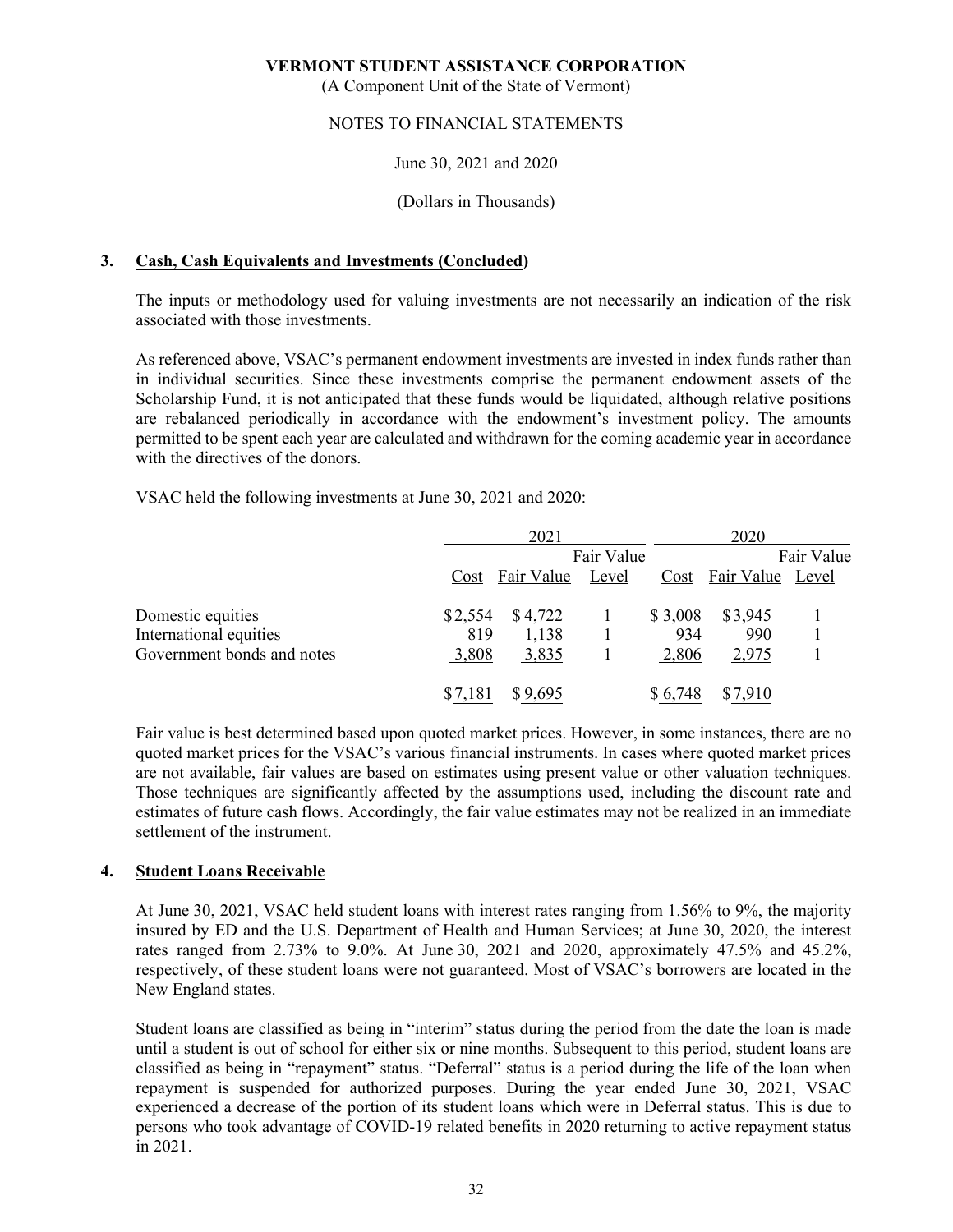(A Component Unit of the State of Vermont)

# NOTES TO FINANCIAL STATEMENTS

# June 30, 2021 and 2020

# (Dollars in Thousands)

# **4. Student Loans Receivable (Continued)**

Student loans receivable as of June 30, 2021 and 2020 are summarized as follows:

|                        |                                              |    | 2021      |              | 2020                |
|------------------------|----------------------------------------------|----|-----------|--------------|---------------------|
| Status:                |                                              |    |           |              |                     |
| Interim status         |                                              | \$ | 26,086    | <sup>S</sup> | 31,885              |
|                        | Deferral status                              |    | 24,878    |              | 82,252              |
|                        | Repayment status                             |    | 555,810   |              | 554,111             |
| Less:                  | Allowance for loan losses                    |    | (23, 566) |              | (24,245)            |
|                        | Total student loans receivable               |    | 583,208   |              | 644,003             |
| Less:                  | Noncurrent student loans receivable          |    | 494,144   |              | 550,258             |
|                        | Current student loans receivable             | \$ | 89,064    | \$           | 93,745              |
| <b>Guarantee type:</b> |                                              |    |           |              |                     |
|                        | U.S. Department of Education                 |    | 318,149   | S.           | 362,472             |
|                        | U.S. Department of Health and Human Services |    | 86        |              | 147                 |
|                        | Other – Guaranteed                           |    | 2,383     |              | 3,762               |
|                        | Nonguaranteed                                |    | 286,156   |              | 301,867             |
| Less:                  | Allowance for loan losses                    |    | (23, 566) |              | (24, 245)           |
|                        | Total student loans receivable               |    | 583,208   |              | 644,003             |
| Less:                  | Noncurrent student loans receivable          |    | 494,144   |              | 550,258             |
|                        | Current student loans receivable             | S. | 89,064    |              | $\frac{\$}{93,745}$ |

As of June 30, 2021 and 2020, \$523,618 and \$643,753 of student loans were pledged to the repayment of bonds and notes, respectively.

Activity in the allowance for loan losses for the years ended June 30, 2021 and 2020 was as follows:

|                                                                                   | 2021                        | 2020                       |
|-----------------------------------------------------------------------------------|-----------------------------|----------------------------|
| Balance, July 1<br>Net loans charged off<br>Provision for losses on student loans | 24,245 \$<br>(204)<br>(475) | 24,851<br>(2,294)<br>1,688 |
| Balance, June 30                                                                  | 23,566                      | 24.245                     |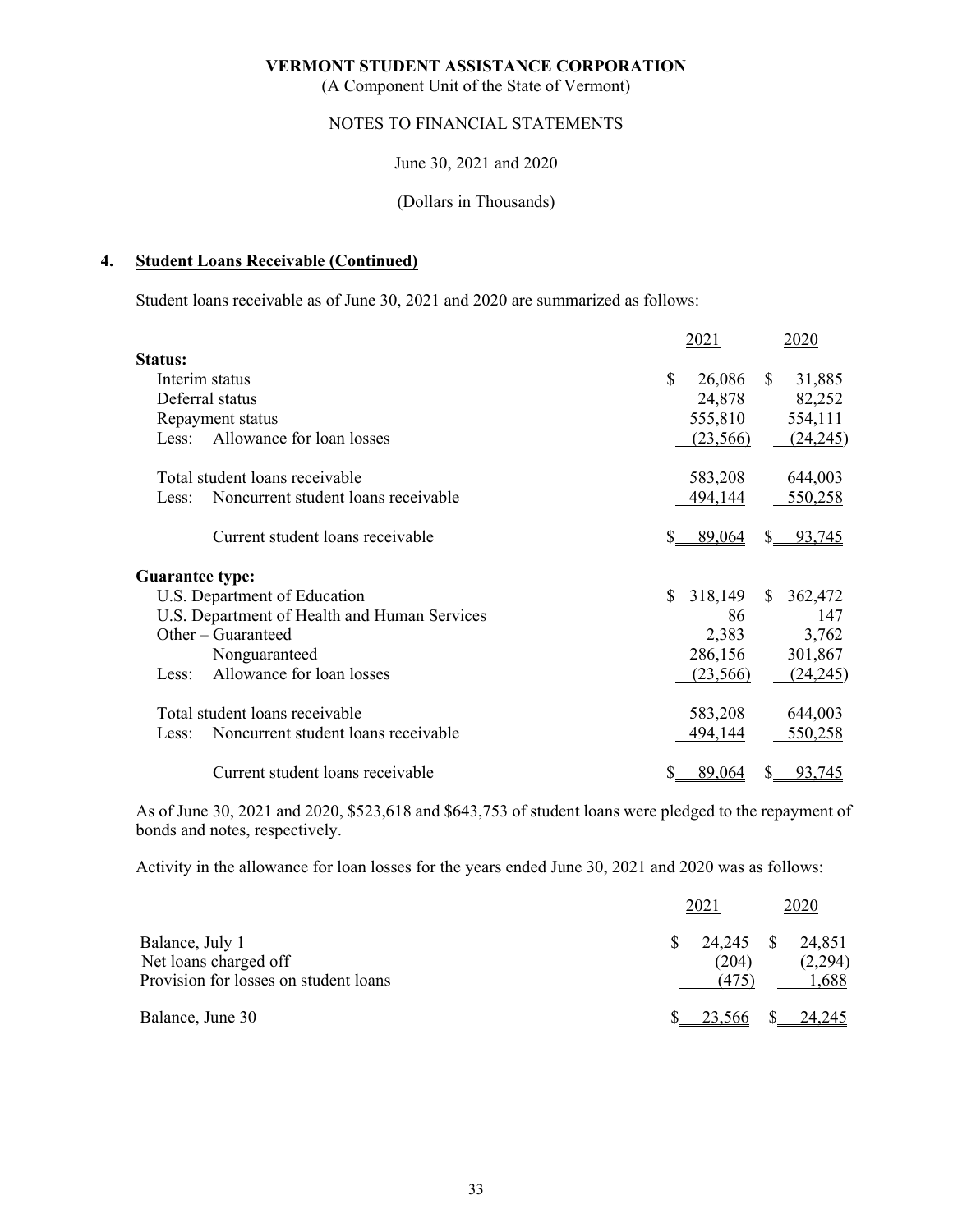(A Component Unit of the State of Vermont)

### NOTES TO FINANCIAL STATEMENTS

# June 30, 2021 and 2020

#### (Dollars in Thousands)

#### **4. Student Loans Receivable (Concluded)**

At June 30, 2021 and 2020, \$8,893 and \$1,727, respectively, of student loans receivable were over 90 days past due, of which all but \$2,301 and \$1,602, respectively, were guaranteed by one of the guarantee types shown above. The portion of the loss reserve at June 30, 2021 and 2020 which relates to non-guaranteed loans was \$23,095 and \$23,722, respectively.

#### **5. Net Assets Held for the U.S. Department of Education**

Under the *Higher Education Act Amendments of 1998*, all assets related to the FFEL Program guaranty functions were transferred to the Federal Loan Reserve Fund on October 1, 1998. The Federal Loan Reserve Fund is administered by VSAC on behalf of ED and is the property of the Federal government. VSAC also established the Guarantee Agency Operating Fund on October 1, 1998, in accordance with the *Higher Education Act Amendments of 1998*. The Guarantee Agency Operating Fund, which is included within the Statements of Net Position, is the property of VSAC and is used to account for the activities under the FFEL Program that fall outside of the Federal Loan Reserve Fund.

Changes in Federal Loan Reserve Funds held for ED for the years ended June 30, 2021 and 2020 were as follows:

|                                                                                                                                        | 2021                            |               | 2020                      |
|----------------------------------------------------------------------------------------------------------------------------------------|---------------------------------|---------------|---------------------------|
| Additions:                                                                                                                             |                                 |               |                           |
| Reimbursement from ED on default loan purchases<br>Default loan collections<br>Investment income<br>Default aversion fee received, net | \$<br>3,206<br>(18)<br>22<br>33 | <sup>\$</sup> | 8,544<br>1,401<br>63<br>4 |
| Total additions                                                                                                                        | 3,243                           |               | 10,012                    |
| Deductions:<br>Purchases of defaulted loans from lenders<br>Other, net                                                                 | 3,236<br>1,104                  |               | 8,492<br>1,217            |
| Total deductions                                                                                                                       | 4,340                           |               | 9,709                     |
| Net increase in federal loan reserve funds held                                                                                        | (1,097)                         |               | 303                       |
| Federal Loan Reserve Funds held, at beginning of year                                                                                  | 14,300                          |               | 13,997                    |
| Federal Loan Reserve Funds held, at end of year                                                                                        | 13,203                          |               | 14,300                    |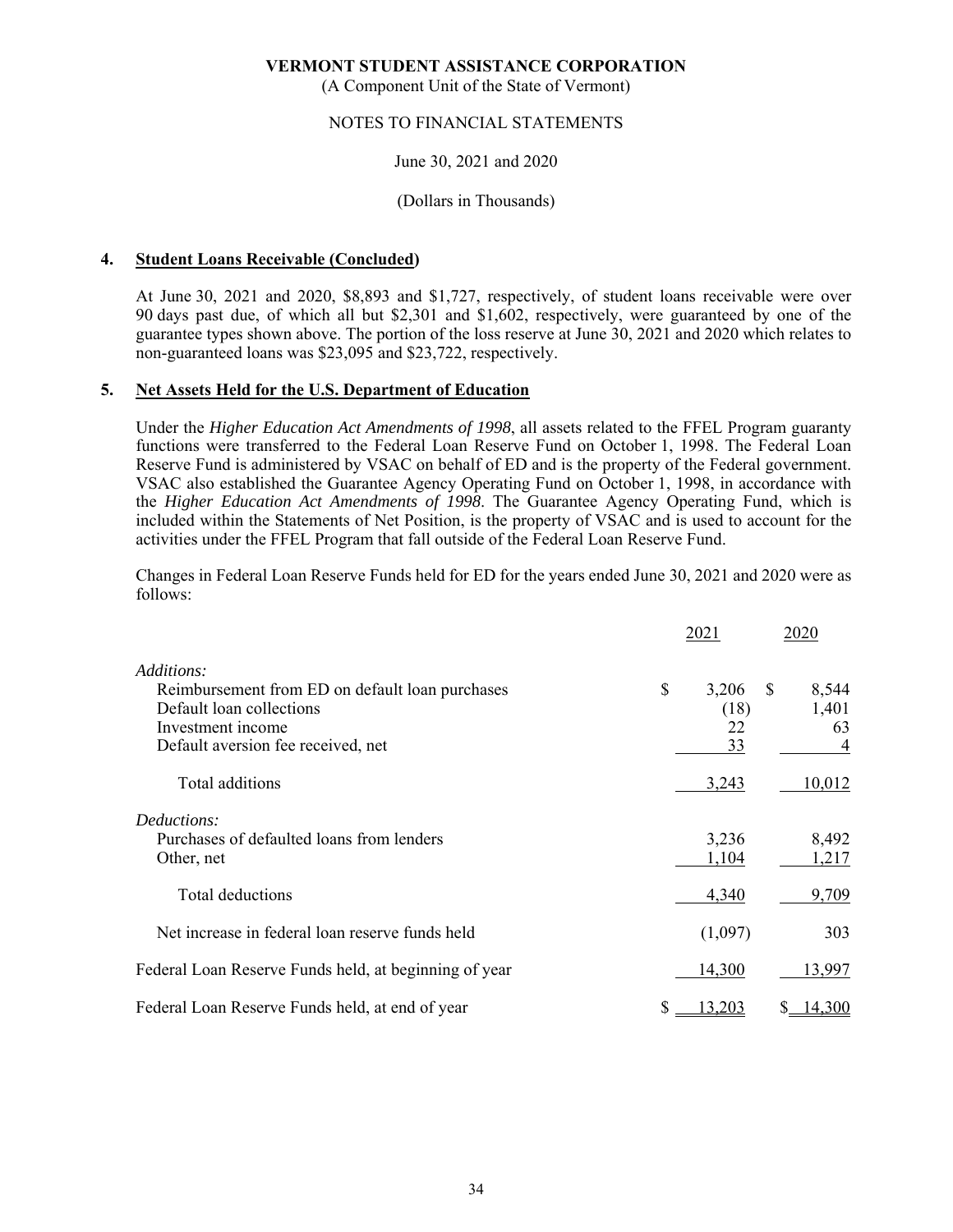(A Component Unit of the State of Vermont)

# NOTES TO FINANCIAL STATEMENTS

# June 30, 2021 and 2020

#### (Dollars in Thousands)

### **5. Net Assets Held for the U.S. Department of Education (Concluded)**

To provide security and liquidity against potential defaults, VSAC is required to maintain reserves as specified by Title 16, Vermont Statutes Annotated §2864, Section 422 of Act 20 United States Code 1072, and under various agreements with the bond liquidity and credit enhancement providers. The *Higher Education Act Amendments of 1998* require VSAC to maintain reserves equal to 0.25% of student loans guaranteed. During 2021 and 2020, VSAC maintained sufficient reserves to fully comply with these requirements.

Total outstanding loans issued under the FFEL Program were \$318,149 and \$362,473 at June 30, 2021 and 2020, respectively. Defaults on FFEL Program loan guarantees are paid by ED through the Federal Loan Reserve Fund.

#### **6. Net Assets Held for VHEIP**

VHEIP (also known as VT529) was established by the Vermont Legislature in April 1998. VHEIP encourages Vermont residents to save for college or other post-secondary education through a tax-favored qualified 529 savings plan. The program has been designed to comply with the requirements for treatment as a "Qualified Tuition Program" under Section 529 of the IRC. The plan manager of VHEIP is Intuition College Savings Solutions (Intuition), a Florida-based organization specializing in the administration and management of state-sponsored higher education savings plans.

Under the management of Intuition, there are six plans available which participants can select, based on their investment goals and risk tolerance. These include the Managed Allocation Option, the Diversified Equity Option, the Equity Index Option, the Balanced Option, the Fixed Income Option, and the Treasury Obligations/Principal Plus Interest Option. Aside from the Treasury Obligations/Principal Plus Interest Option which is guaranteed by the U.S government, investments in these investment options are not guaranteed.

The changes in assets held on behalf of investors for the years ended June 30, 2021 and 2020 were as follows:

|                                                              | 2021        | 2020       |
|--------------------------------------------------------------|-------------|------------|
| Additions:                                                   |             |            |
| Investment income                                            | \$<br>7,901 | 9,437<br>S |
| Net realized and unrealized gains                            | 85,098      | 2,985      |
| Net participant subscriptions/redemptions                    | 33,282      | 20,631     |
|                                                              |             |            |
| Total additions                                              | 126,281     | 33,053     |
|                                                              |             |            |
| Net amount held on behalf of investors, at beginning of year | 447,466     | 414,413    |
|                                                              |             |            |
| Net amount held on behalf of investors, at end of year       | 573.747     | 447,466    |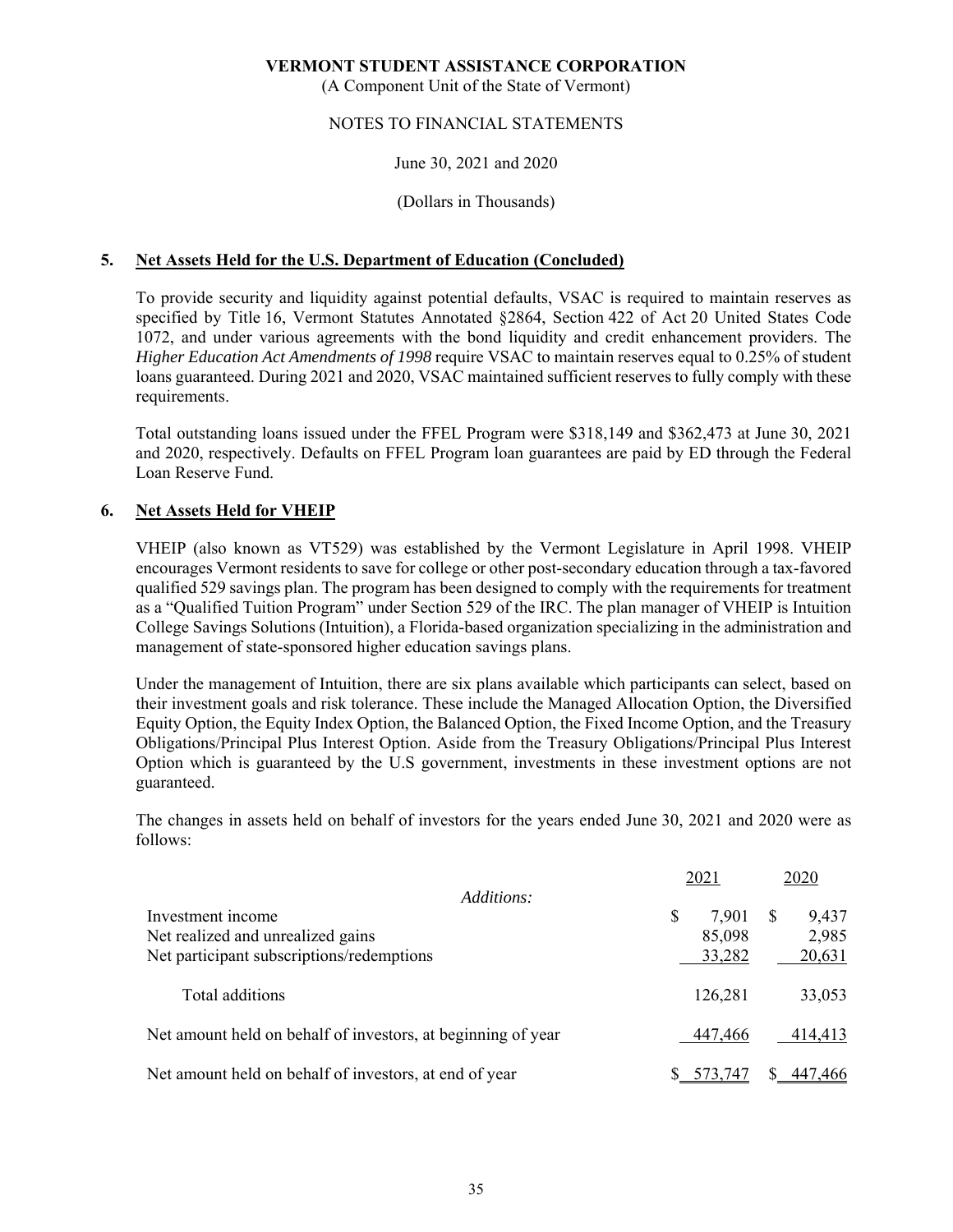(A Component Unit of the State of Vermont)

# NOTES TO FINANCIAL STATEMENTS

# June 30, 2021 and 2020

#### (Dollars in Thousands)

### **7. Capital Assets**

A summary of capital assets activity for the years ended June 30, 2021 and 2020 was as follows:

|                               | Estimated<br>Lives | Balance<br>June 30,<br>2019 | Net<br>Acquisitions            |   | Balance<br>June 30,<br>2020 | <b>Net</b><br>Acqui-<br>sitions |   | Balance<br>June $30$ ,<br>2021 |
|-------------------------------|--------------------|-----------------------------|--------------------------------|---|-----------------------------|---------------------------------|---|--------------------------------|
| Land                          |                    | \$<br>3,150                 | \$<br>$\overline{\phantom{a}}$ | S | 3,150                       | \$<br>۰                         | S | 3,150                          |
| Furniture and equipment       | $3 - 15$ Years     | 3,156                       | 196                            |   | 3,352                       | (251)                           |   | 3,101                          |
| Software                      | $3 - 5$ Years      | 1,633                       | 41                             |   | 1,674                       | (165)                           |   | 1,509                          |
| <b>Building</b>               | $5 - 30$ Years     | 17,215                      | 192                            |   | 17,407                      |                                 |   | 17,407                         |
|                               |                    | 25,154                      | 429                            |   | 25,583                      | (416)                           |   | 25,167                         |
| Less accumulated depreciation |                    | 12,031                      | 948                            |   | 12,979                      | 259                             |   | 13,238                         |
| Capital assets, net           |                    | 13,123                      | (519)                          |   | \$12,604                    | (675)                           |   | 11,929                         |

Depreciation charged to operations for the years ended June 30, 2021 and 2020 was \$885 and \$948, respectively.

# **8. Leases**

VSAC has signed leases with three tenants who occupy portions of VSAC's building.

A summary of facility lease receivable activity for the years ended June 30, 2021 and 2020 is as follows:

|                                                                                            | 2021             |                         |
|--------------------------------------------------------------------------------------------|------------------|-------------------------|
| Balance, beginning of year<br>Addition to deferred inflow of resources<br>Resource inflows | 3,405<br>741)    | \$3,716<br>287<br>(598) |
| Balance end of year<br>Less: non-current portion                                           | 2,664<br>(1,886) | 3,405<br>(2,688)        |
| Current portion                                                                            |                  |                         |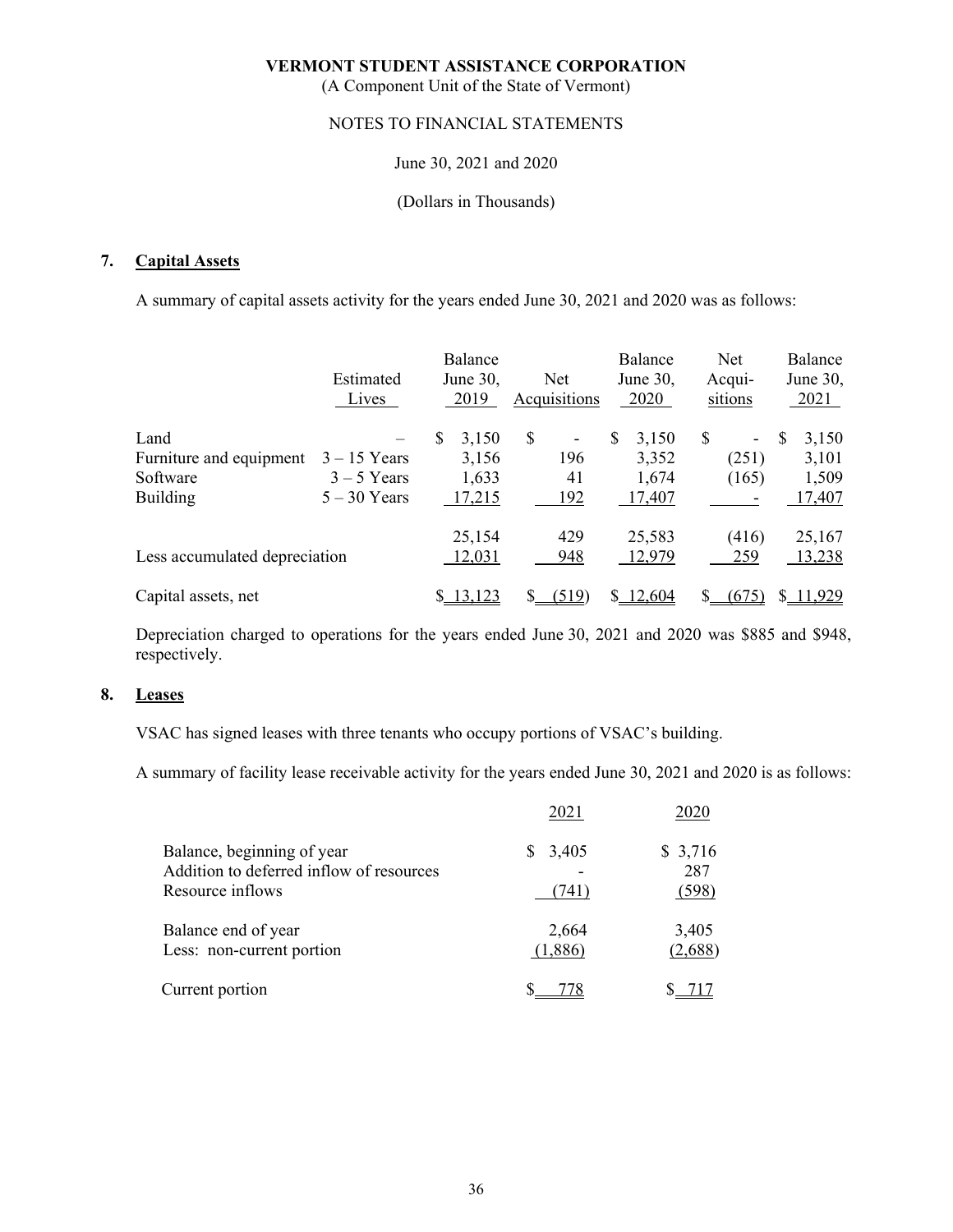(A Component Unit of the State of Vermont)

# NOTES TO FINANCIAL STATEMENTS

# June 30, 2021 and 2020

### (Dollars in Thousands)

# **8. Leases (Concluded)**

During the years ended June 30, 2021 and 2020, VSAC recognized \$711 and \$704, respectively, in facility lease revenue amortized from the deferred inflow of resources. During these same periods, VSAC realized \$187 and \$227 in revenues from interest associated with the leases.

VSAC presently has three tenant leases for space in its office building:

 On November 13, 2017, VSAC signed a lease with one tenant for a portion of its building. Following a fit-up period the tenant commenced occupation on March 1, 2018. The initial term ends on February 28, 2023 and may be extended at the tenant's option for up to two three-year periods.

 On February 7, 2018, VSAC signed a lease with another tenant for a portion of its building. Following a fit-up period the tenant commenced occupation on July 1, 2018. The initial term ends on June 30, 2025 and may be extended at the tenant's option for one seven-year period.

 On February 15, 2019, VSAC signed a lease for a third tenant for a portion of its building. The tenant began its fit-up activity on June 1, 2019 on a portion of its space and completed its move-in prior to their deadline of August 1, 2021. The initial term ends on June 30, 2024 and may be extended at the tenant's option for up to two five-year periods.

 The leases were valued at the discounted value of future expected scheduled lease payments as of the date of move-in, net of lease incentives paid by VSAC to the tenants for fit-up. The expected future payments excluded the extension option periods as their exercise is uncertain.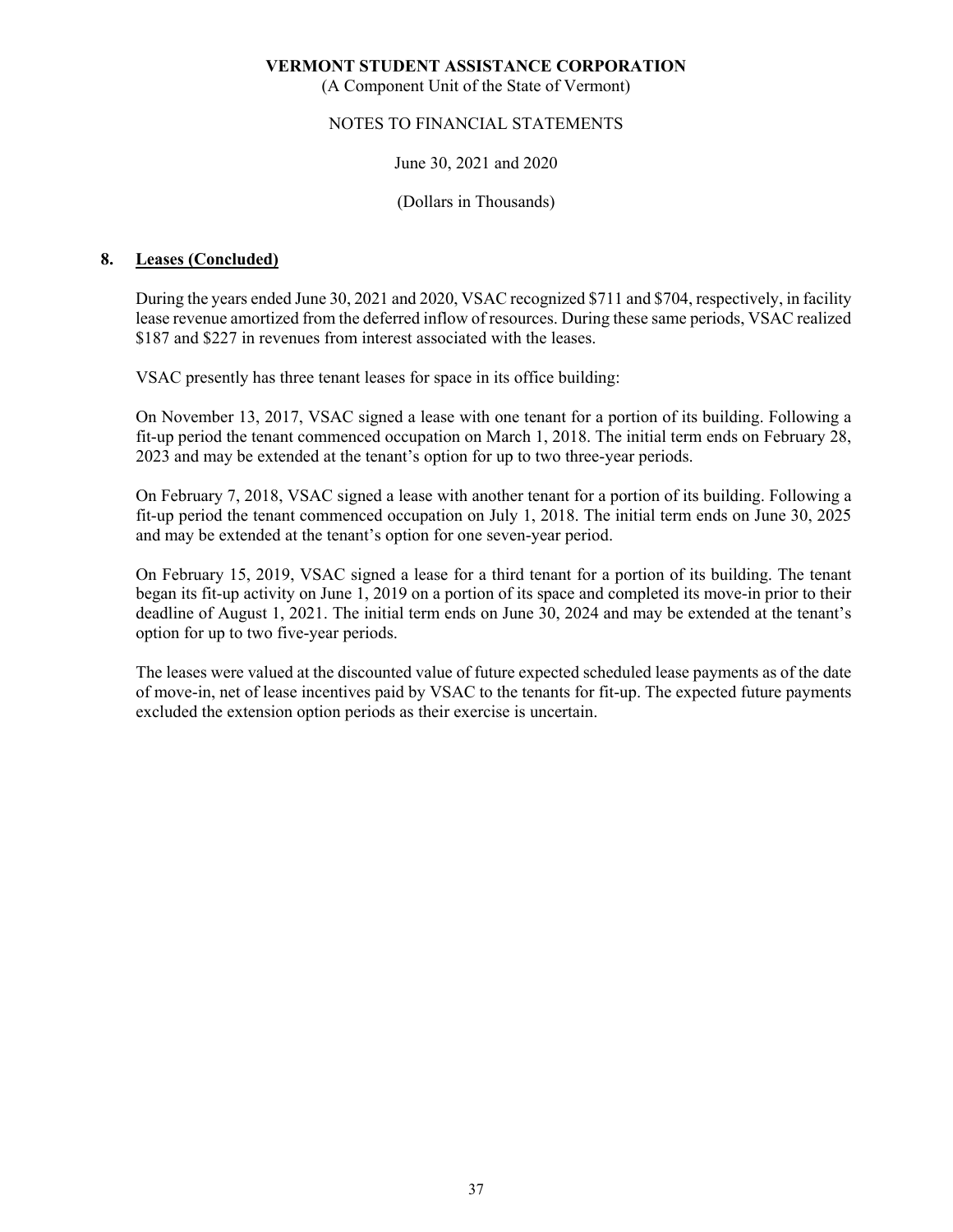(A Component Unit of the State of Vermont)

# NOTES TO FINANCIAL STATEMENTS

# June 30, 2021 and 2020

# (Dollars in Thousands)

# **9. Bonds and Notes Payable**

VSAC has issued the following bonds and notes payable at June 30, 2021 and 2020:

|                                                                                                                                           | 2021    | 2020        |
|-------------------------------------------------------------------------------------------------------------------------------------------|---------|-------------|
| Bonds and Notes Payable which were issued to finance the origination of student loans:                                                    |         |             |
| 2010 Series A-1 dated August 3, 2010; comprised of fixed-rate bonds<br>maturing between December 15, 2015 and 2030; interest is fixed and |         |             |
| payable semi-annually at rates ranging from 3% to 5%.                                                                                     | \$      | \$<br>3,095 |
| 2011 Series A-1 dated July 26, 2011; comprised of fixed-rate bonds                                                                        |         |             |
| maturing between December 15, 2013 and 2025; interest is fixed and                                                                        |         |             |
| payable semi-annually at rates ranging from 3% to 5%.                                                                                     | 1,605   | 3,600       |
| 2012 Series A-1 dated July 17, 2012; comprised of fixed-rate bonds                                                                        |         |             |
| maturing between June 15, 2018 and 2031; interest is fixed and payable                                                                    |         |             |
| semi-annually at rates ranging from 2.875% to 5.1%.                                                                                       | 2,800   | 5,370       |
| 2012 Series 1 dated November 28, 2012; comprised of variable-rate notes                                                                   |         |             |
| maturing on July 28, 2034; interest is variable and payable monthly at                                                                    |         |             |
| the one-month LIBOR plus 0.70% (0.79500% at June 30, 2021).                                                                               | 174,587 | 205,370     |
| 2012 Series B dated November 28, 2012; comprised of variable-rate notes                                                                   |         |             |
| maturing between June 1, 2022 and December 3, 2035; interest is variable                                                                  |         |             |
| and payable semi-annually at the 3-month LIBOR plus 1.50% for Class A                                                                     |         |             |
| notes, and 3.00% for Class B notes.                                                                                                       |         | 10,145      |
| 2013 Series 1 dated June 25, 2013; comprised of variable-rate notes                                                                       |         |             |
| maturing on April 30, 2035; interest is variable and payable monthly at                                                                   |         |             |
| the one-month LIBOR plus 0.75% (0.84500% at June 30, 2021).                                                                               | 78,198  | 91,759      |
| 2013 Series A-1 dated July 2, 2013; comprised of fixed-rate bonds                                                                         |         |             |
| maturing between June 15, 2018 and 2030; interest is fixed and payable                                                                    |         |             |
| semi-annually at rates ranging from 2.1% to 4.65%.                                                                                        | 2,125   | 3,220       |
| 2014 Series A-1 dated July 9, 2014; comprised of fixed-rate bonds                                                                         |         |             |
| maturing between June 15, 2021 and 2033; interest is fixed and payable                                                                    |         |             |
| semi-annually at rates ranging from 3.625% to 5%.                                                                                         | 12,460  | 16,030      |
| 2014 Series B dated November 21, 2014; comprised of variable-rate notes                                                                   |         |             |
| maturing on June 2, 2042; interest is variable and payable semi-annually                                                                  |         |             |
| at the one-month LIBOR plus 1.0% (1.08875% at June 30, 2021).                                                                             | 18,274  | 21,657      |
| 2015 Series A-1 dated July 16, 2015; comprised of fixed-rate bonds                                                                        |         |             |
| maturing between June 15, 2020 and 2034; interest is fixed and payable                                                                    | 11,075  | 13,630      |
| semi-annually at rates ranging from 4% to 5%.<br>2016 Series A-1 dated June 9, 2016; comprised of fixed-rate bonds                        |         |             |
| maturing between June 15, 2022 and 2034; interest is fixed and payable                                                                    |         |             |
| semi-annually at rates ranging from 3.25% to 5%.                                                                                          | 16,530  | 20,085      |
|                                                                                                                                           |         |             |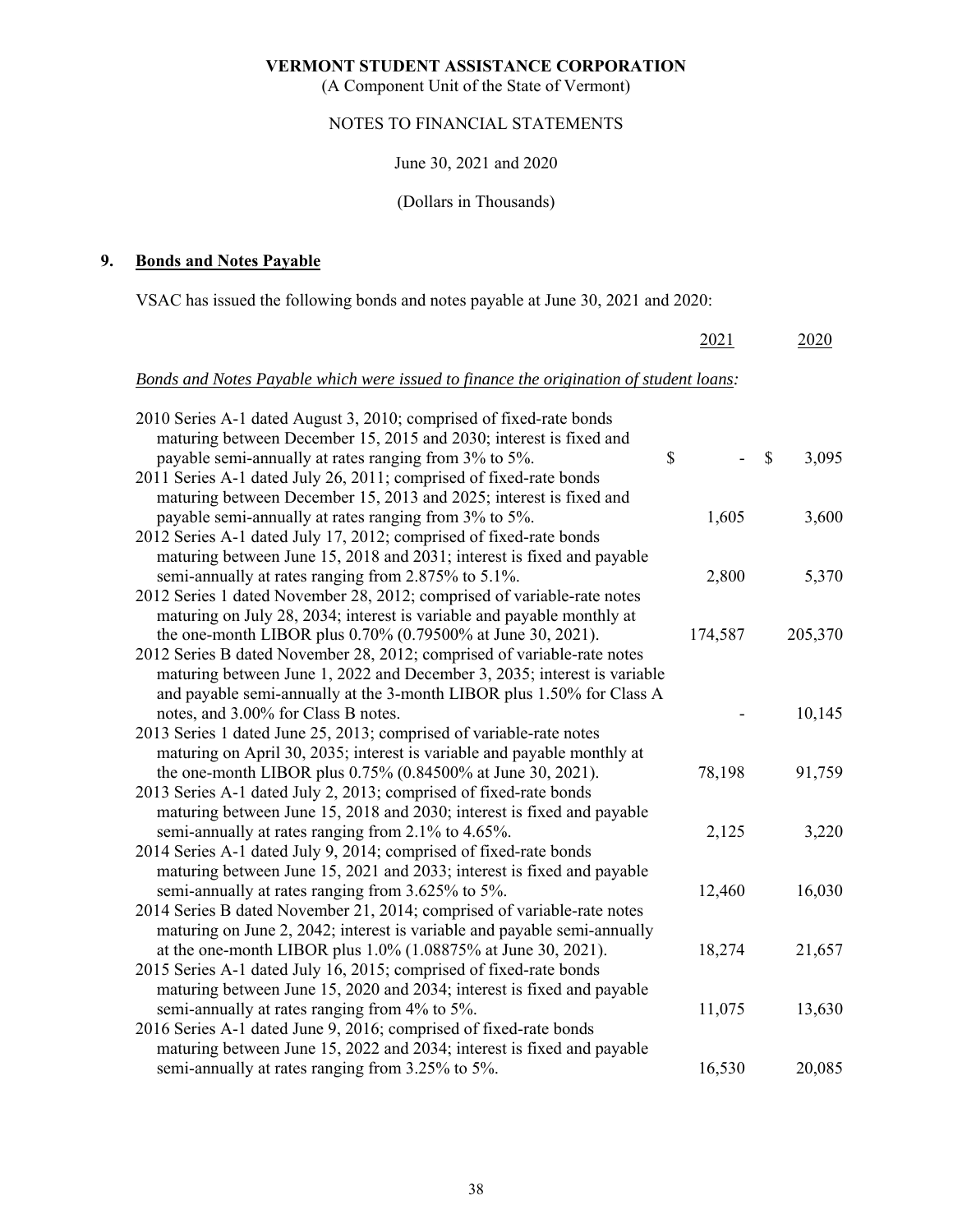(A Component Unit of the State of Vermont)

# NOTES TO FINANCIAL STATEMENTS

# June 30, 2021 and 2020

#### (Dollars in Thousands)

# **9. Bonds and Notes Payable (Continued)**

| 2017 Series A-1 dated June 15, 2017; comprised of fixed-rate bonds                                                         |                |            |
|----------------------------------------------------------------------------------------------------------------------------|----------------|------------|
| maturing between June 15, 2022 and 2033; interest is fixed and payable<br>semi-annually at rates ranging from 3.75% to 5%. | 31,270         | 34,835     |
| 2017 Series B-1 dated June 15, 2017; comprised of fixed-rate subordinate bonds                                             |                |            |
| maturing on June 15, 2045; interest is fixed and payable                                                                   |                |            |
| semi-annually at a rate of 4.5%.                                                                                           | 8,100          | 8,100      |
|                                                                                                                            |                |            |
| 2018 Series A-1 dated June 6, 2018; comprised of fixed-rate bonds                                                          |                |            |
| maturing between June 15, 2023 and 2034; interest is fixed and payable                                                     |                |            |
| semi-annually at rates ranging from 3.625% to 5%.                                                                          | 25,725         | 29,465     |
| 2018 Series B-1 dated June 6, 2018; comprised of fixed-rate subordinate bonds                                              |                |            |
| maturing on June 15, 2046; interest is fixed and payable                                                                   |                |            |
| semi-annually at a rate of 4.375%.                                                                                         | 4,500          | 4,500      |
| 2019 Series A-1 dated June 13, 2019; comprised of fixed-rate bonds                                                         |                |            |
| maturing between June 15, 2024 and 2035; interest is fixed and payable                                                     |                |            |
| semi-annually at rates ranging from 3% to 5%.                                                                              | 32,170         | 37,250     |
| 2019 Series B-1 dated June 13, 2019; comprised of fixed-rate subordinate bonds                                             |                |            |
| maturing on June 15, 2047; interest is fixed and payable                                                                   |                |            |
| semi-annually at a rate of 4%.                                                                                             | 5,150          | 5,150      |
| 2020 Series A-1 dated June 24, 2020; comprised of fixed-rate bonds                                                         |                |            |
| maturing between June 15, 2025 and 2036; interest is fixed and payable                                                     |                |            |
| semi-annually at rates ranging from 3.375% to 5%.                                                                          | 36,630         | 43,380     |
| 2021 Series A-1 dated June 10, 2021; comprised of fixed-rate bonds                                                         |                |            |
| maturing between June 15, 2026 and 2039; interest is fixed and payable                                                     |                |            |
| semi-annually at rates ranging from 2.375% to 5%.                                                                          | 30,840         |            |
|                                                                                                                            |                |            |
| <b>Other Note Payable</b>                                                                                                  |                |            |
|                                                                                                                            |                |            |
| 2016 General Obligation note with the State of Vermont dated June 8, 2016                                                  |                |            |
| with a final maturity date of June 15, 2022; interest rate is fixed at 2%.                                                 |                | 800        |
|                                                                                                                            |                |            |
| Total bonds and notes payable                                                                                              | 492,039        | 557,441    |
| Bond premium/discount, net                                                                                                 | 9,055          | 7,706      |
|                                                                                                                            |                |            |
| Total bonds and notes payable                                                                                              | 501,094        | 565,147    |
|                                                                                                                            |                |            |
| Less: current portion of bonds and notes payable                                                                           | 10,800         | 11,975     |
|                                                                                                                            |                |            |
| Noncurrent portion of bonds and notes payable                                                                              | 490,294<br>\$. | \$ 553,172 |

VSAC has no open lines of credit or debts resulting from direct placements.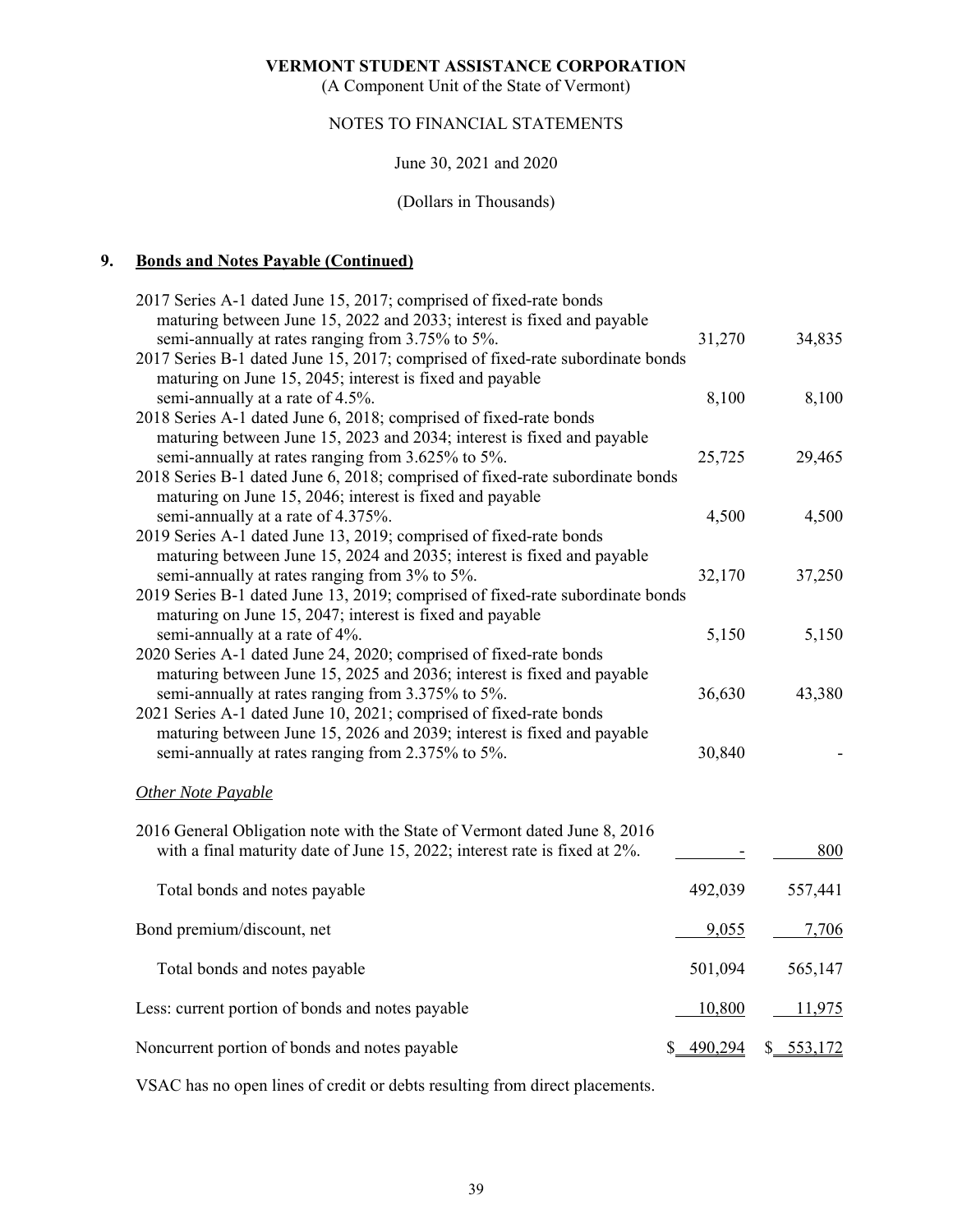(A Component Unit of the State of Vermont)

# NOTES TO FINANCIAL STATEMENTS

# June 30, 2021 and 2020

### (Dollars in Thousands)

# **9. Bonds and Notes Payable (Continued)**

Except for the 2016 General Obligation note, all notes and bonds payable are limited obligations of VSAC and are secured, as provided in the underlying bond resolutions, by an assignment and pledge to the Trustee of all VSAC's rights, title and interest in student loans, and revenues derived thereon and the guarantee thereof, including the insurance of certain student loans by ED. In addition, a significant portion of cash and cash equivalents (including debt service reserve accounts which may be used to replenish any deficiency in funds required to pay principal and interest due on the bonds) are held in trust to secure the bonds. The 2016 General Obligation note is unsecured, and principal and interest thereon are payable from VSAC operational sources.

The 2011 series A-1 trust includes the Moral Obligation of the State of Vermont providing for the restoration by the State of certain required cash reserve balances of the 2011 Trust in the event they were to be utilized by the trust to maintain liquidity. Any draw of the Moral Obligation by the 2011 Trust would be subject to repayment from the assets of the 2011 Trust. To date, the 2011 Trust has not requested or received any State funding under this provision. The remaining bonds and notes have no additional credit or liquidity support.

The 2012-1, 2012-B, 2013-1 and 2014-B notes (the variable rate notes) are subject to redemption prior to maturity at the principal amounts outstanding plus accrued interest at date of redemption. Certain series of VSAC's other bonds (the fixed rate bonds) are subject to redemption from excess revenues prior to maturity at the principal amounts outstanding plus unamortized premium and accrued interest at the date of redemption. At June 30, 2021, all bonds authorized under the underlying bond resolutions have been issued.

VSAC's bond documents define Event of Default as a failure to make scheduled principal and interest payments when due, a VSAC Event of Bankruptcy, or a failure to perform the various other duties and covenants of the indenture, or to correct such failure within 90 days if it is correctable. In the event of an Event of Default, the trustee has the authority to claim the pledged assets of the trust, to liquidate said pledged assets, and to accelerate payment of remaining debts of the trust estate.

Proceeds from issuance of the bonds payable and all revenues thereon are held in trust and are restricted as follows: to repurchase bonds; finance student loans; pay interest on the bonds; maintain required reserves; and pay reasonable and necessary program expenses. At June 30, 2021 and 2020, respectively, \$72,571 and \$81,646 in cash and investment interest receivable were pledged as security on the notes and bonds payable. At June 30, 2021 and 2020, respectively, \$521,438 and \$634,187 in student loan principal and interest were pledged as security on the notes and bonds payable.

During the years ended June 30, 2021 and 2020, amortized deferred gains from prior year financed bond refundings of \$2,865 and \$3,783, respectively, are included as a reduction to interest expense.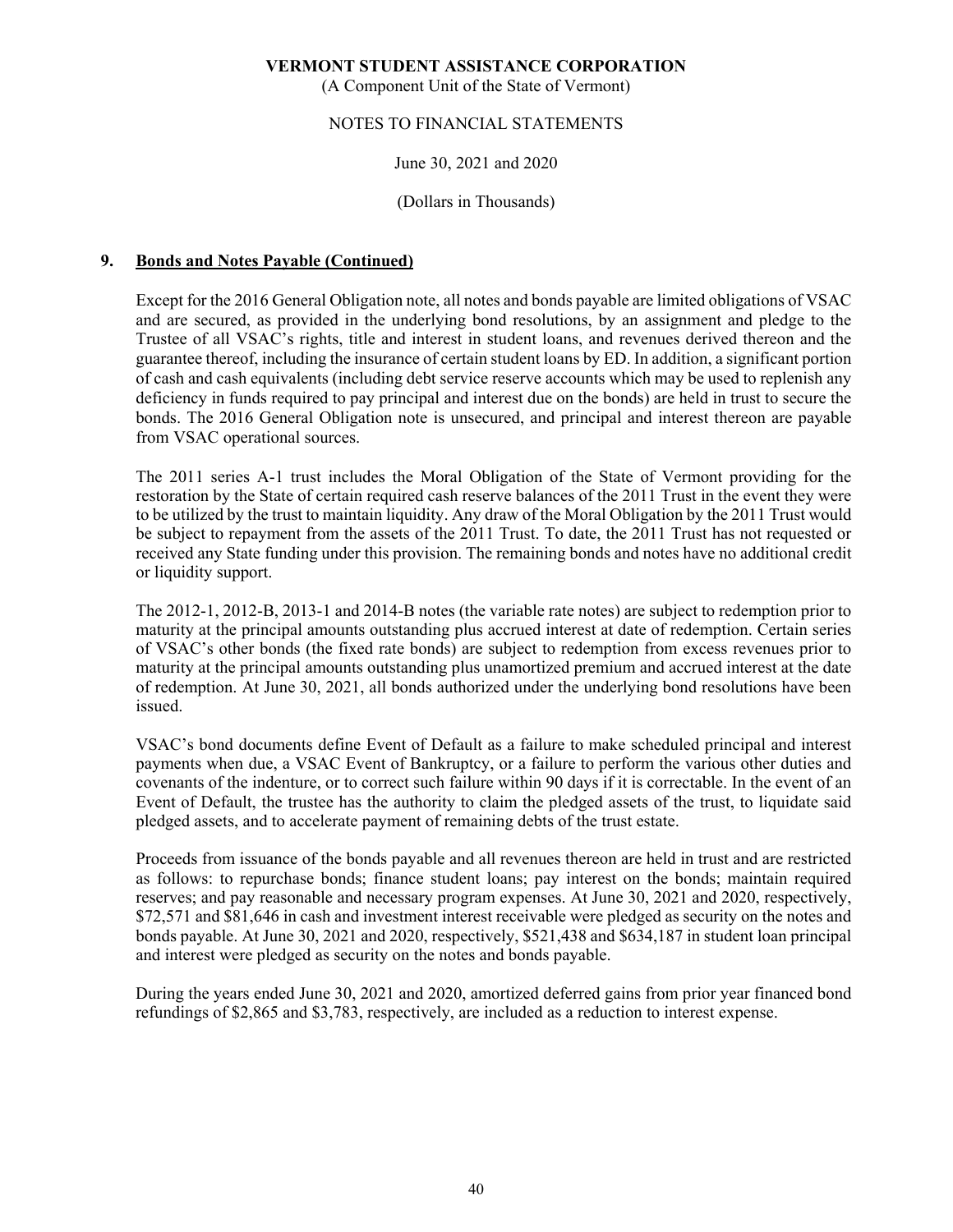(A Component Unit of the State of Vermont)

# NOTES TO FINANCIAL STATEMENTS

# June 30, 2021 and 2020

#### (Dollars in Thousands)

#### **9. Bonds and Notes Payable (Concluded)**

The following summarizes the debt activity for VSAC for the years ended June 30, 2021 and 2020:

|                                            | 2021      | 2020       |
|--------------------------------------------|-----------|------------|
| Balance, beginning of year                 | \$565,147 | \$624,851  |
| Issuance                                   | 30,840    | 43,380     |
| Premium on issuance                        | 2,819     | 2,378      |
| Redemptions, extinguishments and refunding | (96, 242) | (104, 197) |
| Accretion/amortization of discount/premium | (1,470)   | (1,265)    |
| Balance, end of year                       | 501,094   | 565,147    |

The debt service requirements, which are based on the interest rates at June 30, 2021, through the fiscal year ending (FY) 2026 and in five-year increments thereafter to maturity for VSAC are as follows:

| Year ending June 30, | Principal    | Interest     |    | Total   |
|----------------------|--------------|--------------|----|---------|
| <b>FY22</b>          | \$<br>10,800 | 11,505<br>S. | S  | 22,305  |
| <b>FY23</b>          | 11,565       | 10,993       |    | 22,558  |
| <b>FY24</b>          | 13,470       | 10,430       |    | 23,900  |
| <b>FY25</b>          | 13,740       | 9,761        |    | 23,501  |
| <b>FY26</b>          | 17,170       | 9,083        |    | 26,253  |
| $FY27 - 31$          | 68,385       | 33,877       |    | 102,262 |
| $FY32 - 36$          | 302,710      | 20,332       |    | 323,042 |
| $FY37 - 41$          | 18,175       | 6,151        |    | 24,326  |
| $FY42 - 46$          | 26,374       | 3,647        |    | 30,021  |
| $FY47 - 51$          | 9,650        | 385          |    | 10,035  |
| Total                | 492,039      | \$116,164    | S. | 608,203 |

The actual maturities and interest may differ due to changes in interest rates or other factors. Payment maturity dates of bonds payable principal coincide with required interest payable schedules.

#### **10. U.S. Treasury Rebates Payable**

The tax-exempt bonds issued by VSAC are subject to IRS regulations which limit the amount of income which may be earned on certain cash equivalents, investments and student loans acquired with tax-exempt bond proceeds. Any excess earnings are to be refunded to the U.S. Treasury. VSAC has calculated that there are U.S. Treasury rebates payable at June 30, 2021 and 2020 of \$4,565 and \$4,254, respectively. VSAC has calculated that there is no estimated current portion at June 30, 2021 or June 30, 2020. VSAC did not refund any excess earnings to the U.S. Treasury in 2021 and 2020.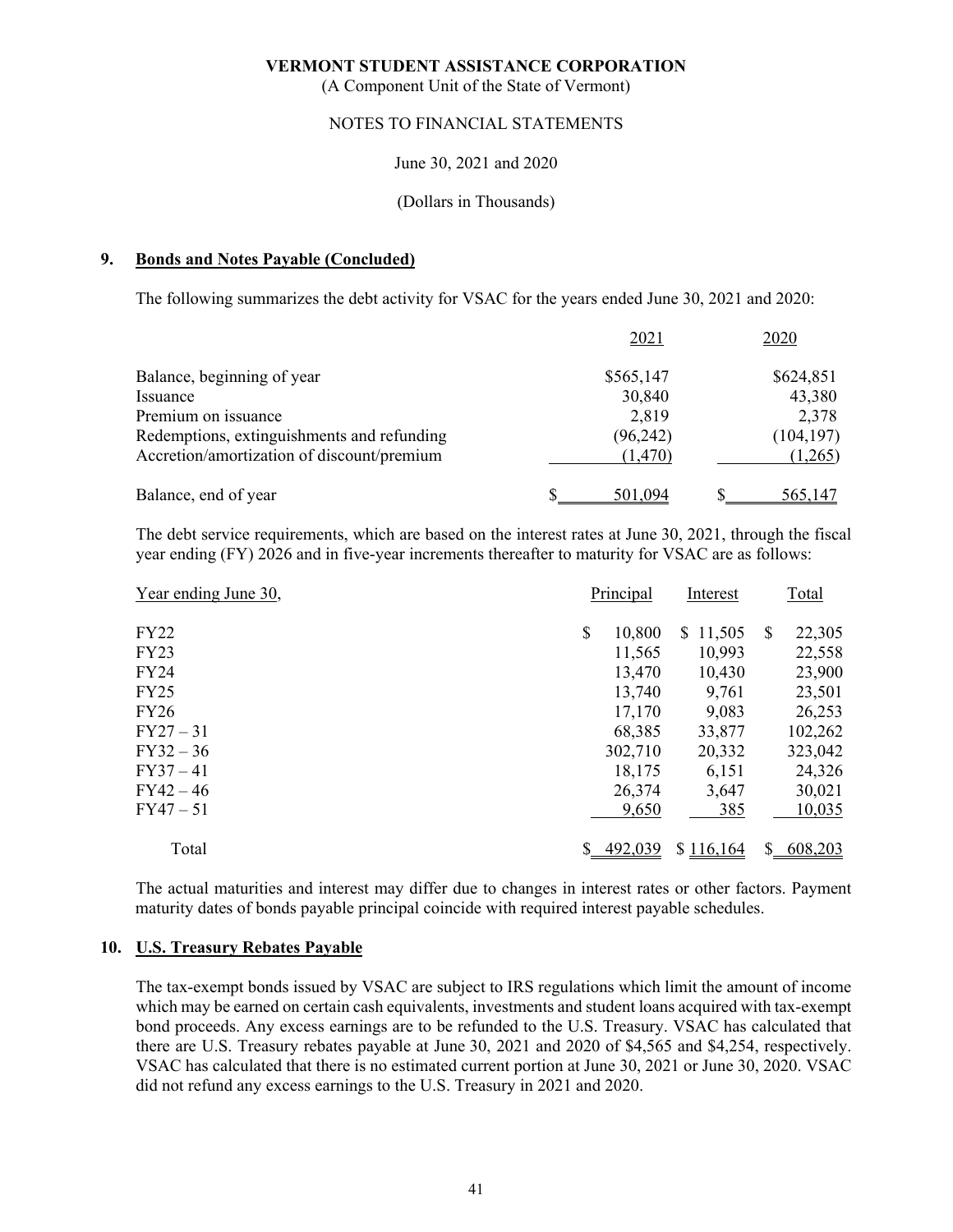(A Component Unit of the State of Vermont)

# NOTES TO FINANCIAL STATEMENTS

# June 30, 2021 and 2020

### (Dollars in Thousands)

# **11. Student Loan Interest and Special Allowance Revenues**

ED makes quarterly interest subsidy payments on behalf of certain qualified students until the student is required under the provisions of the Act to begin repayment. Repayment on FFEL Program Stafford student loans normally begins within six months after students complete their course of study, leave school or cease to carry at least one-half the normal full-time academic load as determined by the educational institution. Repayment of FFEL Program Parent Loans for Undergraduate Students (PLUS), Supplemental Loans for Students (SLS) and Consolidation loans normally begins within 60 days from the date of loan disbursement unless a deferment of payments has been granted. In these cases, full repayment of principal and interest would resume at the expiration of the deferment. Interest accrues during this deferment period. Health Education Assistance Loans enter repayment status nine months after the expiration date of an interim period.

ED provides a special allowance to lenders participating in the FFEL Program Stafford, PLUS, SLS, and Consolidation student loan programs. Special allowance is paid based on a rate that is established quarterly. This rate is based on averages calculated from the rates of certain U.S. Treasury Bills, Financial Commercial Paper or one-month LIBOR depending on the disbursement date of the loans and the issuance date of the financing obligations. All FFEL loans held by VSAC receive special allowance based on onemonth LIBOR.

ED restricts student loan interest revenue for loans first disbursed after April 1, 2006. VSAC is required to return borrower loan interest in excess of the special allowance formulae rates for certain FFEL Program Stafford, PLUS, and Consolidation loans. The return of interest totaled \$6,349 and \$4,814 in 2021 and 2020, respectively, and is reflected as a reduction of interest and fees on student loans in the Statements of Revenues, Expenses and Changes in Net Position.

As indicated above and in Note 9, VSAC holds student loans and variable rate notes payable whose interest (or overall return including special allowance) is linked to LIBOR. The Financial Conduct Authority of the United Kingdom has indicated it plans to phase out the calculation and publication of LIBOR by the end of 2022. However, certain dollar denominated LIBOR rates that underlie VSAC's variable rate loans will continue to be published until June 30, 2023. VSAC on June 30, 2021, held \$309,262 in FFEL Program student loans and \$65,026 in private loans with a rate or total return based on LIBOR. As of that same date, the balance of VSAC notes payable held by third parties with a variable rate based on LIBOR was \$271,059. VSAC is in consultation with bond counsel and reviewing its loan documentation in order to determine what provisions exist for substituting alternative rate indices for LIBOR.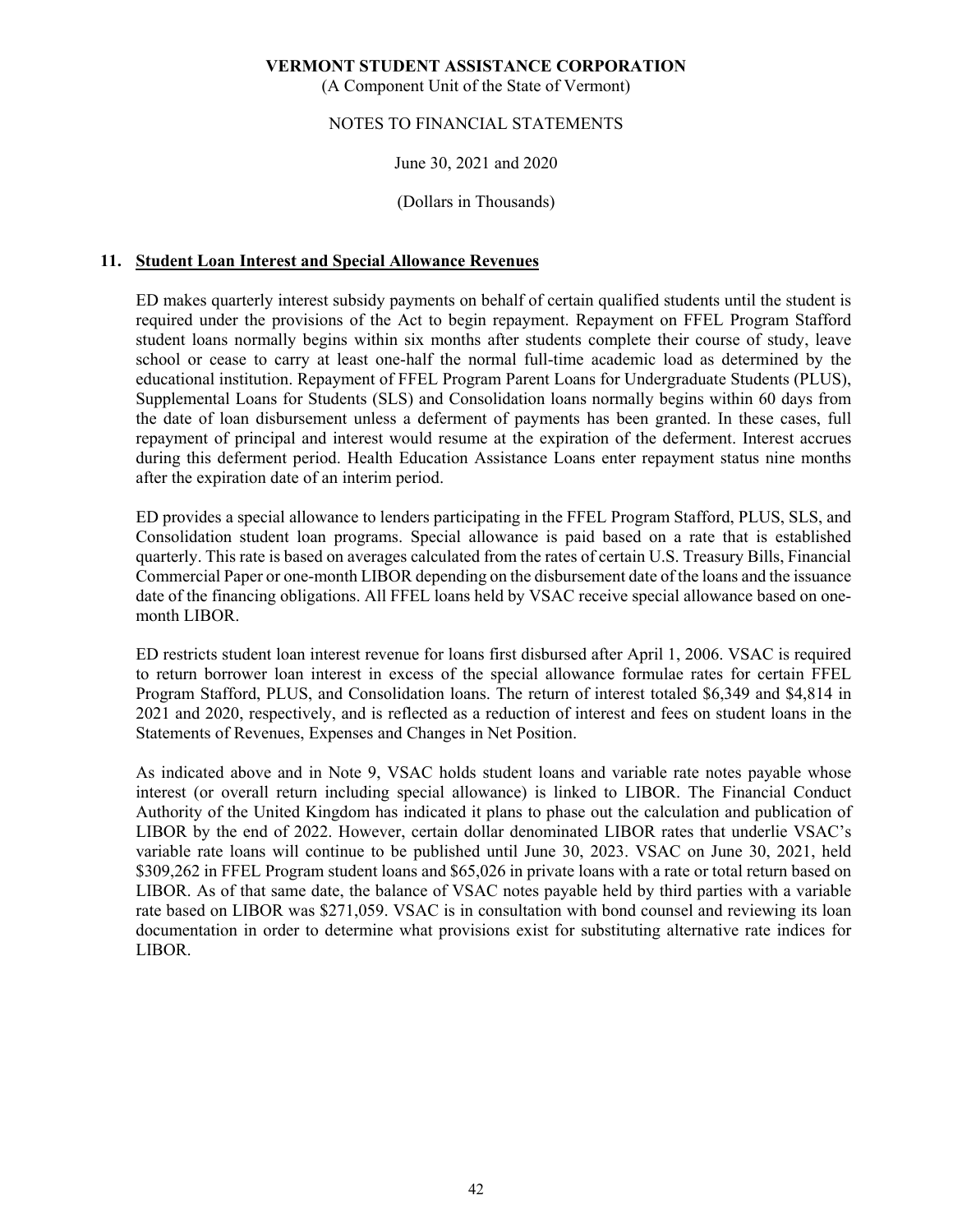(A Component Unit of the State of Vermont)

# NOTES TO FINANCIAL STATEMENTS

# June 30, 2021 and 2020

(Dollars in Thousands)

# **12. Endowment Funds**

Donors have established a number of endowment funds through the Vermont Student Development Fund, Inc. All endowment funds are donor-restricted to provide scholarship funds to Vermont students. All endowment funds are guided by specific agreements and instructions from donors regarding the uses of earnings and appreciation on invested funds.

In 2009, the Vermont General Assembly enacted the *Uniform Prudent Management of Institutional Funds Act* (UPMIFA). In contrast to prior law, UPMIFA addresses in a more explicit and clear manner a fiduciary's ability to spend net appreciation of donor-restricted endowments.

UPMIFA permits a fiduciary to use a more flexible spending standard than under prior law. As with prior law, the intentions of the donor as specifically expressed in a gift instrument will always govern the spending from an endowment fund. UPMIFA also continues to provide, however, that the mere use of the terms "income" or "principal" will not be interpreted to mean that the donor intended to limit the spending from the fund in any particular manner. Unless specifically directed to the contrary, under UPMIFA a fiduciary may expend so much of an endowment fund as an ordinarily prudent person in a like position would spend for the uses, benefits, purposes, and duration for which the endowment fund was established. Under this rule of prudence, a distinction no longer exists between income and principal, nor is there a need to track historic dollar value. This allows an institution to spend any amount from an endowment fund (whether it was historically categorized as income or principal or whether the fund is above historic dollar value), provided that the spending decision is prudent under the circumstances.

The VSAC Board of Directors has established a total-return spending rate policy, and substantially all of the endowment agreements specify this approach. In this approach, the amount of funds that may be expended from an endowment is based on a percentage of the fund's average historical total value (using the prior 12 calendar quarters), and may come from the total return on the fund, including interest and dividend earnings, and appreciation over historical gift value. Total investment return in excess of the established spending rate is included in nonexpendable net position. It will be expendable when it is appropriated in future periods. The spending rate may be adjusted by the Board of Directors at their discretion. In FY 2012, certain endowment agreements were amended to permit spending of "principal" (i.e., spending that would take a fund below its historic contributed value) with the consent of the original donors of those funds.

At June 30, 2021 and 2020, the total net position related to endowment funds was \$9,735 and \$7,942, respectively. Expendable restricted net position totaled \$858 and \$725, respectively. The remaining \$8,877 and \$7,217, respectively, of net position related to endowment funds were nonexpendable.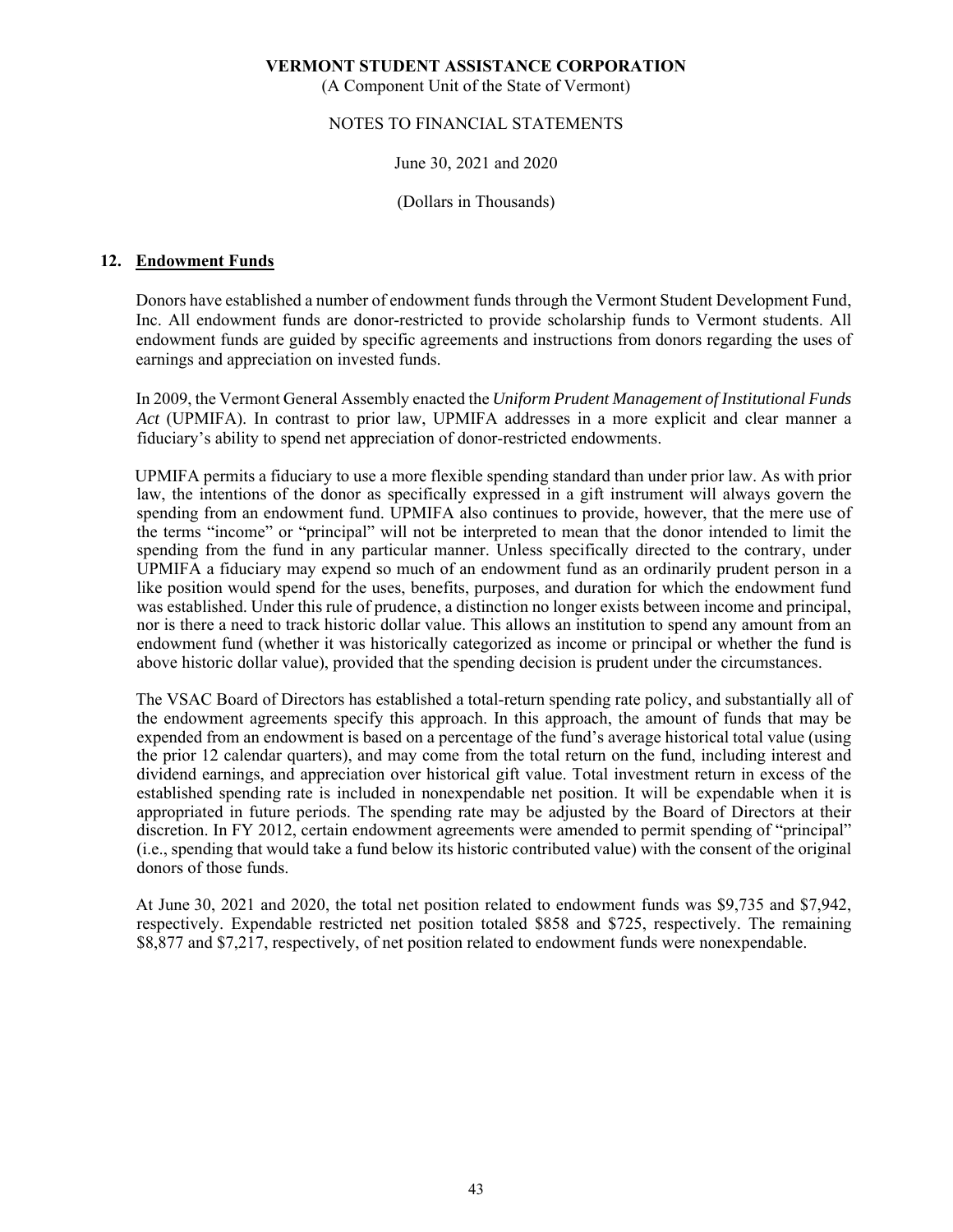(A Component Unit of the State of Vermont)

# NOTES TO FINANCIAL STATEMENTS

# June 30, 2021 and 2020

#### (Dollars in Thousands)

### **13. Restricted Net Position**

Restrictions on net position are the result of bond resolutions, state statutes, various federal regulations and program agreements, and donor restrictions. Bond resolutions restrict net position to the origination of student loans and payment of debt service on bonds and notes payable. State statutes and federal regulations and program agreements restrict various net position to use for specific grant, scholarship and educational activities. Donors have restricted a number of endowment funds for scholarship awards. Restricted net position as of June 30, 2021 and 2020 is as follows:

|                                                               | 2021   |              | 2020      |
|---------------------------------------------------------------|--------|--------------|-----------|
| Expendable - restricted by bond resolutions                   | 51,164 | <sup>S</sup> | 107,608   |
| Expendable - restricted by federal or state statute or donors | 1,435  |              | 1,224     |
| Expendable – income is donor restricted for scholarships      | 858    |              | 725       |
| Nonexpendable $-$ income is donor restricted for scholarships | 8.877  |              | 7,217     |
| Total restricted net position                                 | 62.334 |              | \$116,774 |

The portion of net position which is restricted by bond resolutions includes the effect of deferring the recognition of gain on the early retirement of bonds. These bonds were retired in financed transactions during the year ended June 30, 2013 and the gain was deferred and is recognized as an offset to financing costs as the financing bonds are repaid. The remaining balances of the deferred inflow of resources of \$12,457 and \$15,322 at June 30, 2021 and 2020, respectively, will be recognized as a reduction of financing costs and increase of restricted net position over the remaining period the financing bonds are estimated to be outstanding. This estimated period was 13 years and 14 years as of June 30, 2021 and 2020, respectively.

# **14. Retirement Benefits**

Full-time employees of VSAC that meet specific eligibility requirements are participants in a retirement annuity plan. This plan is a multi-employer defined contribution plan sponsored by the Teachers Insurance and Annuity Association of America-College retirement Equities Fund. All employees are fully vested for VSAC plan contributions. The payroll for employees covered under the plan for the fiscal years ended June 30, 2021 and 2020 amounted to \$10,491 and \$10,580, respectively; VSAC's total payroll was \$10,736 and \$10,879, respectively. Total contributions by VSAC amounted to \$1,074 and \$1,079 in 2021 and 2020, respectively, which represented an average of 10.2% of the covered payroll in those years.

VSAC employees who complete 15 years of continuing service and who are not otherwise eligible for Medicare coverage may elect to continue to buy VSAC's health care coverage at Consolidated Omnibus Budget Reconciliation Act (COBRA) rates. U.S. generally accepted accounting principles require recognition of current period costs related to expected future expenditures for Other Post-Employment Benefits. Since historical participation in this benefit has been very low and because participants are required to purchase coverage at a COBRA rate which recovers VSAC's average estimated per person cost, VSAC believes that this obligation is not material and has not recorded a liability for this postemployment benefit at June 30, 2021 and 2020.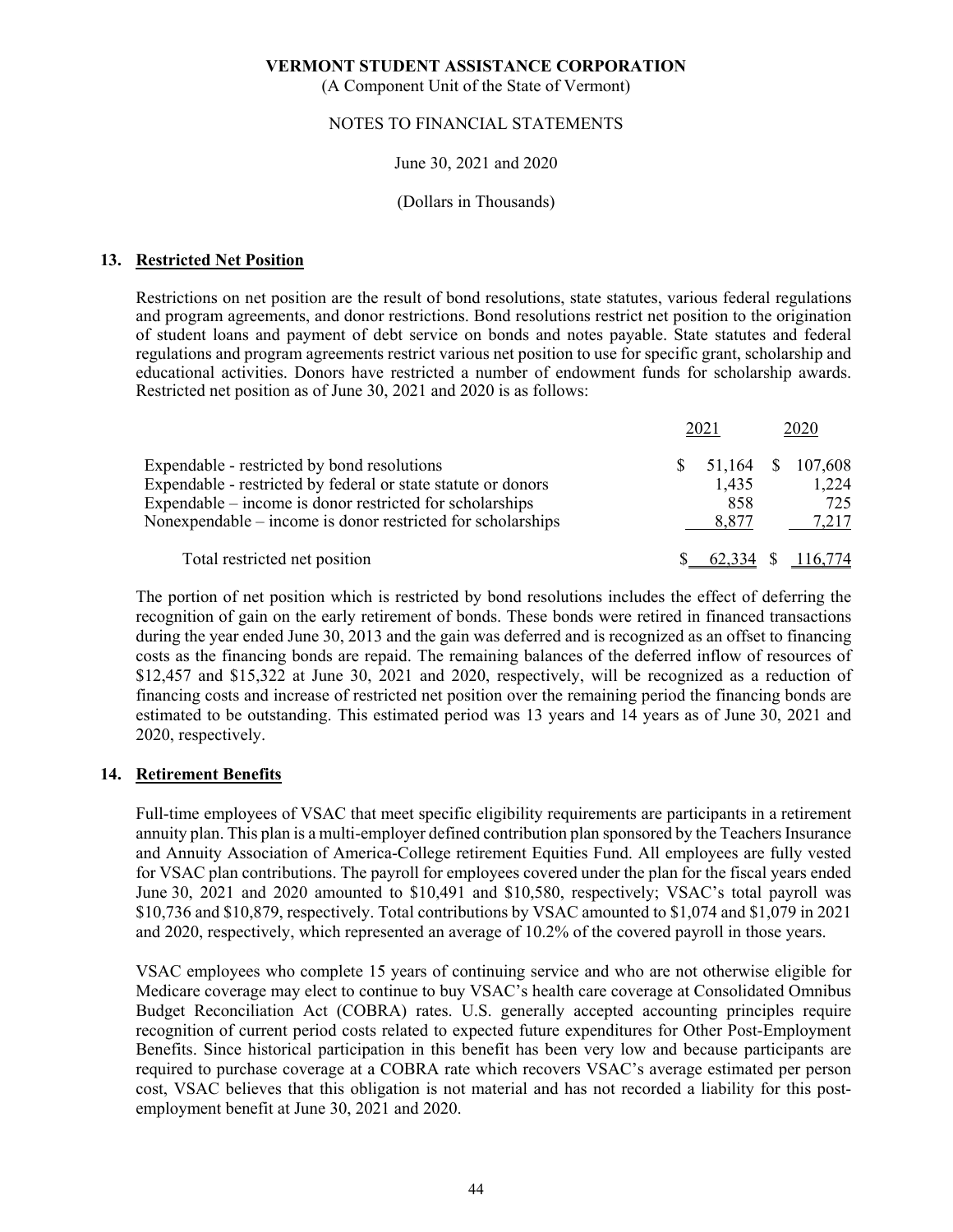(A Component Unit of the State of Vermont)

# NOTES TO FINANCIAL STATEMENTS

# June 30, 2021 and 2020

# (Dollars in Thousands)

### **15. Contingencies**

VSAC participates in various federally funded programs. These programs are subject to financial and compliance audits and resolution of identified questioned costs. The amount, if any, of expenditures which may be disallowed by the granting agency cannot be determined at this time.

VSAC is exposed to various risks of loss related to torts; theft of or damage to and destruction of assets; errors and omissions; injuries to employees; data security; and natural disasters. VSAC manages these risks through a combination of commercial insurance packages purchased in the name of VSAC, and through self-insurance programs for medical and dental claims. With respect to its commercial insurance packages, VSAC has not experienced or settled claims resulting from these risks which have exceeded its commercial insurance coverage. In addition, VSAC has purchased stop-loss insurance for its selfinsurance programs transferring the risk of loss to the commercial insurance carrier.

A summary of the reserve for self-insured medical and dental liabilities included in accounts payable and other liabilities on the statements of net position as of June 30, 2021 and 2020 is as follows:

|                                                                           | 2021                    | 2020                    |
|---------------------------------------------------------------------------|-------------------------|-------------------------|
| Balance, beginning of year<br>Claims paid<br>Accrual for estimated claims | 276<br>(3,279)<br>3,303 | 322<br>(2,755)<br>2,709 |
| Balance, end of year                                                      | 300                     |                         |

As of June 30, 2021 and 2020, management believes VSAC has no pending legal actions with an unfavorable outcome of which would have a material effect.

#### **16. Loan Commitments**

At June 30, 2021 and 2020, VSAC had commitments to extend credit for non-guaranteed student loans of approximately \$2,854 and \$1,408, respectively. Commitments to extend credit are agreements to lend to a borrower as long as there is no violation of any condition established in the commitment agreement. Commitments generally have fixed expiration dates or other termination clauses. VSAC uses the same credit policies in making commitments as it does for student loans receivable.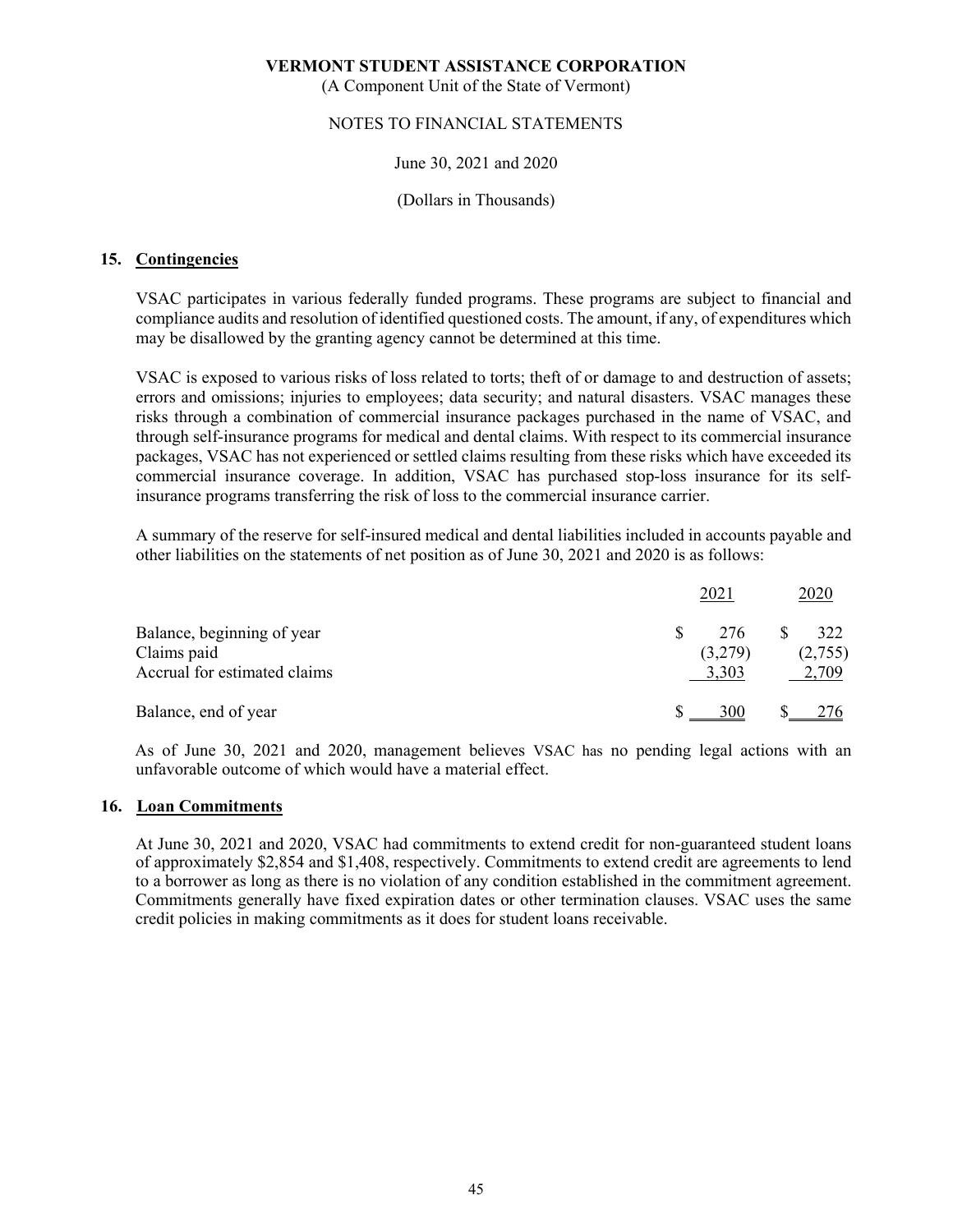(A Component Unit of the State of Vermont)

# NOTES TO FINANCIAL STATEMENTS

# June 30, 2021 and 2020

(Dollars in Thousands)

#### **17. Uncertainty**

On March 11, 2020, the World Health Organization declared coronavirus disease (COVID-19) a global pandemic. Local, U.S., and world governments encouraged self-isolation to curtail the spread of COVID-19 by mandating the temporary shut-down of certain businesses and imposing limitations on travel and the size and duration of group gatherings. Most sectors experienced disruption to business operations. There is unprecedented uncertainty surrounding the duration of the pandemic, its potential economic ramifications, and additional government actions to mitigate them. Accordingly, while management expects this matter to impact operating results, the related financial impact and duration cannot be reasonably estimated.

The U.S. government has responded with relief legislation as a response to the COVID-19 outbreak. The U.S government has enacted three statues into law to address the economic impact of the COVID-19 outbreak; the first on March 27, 2020, called the Coronavirus Aid, Relief, and Economic Security Act (CARES Act), the second on December 27, 2020, called the Coronavirus Response and Relief Supplemental Appropriations Act (CRRSAA), and the third on March 11, 2021 called the American Rescue Plan (ARP). The CARES Act, CRRSAA and ARP, among other things, 1) authorize emergency loans to distressed businesses by establishing, and providing funding for, forgivable bridge loans, 2) provide additional funding for grants and technical assistance, 3) delay due dates for employer payroll taxes and estimated tax payments for organizations, and 4) revise provisions of the Internal Revenue Code, including those related to losses, charitable deductions, and business interest. Management has evaluated the impact of the CARES Act on VSAC, including its potential benefits and limitations that may result from additional funding.

VSAC was awarded approximately \$10.1 million in Coronavirus Relief Funds designated for providing direct assistance to students. These funds were received as pass-through funds from the state of Vermont. During fiscal 2021, VSAC disbursed \$5.6 million of this as additional student aid or applied it to student loan balances; \$4.4 million was ultimately returned to the State for other priorities.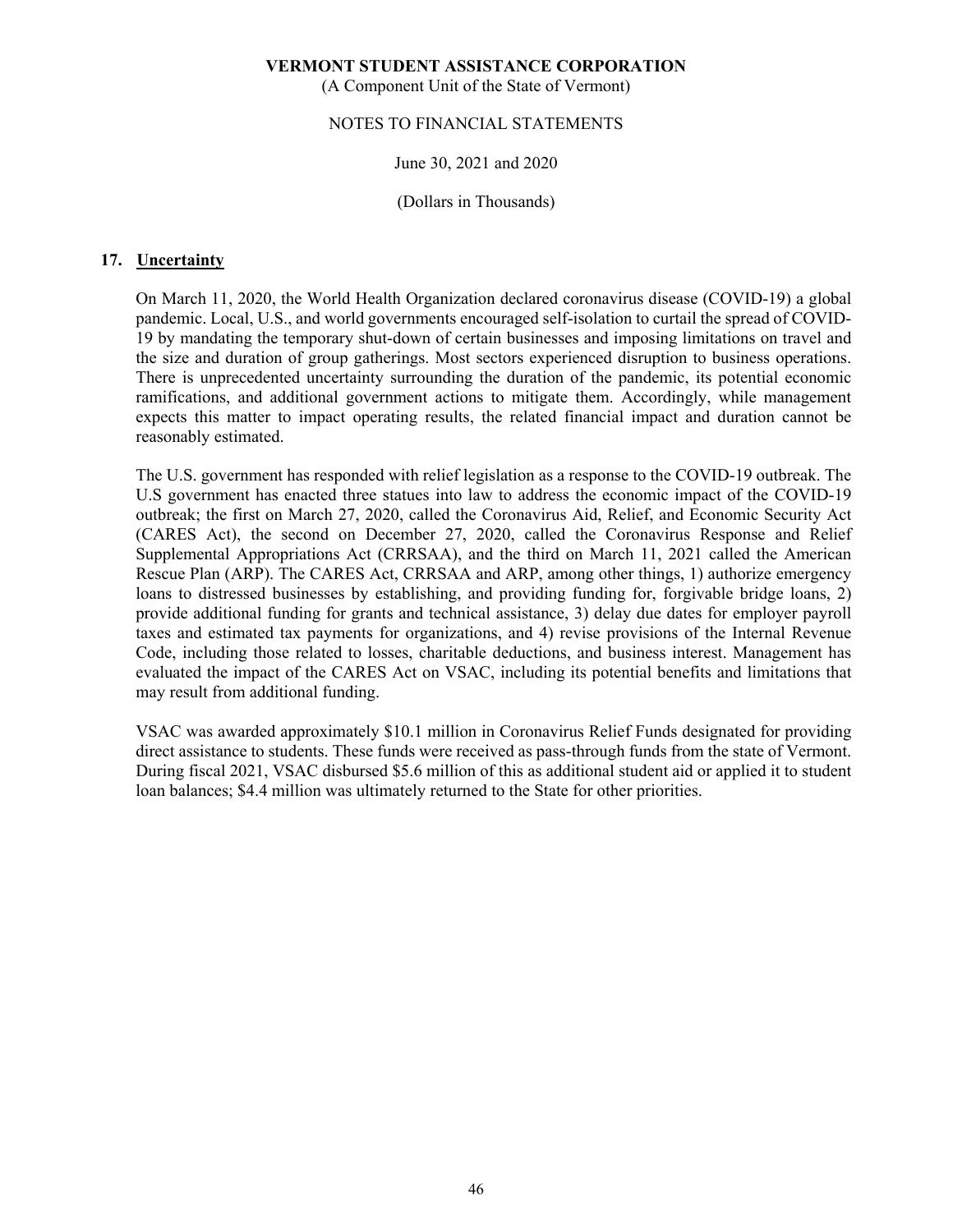(A Component Unit of the State of Vermont)

# NOTES TO FINANCIAL STATEMENTS

# June 30, 2021 and 2020

#### (Dollars in Thousands)

#### **18. Segment Reporting**

VSAC has elected to disclose the activities of VSAC's segments. The segments presented include:

Operations – This segment includes administration, FFEL Program guarantor functions, privately-held student loans and student outreach activities (partially funded by Federal and State grants). VSAC's net investment in capital assets is reflected in this segment. The fund balance in this segment is considered unrestricted and available for any corporate purpose.

Bond Funds – This segment includes the activities of all VSAC education loan financing instruments and the related secured assets. Accumulated balances in this fund are restricted by financing agreements.

Scholarships - This segment includes all funds designated as scholarships and the related donations, earnings, and disbursements for the various scholarship programs administered by VSAC, including endowments. The balance of this segment primarily represents unspent invested amounts in the Vermont Student Development Fund, Inc. (d/b/a the Vermont Scholarship Fund), which is a permanent endowment.

Grants – This segment reflects the activities of all funds received that are part of certain annual State of Vermont appropriations. These include the incentive grants and non-degree grants. Any carryover balance in this segment is the result of 'attrition' which is created by eligible students who are unable to utilize their award. These funds remain in the segment and are awarded in the following fiscal year.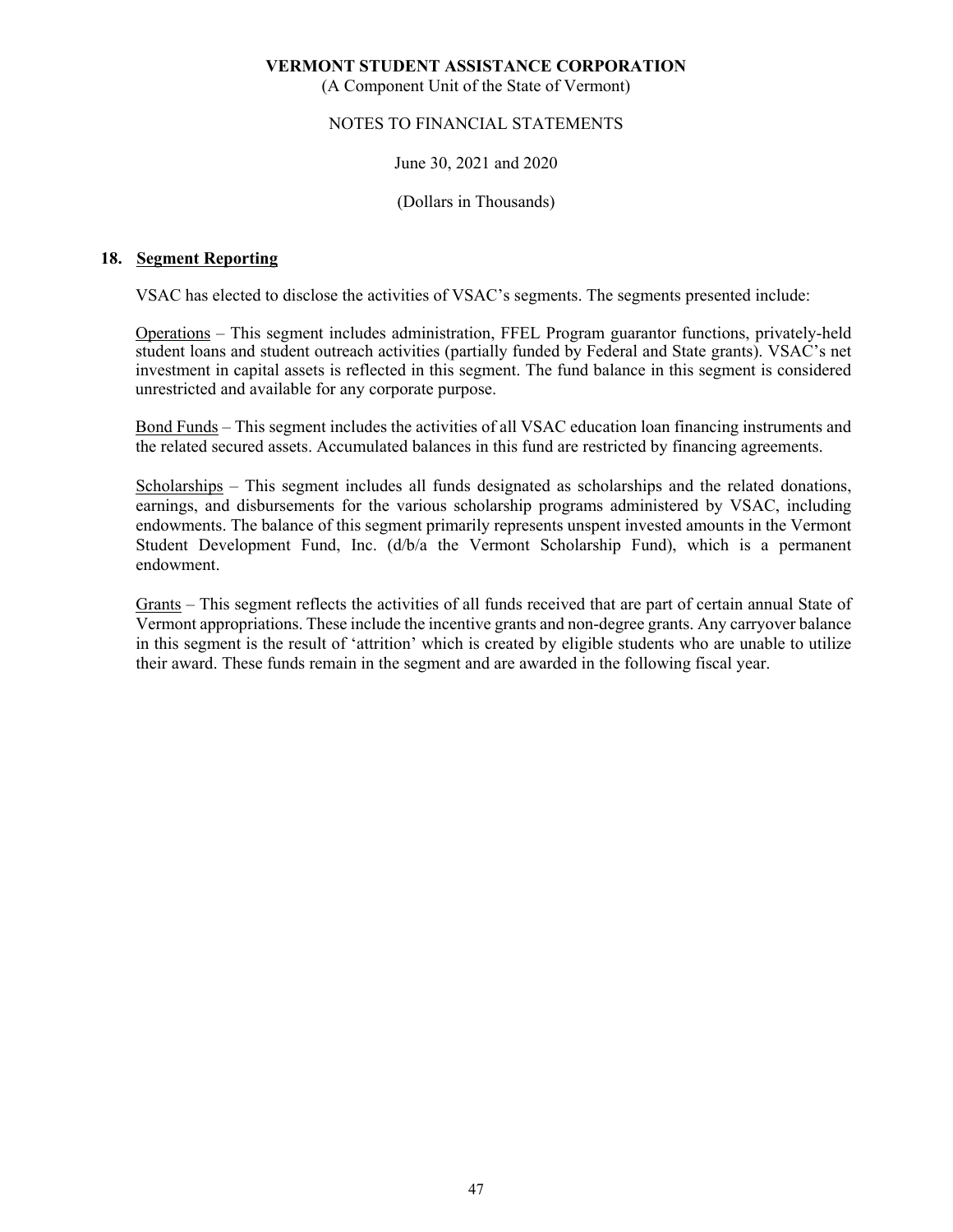(A Component Unit of the State of Vermont)

# NOTES TO FINANCIAL STATEMENTS

June 30, 2021 and 2020

#### (Dollars in Thousands)

# **18. Segment Reporting (Continued)**

VSAC's segment financial reporting at June 30, 2021 and for the year then ended is as follows:

|                                                      | Operations |                          | <b>Bond Funds</b> |           | Scholarships |                          | Grants |                | Elimination              | Consolidated  |         |
|------------------------------------------------------|------------|--------------------------|-------------------|-----------|--------------|--------------------------|--------|----------------|--------------------------|---------------|---------|
| Assets                                               |            |                          |                   |           |              |                          |        |                |                          |               |         |
| Current assets                                       | \$         | 47,392                   | \$                | 90,323    | \$           | 8,382                    | \$     | 1,589          | S<br>(14)                | <sup>\$</sup> | 147,672 |
| Capital assets                                       |            | 11,929                   |                   |           |              |                          |        |                |                          |               | 11,929  |
| Other assets                                         |            | 87,829                   |                   | 503,272   |              | 9,695                    |        |                | (22,500)                 |               | 578,296 |
| Interfund receivable                                 |            | 1,434                    |                   |           |              |                          |        |                | (1, 434)                 |               |         |
| Total assets                                         | S          | 148,584                  |                   | \$593,595 | \$           | 18,077                   | \$     | 1,589          | (23,948)<br>\$           | \$            | 737,897 |
|                                                      |            |                          |                   |           |              |                          |        |                |                          |               |         |
| Liabilities                                          |            |                          |                   |           |              |                          |        |                |                          |               |         |
| Current liabilities                                  |            | 3,101                    |                   | 11,186    |              | 8,337                    |        | 154            | (14)                     |               | 22,764  |
| Non-current liabilities                              |            | $\overline{a}$           |                   | 517,359   |              | $\overline{\phantom{a}}$ |        | $\overline{a}$ | (22,500)                 |               | 494,859 |
| Interfund payable                                    |            | $\overline{a}$           |                   | 1,429     |              | 5                        |        |                | (1, 434)                 |               | ۰       |
| <b>Total liabilities</b>                             |            | 3,101                    |                   | 529,974   |              | 8,342                    |        | 154            | (23,948)                 |               | 517,623 |
| Deferred inflows of resources                        |            | 2,002                    |                   | 12,457    |              |                          |        |                |                          |               | 14,459  |
| Net position                                         |            |                          |                   |           |              |                          |        |                |                          |               |         |
| Net investment in capital assets                     |            | 11,929                   |                   |           |              |                          |        |                |                          |               | 11,929  |
| Restricted                                           |            | $\overline{\phantom{a}}$ |                   | 51,164    |              | 9,735                    |        | 1,435          | $\overline{a}$           |               | 62,334  |
| Unassigned                                           |            | 131,552                  |                   |           |              |                          |        |                | ٠                        |               | 131,552 |
| Total net position                                   |            | 143,481                  |                   | 51,164    |              | 9,735                    |        | 1,435          | $\overline{\phantom{a}}$ |               | 208,815 |
| Total liabilities, deferred inflows and net position | \$         | 148,584                  | \$                | 593,595   | \$           | 18,077                   | \$     | 1,589          | \$<br>(23,948)           | \$            | 737,897 |

# *Condensed Statement of Net Position*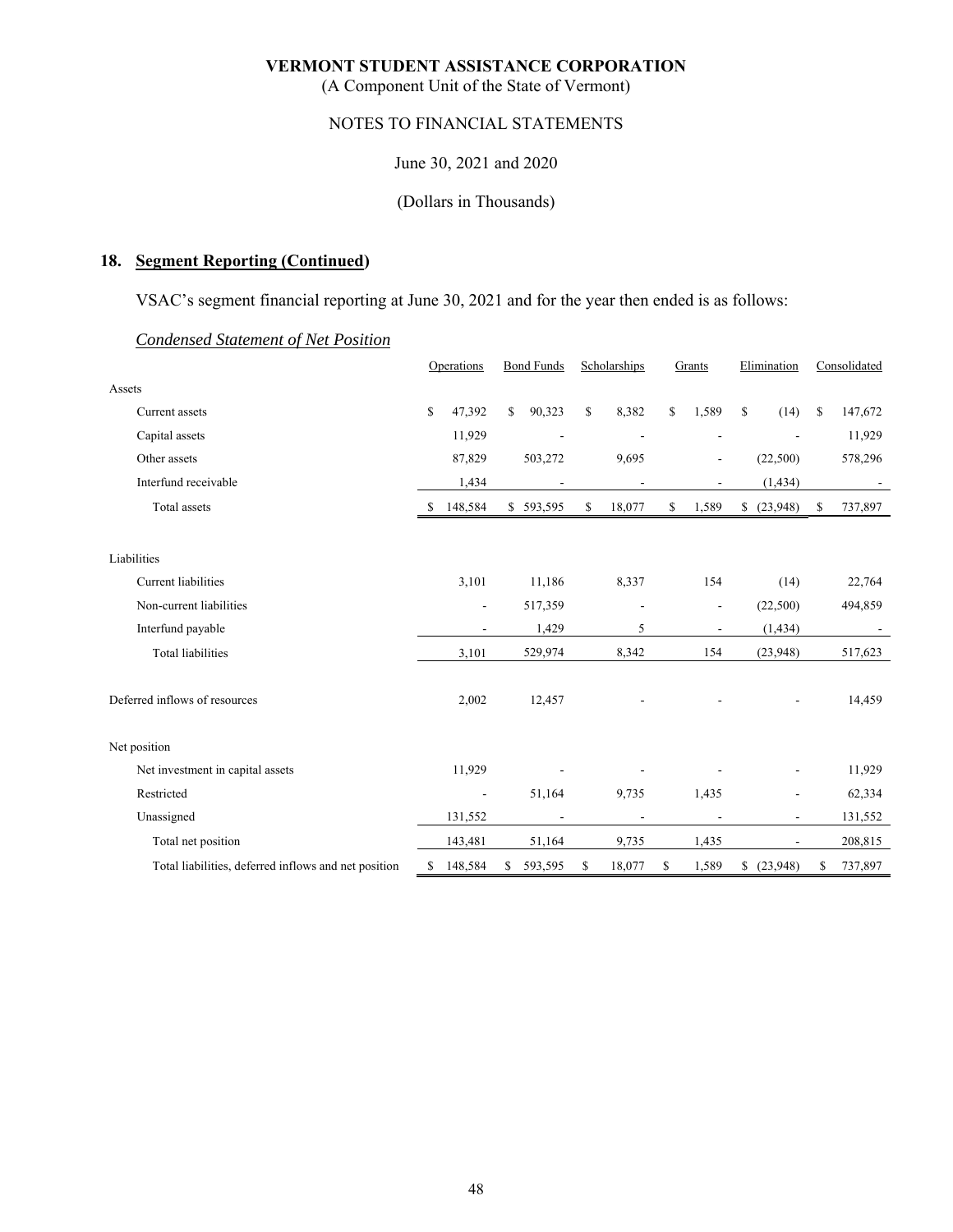(A Component Unit of the State of Vermont)

# NOTES TO FINANCIAL STATEMENTS

# June 30, 2021 and 2020

### (Dollars in Thousands)

# **18. Segment Reporting (Continued)**

# *Condensed Statement of Revenues, Expenses and Changes in Net Position*

|                                                      | Operations    | <b>Bond Funds</b> | Scholarships             | Grants                   | Elimination                    | Consolidated |
|------------------------------------------------------|---------------|-------------------|--------------------------|--------------------------|--------------------------------|--------------|
| Revenues                                             |               |                   |                          |                          |                                |              |
| Revenue from education loan financing                | S.<br>2,045   | \$<br>27,510      | $\mathbf S$              | \$                       | $\mathbf S$                    | S<br>29,555  |
| Guarantee program revenues                           | 2,649         |                   |                          |                          |                                | 2,649        |
| Vermont State appropriations                         | 222           |                   | 93                       | 19,689                   |                                | 20,004       |
| Federal grants                                       | 4,400         |                   | 2,275                    | 2,006                    |                                | 8,681        |
| Scholarship and gift revenue                         | ÷             | ÷                 | 4,948                    |                          | ٠                              | 4,948        |
| Facility lease/529 plan revenue                      | 1,410         |                   | ÷,                       |                          |                                | 1,410        |
| Investment interest and other revenue                | 1,219         | 14                | 1,853                    | $\overline{\phantom{a}}$ | (680)                          | 2,406        |
| Total operating revenues                             | 11,945        | 27,524            | 9,169                    | 21,695                   | (680)                          | 69,653       |
|                                                      |               |                   |                          |                          |                                |              |
| Expenses                                             |               |                   |                          |                          |                                |              |
| Operating and program expenses                       | 18,190        | 15,740            | 7,782                    | 21,967                   | (680)                          | 62,999       |
| Depreciation                                         | 885           |                   | $\overline{\phantom{a}}$ | $\overline{\phantom{a}}$ | $\overline{a}$                 | 885          |
| Total operating expenses                             | 19,075        | 15,740            | 7,782                    | 21,967                   | (680)                          | 63,884       |
| (Deficit) excess of operating revenues over expenses | (7,130)       | 11,784            | 1,387                    | (272)                    |                                | 5,769        |
| Non-operating revenues and expenses                  |               |                   |                          |                          |                                |              |
| Contribution to permanent scholarship endowment      |               |                   | 118                      |                          |                                | 118          |
| Interfund transfers                                  | 67,457        | (68, 228)         | 288                      | 483                      |                                |              |
| Change in net position                               | 60,327        | (56, 444)         | 1,793                    | 211                      |                                | 5,887        |
| Total net position at the beginning of the year      | 83,154        | 107,608           | 7,942                    | 1,224                    |                                | 199,928      |
| Total net position at the end of the year            | \$<br>143,481 | 51,164<br>\$      | \$<br>9,735              | S<br>1,435               | \$<br>$\overline{\phantom{a}}$ | S<br>205,815 |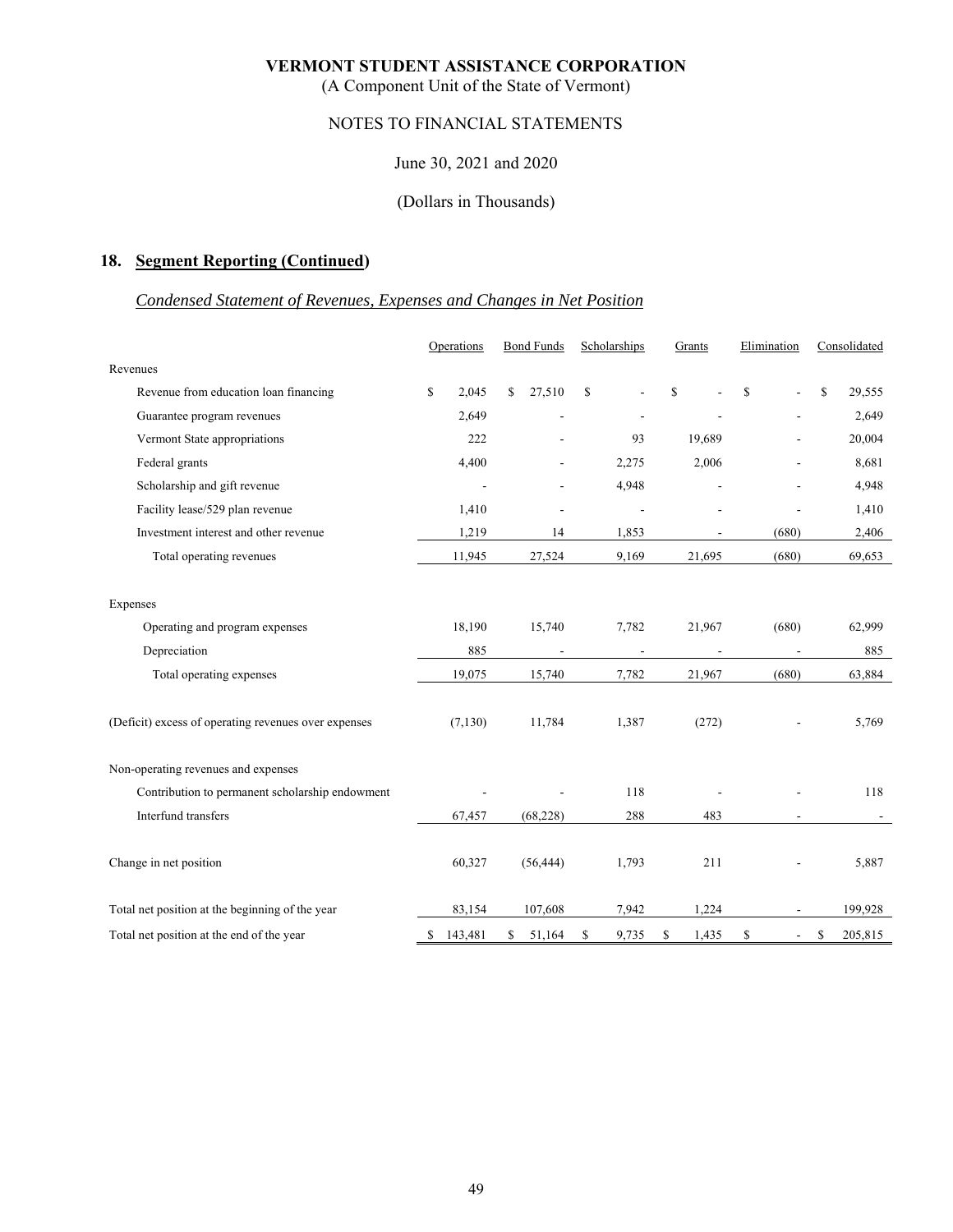(A Component Unit of the State of Vermont)

# NOTES TO FINANCIAL STATEMENTS

# June 30, 2021 and 2020

# (Dollars in Thousands)

# **18. Segment Reporting (Continued)**

# *Condensed Statement of Cash Flows*

|                                              | Operations  |   | <b>Bond Funds</b>        |   | Scholarships |    | Grants   |    | Elimination |   | Consolidated |  |
|----------------------------------------------|-------------|---|--------------------------|---|--------------|----|----------|----|-------------|---|--------------|--|
| Cash provided by operations                  | \$<br>8,082 | S | 64,924                   | S | (29)         | \$ | (4, 842) | \$ | 670         | S | 68,806       |  |
| Cash used by noncapital financing            | (808)       |   | (64, 940)                |   |              |    |          |    | ٠.          |   | (65,748)     |  |
| Cash used by capital and related financing   | (210)       |   | ۰                        |   | ۰            |    |          |    |             |   | (210)        |  |
| Cash provided by investing                   | 935         |   | 16                       |   | 186          |    |          |    | (S670)      |   | 466          |  |
| Net increase in cash and cash equivalents    | 7,999       |   | ۰                        |   | 157          |    | (4, 842) |    | -           |   | 3,314        |  |
| Cash and cash equivalents, beginning of year | 23,686      |   |                          |   | 8,226        |    | 6,416    |    |             |   | 38,328       |  |
| Cash and cash equivalents, end of year       | 31,685      | S | $\overline{\phantom{0}}$ | S | 8,383        | S  | 1,574    |    | ٠.          |   | 41,642       |  |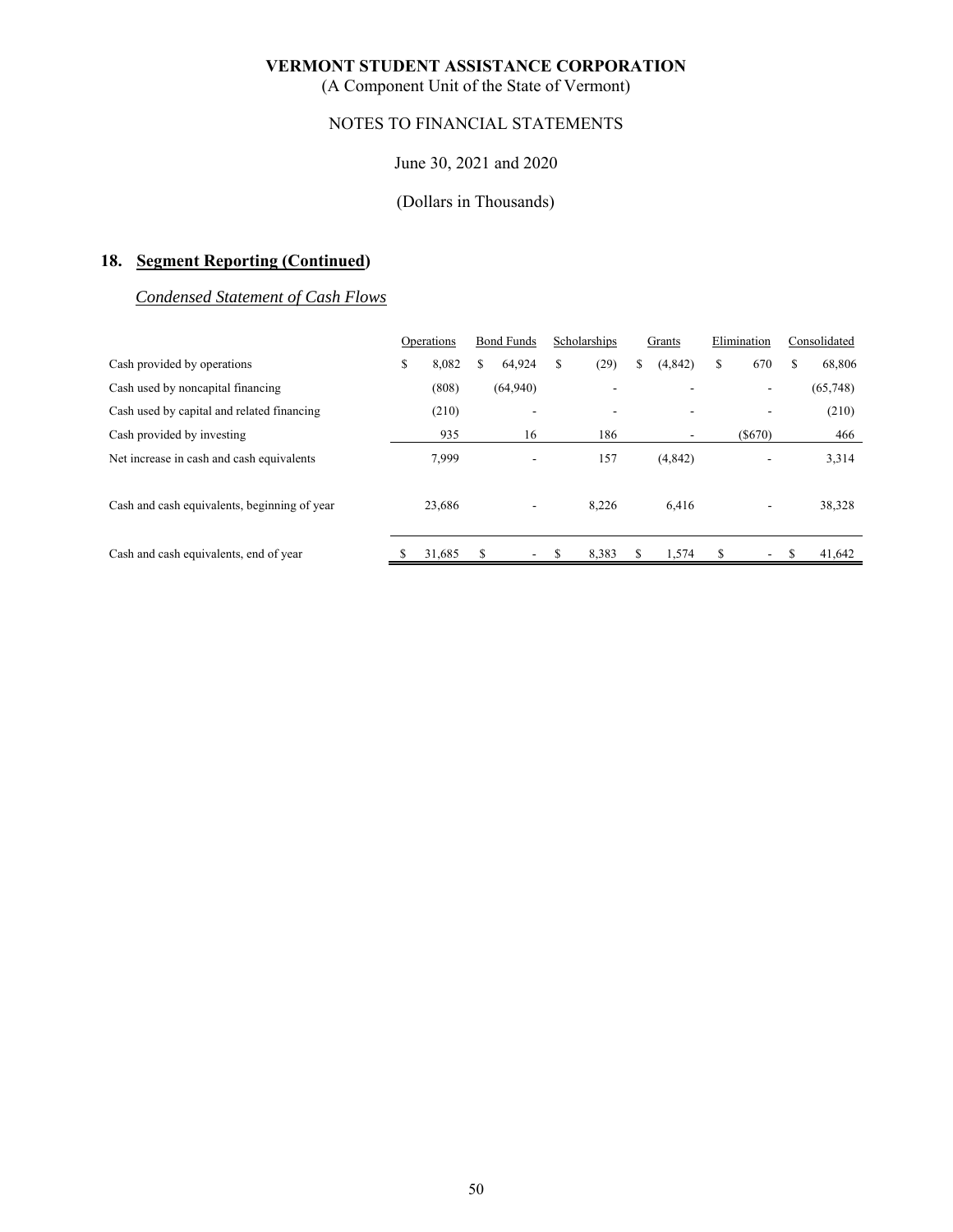(A Component Unit of the State of Vermont)

# NOTES TO FINANCIAL STATEMENTS

June 30, 2021 and 2020

#### (Dollars in Thousands)

# **18. Segment Reporting (Continued)**

VSAC's segment financial reporting at June 30, 2020 and for the year then ended is as follows:

|                                                      |    | Operations     |    | <b>Bond Funds</b> | Scholarships             | Grants      | Elimination              | Consolidated  |
|------------------------------------------------------|----|----------------|----|-------------------|--------------------------|-------------|--------------------------|---------------|
| Assets                                               |    |                |    |                   |                          |             |                          |               |
| Current assets                                       | \$ | 30,147         | \$ | 104,478           | \$<br>8,226              | \$<br>6,425 | \$<br>(4)                | \$<br>149,272 |
| Capital assets                                       |    | 12,604         |    |                   |                          |             |                          | 12,604        |
| Other assets                                         |    | 45,736         |    | 611,354           | 7,909                    | ٠           | (22,500)                 | 642,499       |
| Interfund receivable                                 |    | 1,704          |    |                   |                          |             | (1,704)                  |               |
| Total assets                                         | -S | 90,191         | \$ | 715,832           | \$<br>16,135             | \$<br>6,425 | \$<br>(24,208)           | \$<br>804,375 |
|                                                      |    |                |    |                   |                          |             |                          |               |
| Liabilities                                          |    |                |    |                   |                          |             |                          |               |
| <b>Current</b> liabilities                           | \$ | 4,382          | S  | 11,280            | \$<br>8,185              | \$<br>5,201 | \$<br>(4)                | \$<br>29,044  |
| Non-current liabilities                              |    | $\overline{a}$ |    | 579,926           | $\overline{\phantom{a}}$ | ÷,          | (22,500)                 | 557,426       |
| Interfund payable                                    |    | $\overline{a}$ |    | 1,696             | 8                        |             | (1,704)                  |               |
| <b>Total liabilities</b>                             |    | 4,382          |    | 592,902           | 8,193                    | 5,201       | (24, 208)                | 586,470       |
| Deferred inflows of resources                        |    | 2655           |    | 15,322            |                          |             |                          | 17.977        |
| Net position                                         |    |                |    |                   |                          |             |                          |               |
| Net investment in property and equipment             |    | 12,604         |    |                   |                          |             |                          | 12,604        |
| Restricted                                           |    | $\blacksquare$ |    | 107,608           | 7,942                    | 1,224       | $\overline{\phantom{a}}$ | 116,774       |
| Unassigned                                           |    | 70,550         |    |                   |                          |             | $\overline{\phantom{a}}$ | 70,550        |
| Total net position                                   |    | 83,154         |    | 107,608           | 7,942                    | 1,224       | $\overline{a}$           | 199,928       |
| Total liabilities, deferred inflows and net position | \$ | 90,191         | \$ | 715,832           | \$<br>16,135             | \$<br>6,425 | \$<br>(24,208)           | \$<br>804,375 |

#### *Condensed Statement of Net Position*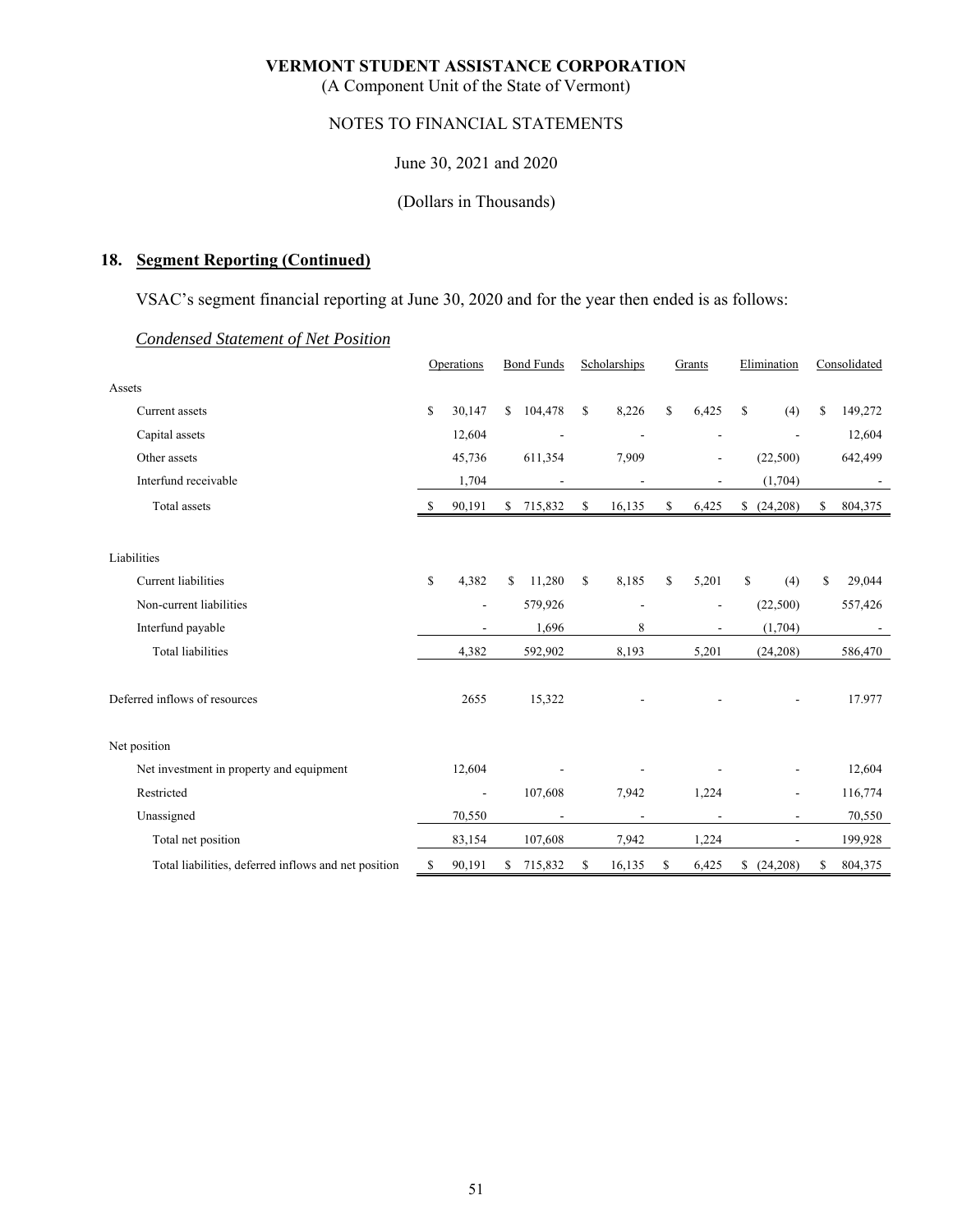(A Component Unit of the State of Vermont)

# NOTES TO FINANCIAL STATEMENTS

### June 30, 2021 and 2020

### (Dollars in Thousands)

# **18. Segment Reporting (Continued)**

# *Condensed Statement of Revenues, Expenses and Changes in Net Position*

|                                                      |    | Operations     |    | <b>Bond Funds</b>        | Scholarships             | Grants         | Elimination | Consolidated |
|------------------------------------------------------|----|----------------|----|--------------------------|--------------------------|----------------|-------------|--------------|
| Revenues                                             |    |                |    |                          |                          |                |             |              |
| Revenue from education loan financing                | S  | 1,305          | S  | 36,917                   | \$                       | \$             | \$          | \$<br>38,222 |
| Guarantee program revenues                           |    | 3,286          |    |                          |                          |                |             | 3,286        |
| Vermont State appropriations                         |    | 193            |    | ÷,                       | 146                      | 20,591         |             | 20,930       |
| Federal grants                                       |    | 4,323          |    |                          | 843                      |                |             | 5,166        |
| Scholarship and gift revenue                         |    | $\blacksquare$ |    | $\overline{\phantom{a}}$ | 4,851                    | ÷              |             | 4,851        |
| Facility lease/529 plan revenue                      |    | 652            |    | ä,                       | L,                       |                |             | 652          |
| Investment interest and other revenue                |    | 2,386          |    | 952                      | 557                      | ٠              | (1,009)     | 2,886        |
| Total operating revenues                             |    | 12,145         |    | 37,869                   | 6,397                    | 20,591         | (1,009)     | 75,993       |
|                                                      |    |                |    |                          |                          |                |             |              |
| Expenses                                             |    |                |    |                          |                          |                |             |              |
| Operating and program expenses                       |    | 17,984         |    | 25,271                   | 6,304                    | 20,018         | (1,009)     | 68,568       |
| Depreciation                                         |    | 948            |    | $\overline{\phantom{a}}$ | $\overline{\phantom{a}}$ | $\overline{a}$ |             | 948          |
| Total operating expenses                             |    | 18,932         |    | 25,271                   | 6,304                    | 20,018         | (1,009)     | 69,516       |
|                                                      |    |                |    |                          |                          |                |             |              |
| (Deficit) excess of operating revenues over expenses |    | (6,787)        |    | 12,598                   | 93                       | 573            |             | 6,477        |
| Non-operating revenues and expenses                  |    |                |    |                          |                          |                |             |              |
| Contribution to permanent scholarship endowment      |    |                |    |                          | 1,013                    |                |             | 1,013        |
| Interfund transfers                                  |    | 4,463          |    | (5,273)                  | 304                      | 506            |             |              |
|                                                      |    |                |    |                          |                          |                |             |              |
| Change in net position                               |    | (2,324)        |    | 7,325                    | 1,410                    | 1,079          |             | 7,490        |
| Total net position at the beginning of the year      |    | 85,478         |    | 100,283                  | 6,532                    | 145            |             | 192,438      |
| Total net position at the end of the year            | \$ | 83,154         | \$ | 107,608                  | \$<br>7,942              | \$<br>1,224    | \$          | \$199,928    |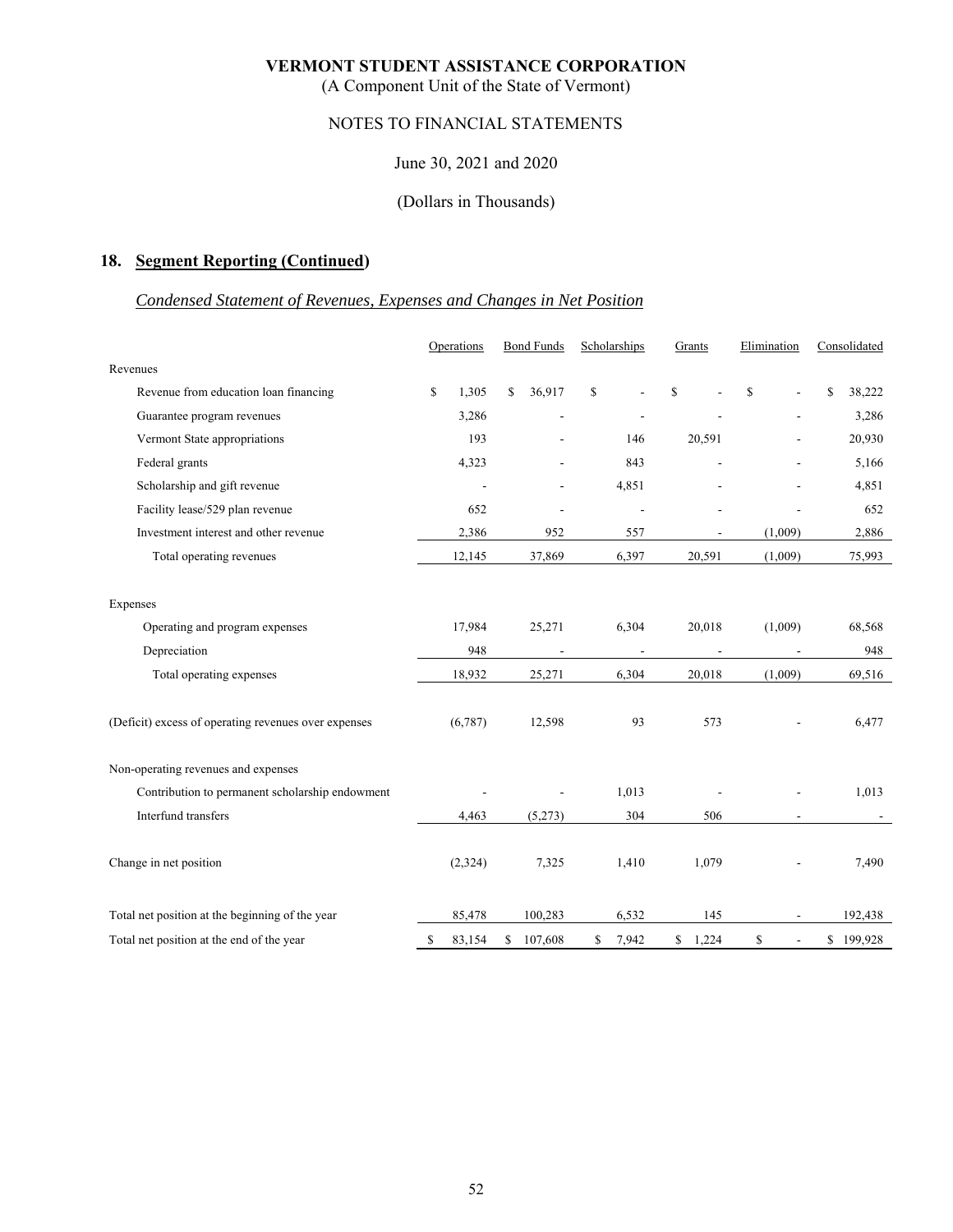(A Component Unit of the State of Vermont)

# NOTES TO FINANCIAL STATEMENTS

# June 30, 2021 and 2020

### (Dollars in Thousands)

# **18. Segment Reporting (Concluded)**

# *Condensed Statement of Cash Flows*

|                                                      |    | Operations | <b>Bond Funds</b> |          | Scholarships |       | Grants |       | Elimination |         | Consolidated |           |
|------------------------------------------------------|----|------------|-------------------|----------|--------------|-------|--------|-------|-------------|---------|--------------|-----------|
| Cash provided by (used by) operations                | S. | 1,745      | S                 | 74.921   | \$           | 265   | S      | 6,264 | S.          | 1,015   | S.           | 84,210    |
| Cash used by noncapital financing                    |    | (825)      |                   | (75,992) |              |       |        |       |             | ۰.      |              | (76, 817) |
| Cash used by capital and related financing           |    | (430)      |                   | ۰        |              | ۰     |        |       |             | ۰       |              | (430)     |
| Cash provided by investing                           |    | 1,591      |                   | 1,071    |              | 129   |        |       |             | (1,015) |              | 1,776     |
| Net increase (decrease) in cash and cash equivalents |    | 2,081      |                   | ٠        |              | 394   |        | 6,264 |             | ۰       |              | 8,739     |
| Cash and cash equivalents, beginning of year         |    | 21,605     |                   |          |              | 7,832 |        | 152   |             | ۰       |              | 29,589    |
| Cash and cash equivalents, end of year               |    | 23,686     |                   |          |              | 8,226 | S.     | 6,416 | S           |         |              | 38,328    |